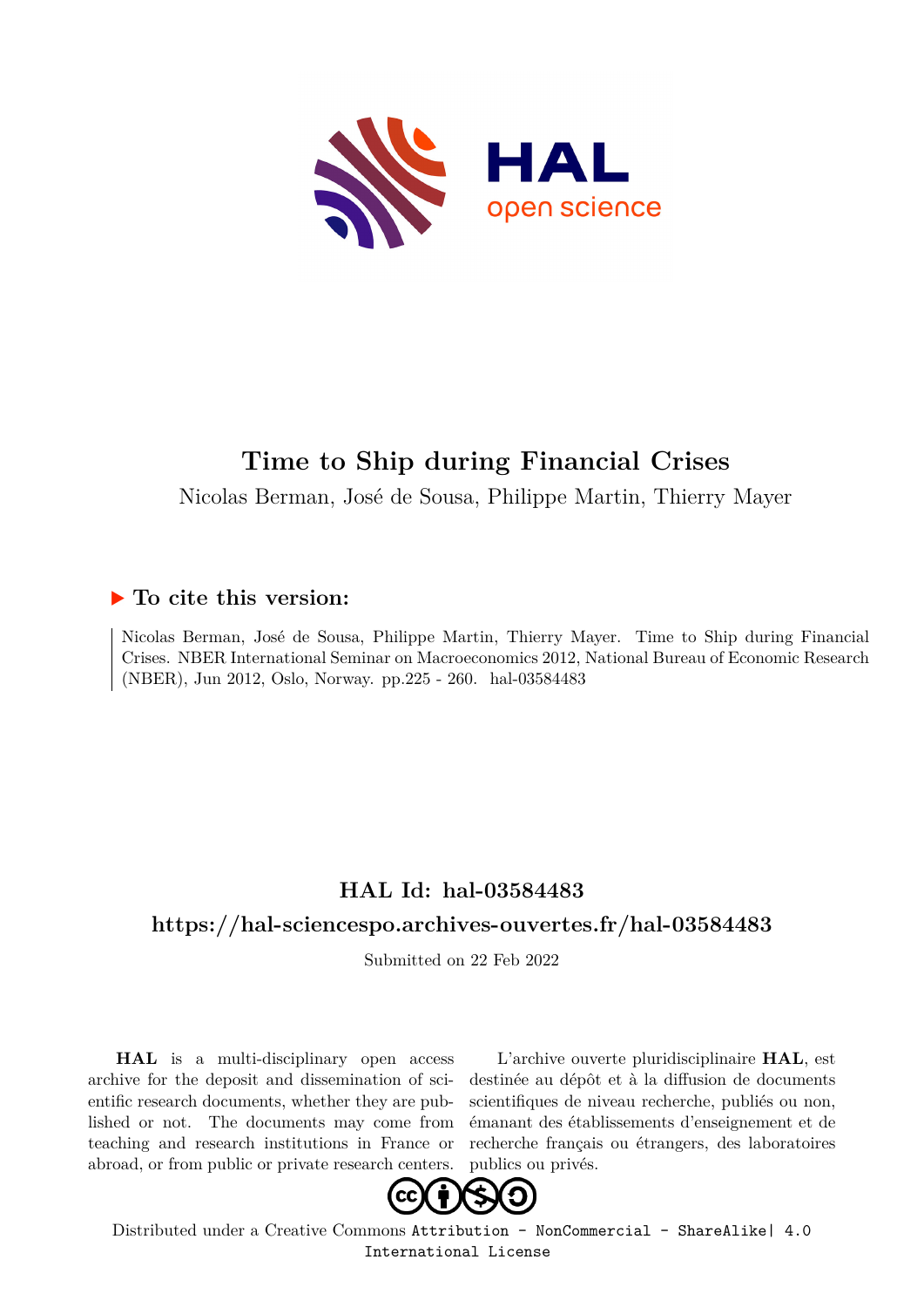This PDF is a [selection from a published volume from the N](http://www.jstor.org/stable/10.1086/669587?origin=JSTOR-pdf)ational Bureau of Economic Research

[Volume Title: NBER International Seminar on Ma](http://www.jstor.org/page/info/about/policies/terms.jsp)croeconomics 2012

Volume Author/Editor: Francesco Giavazzi and Kenneth D. West, organizers

Volume Publisher: University of Chicago Press

Volume ISBN: 978-0-226-05313-4 cloth; 978-0-226-05327-1 paper; 0-226-05327-X paper

Volume URL: http://www.nber.org/books/giav12-1

Conference Date: June 15-16, 2012

Publication Date: August 2013

Chapter Title: Time to Ship during Financial Crises

Chapter Author(s): Nicolas Berman, José de Sousa, Philippe Martin, Thierry Mayer

Chapter URL: http://www.nber.org/chapters/c12777

Chapter pages in book: (p. 225 - 260)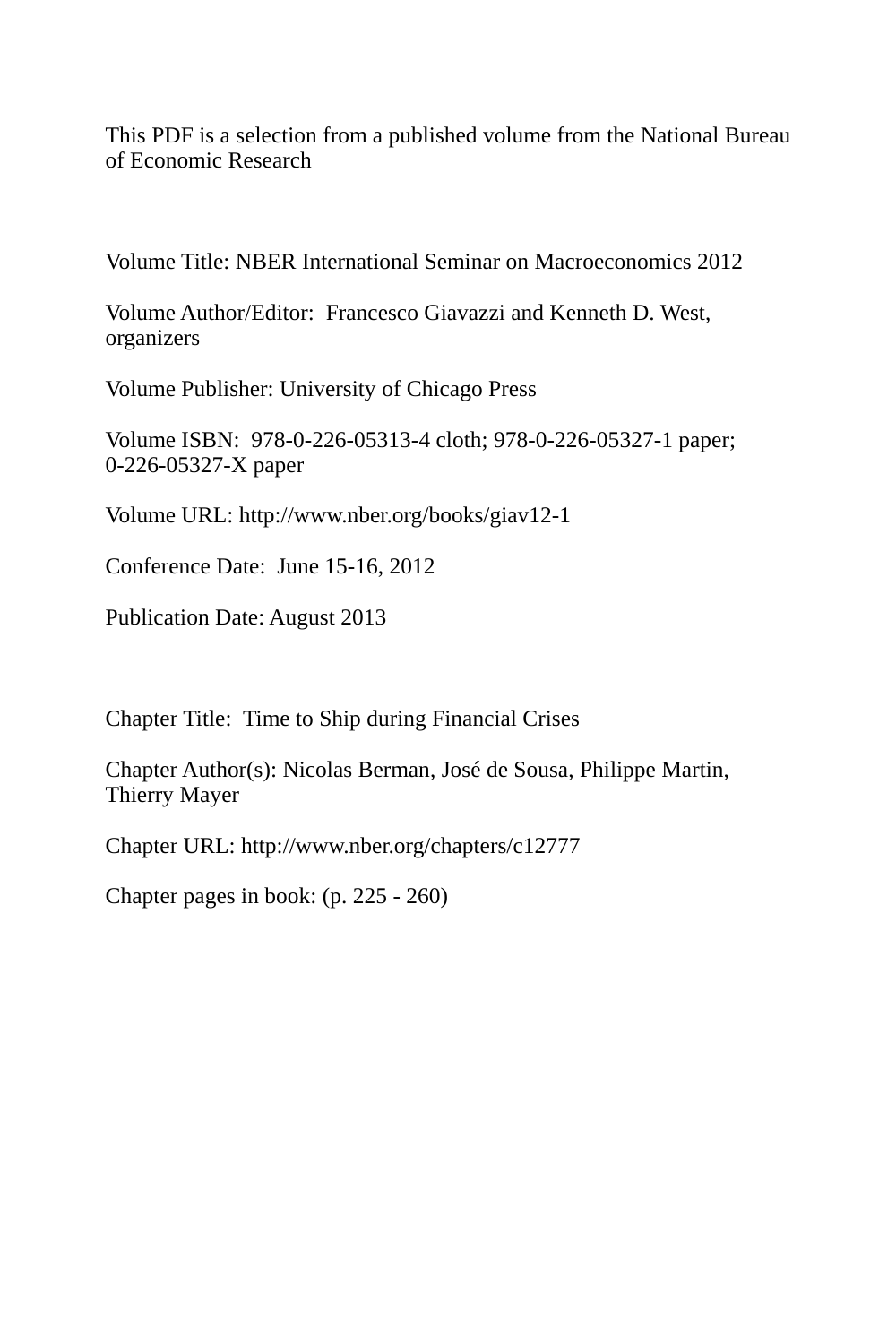**Part III: Financial Crisis**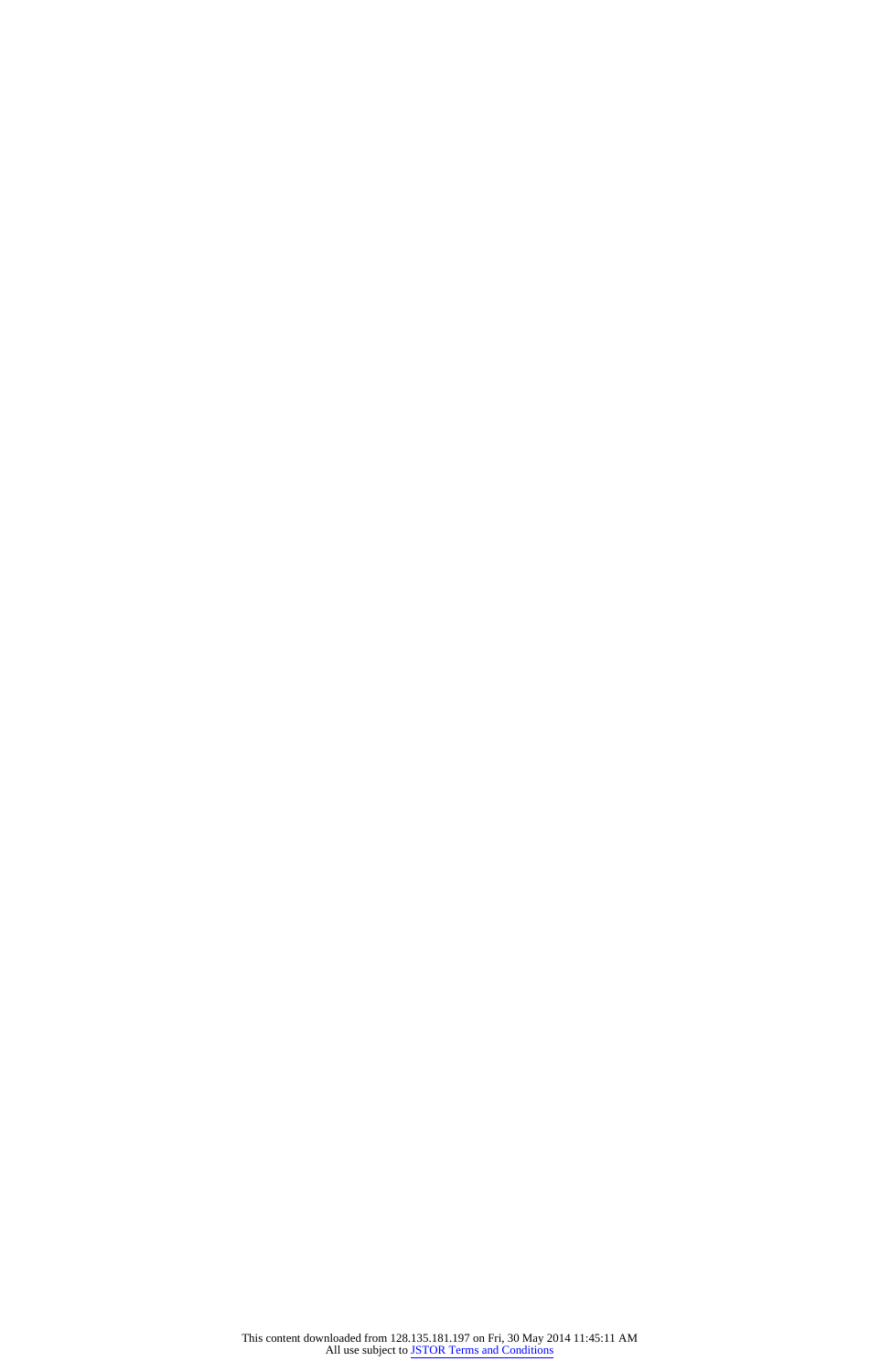## **Time to Ship during Financial Crises**

**Nicolas Berman,** *Graduate Institute of International and Development Studies, Geneva, and CEPR* **José de Sousa,** *University of Paris Sud and CES, University of Paris 1 Pantheon- Sorbonne* **Philippe Martin,** *Sciences- Po and CEPR* **Thierry Mayer,** *Sciences- Po, CEPII, and CEPR*

### **I. Introduction**

This paper documents a robust stylized fact: the fall in trade caused by financial crises is magnified by the time-to-ship goods between the origin and the destination country. The paper is motivated by the collapse of world trade that occurred during the financial crisis of 2008 and 2009 and the debates on why it was much larger than the fall in world GDP and demand. But we go further by analyzing the effect of financial crises on trade using historical data. The amplification effect of time-toship is very robust. It is observed at the bilateral level on a large panel of countries over the period 1950 to 2009 and at the firm level over the period 1995 to 2005. We argue that this stylized fact of financial crises strongly suggests that they affect trade not only because they impact demand but also through financial frictions, which are specific to international trade.

International trade differs from intranational trade in several dimensions. One on which we focus in this paper and that we can interpret as a financial friction is time-to-ship. $^1$  It takes time to transport goods internationally, and we focus on how this financial friction is exacerbated during a financial crisis. For instance, a shipment takes more than 28 days to go from Rotterdam to Hong Kong, but a bit more than one day from Rotterdam to Copenhagen. This is without taking into account the time to load and unload the boat and the time taken by customs and other administrative procedures. Djankov, Freund, and Pham (2006) found in a sample of 180 countries that the median amount of time it takes from the moment the goods are ready to ship from the factory until the goods are loaded on a ship is 21 days. In "normal" circumstances,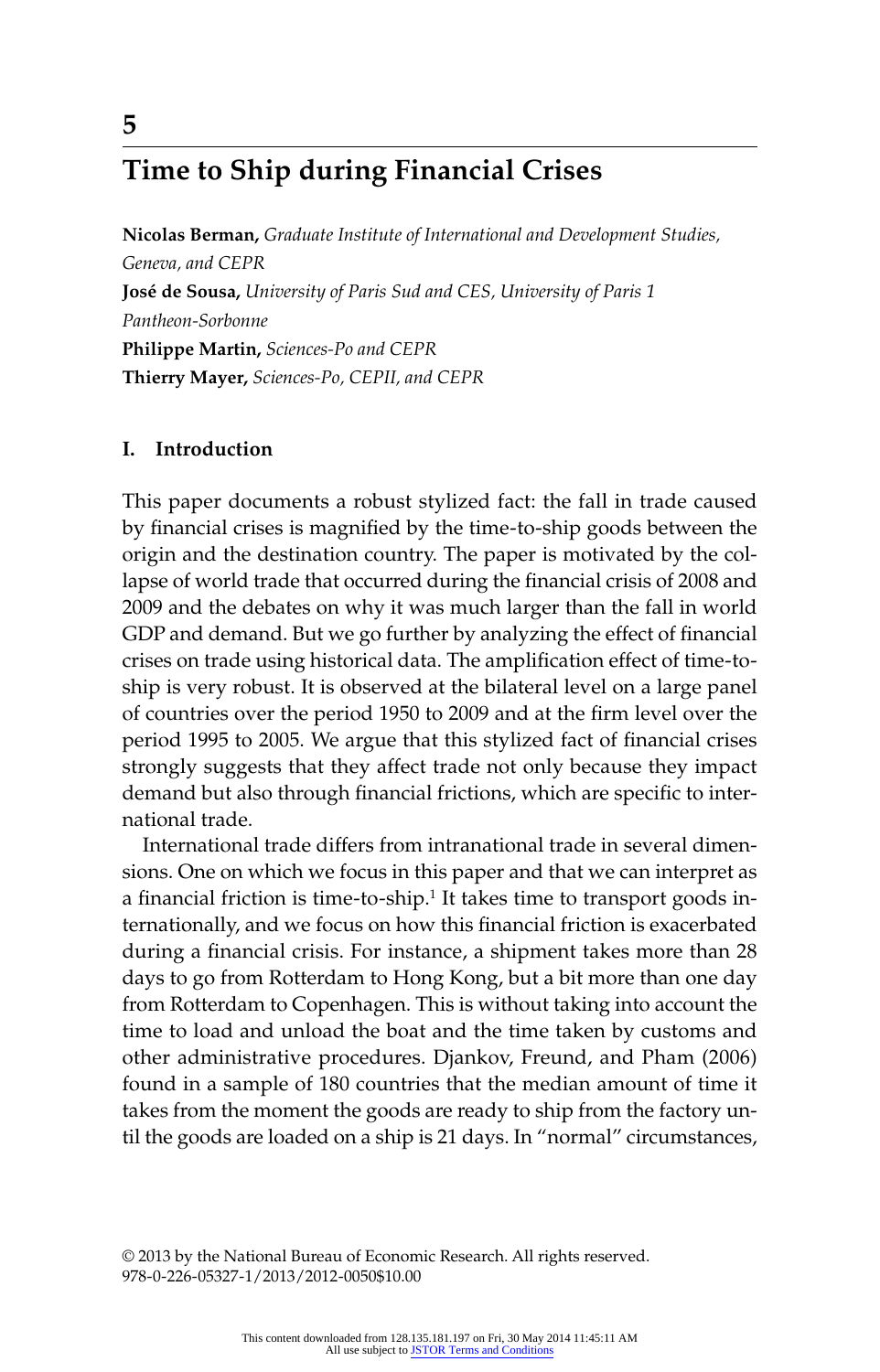time to load, ship, and so forth implies a transport cost that depends on distance, the value, and the weight of the good transported. Of course even in normal times, there is an opportunity cost to time that can be measured broadly by the cost of capital. However, during a financial crisis time- to- ship takes a new dimension: as time passes during which goods are stuck on cargo the probability that a financial incident takes place in the destination country rises. We model this incident as the possibility that during a financial crisis the importer defaults on his or her payment obligation. We present a simple partial equilibrium model in which heterogeneous exporters sell to distant importers. We show that in such a framework the negative impact on trade of the increased probability of default that comes with a financial crisis is amplified by the time it takes to ship the good. Crucially, time-to-ship does not in this case simply represent an extra cost, like transport costs do, it increases the elasticity of export volume to the expected cost of default. This is the core of the magnification effect that time-to-ship produces. The reason is that exporters react to this increased probability of default by raising their export price and reducing their export volumes and values, the more so the longer the time of shipping. This can be thought of as a pricing-to-market strategy that depends on financial conditions in the destination country. Hence, on the intensive margin, the value of imports by existing importers falls with a financial crisis, and this is more so the longer the time to trade with the exporter country. We also show that in such a framework, the probability to exit and cease exporting is higher in a country that experiences a financial crisis and that this effect is again amplified by time-to-ship.

We test these firm-level predictions on firm-destination specific export data obtained from the French customs over the period 1995 to 2005. The firm-level data, in addition to the aggregate data, is consistent with predictions of the model and the role of time-to-ship. We find that French exporters indeed raise their price and decrease their export volumes when the destination country is hit by a crisis. The reduction in volume and value is larger when time-to-ship is longer. Similarly, the probability that an exporter exits a given destination increases when the destination incurs a financial crisis, and more so when time-to-ship is longer. Using aggregate data from 1950 to 2009, we find that this magnification effect is robust to alternative specifications, samples, and inclusion of additional controls, including distance. Both in firm level and aggregate regressions, when we include both the time-to-ship variable and distance, only the effect of time-to-ship remains significant. This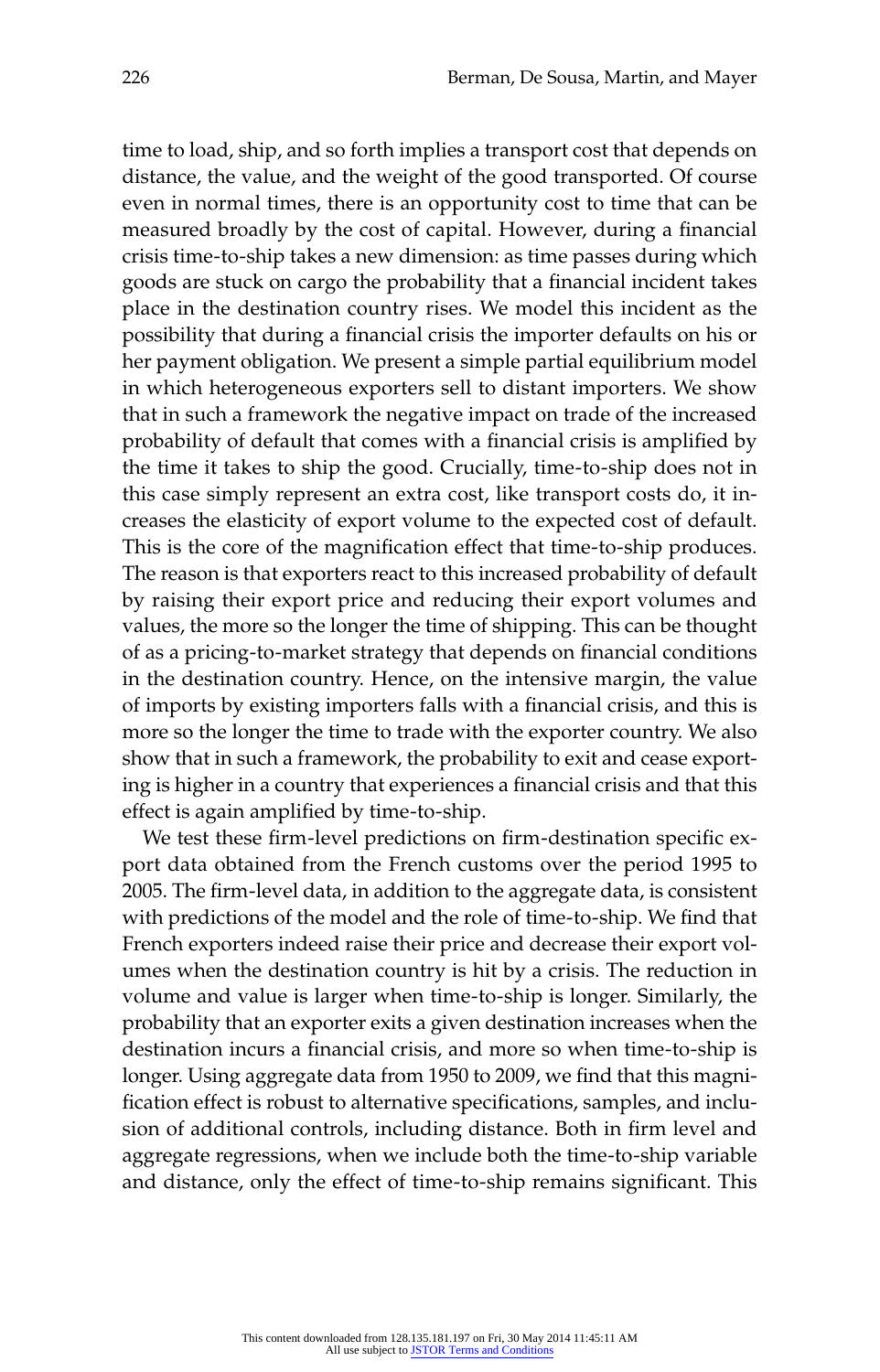suggests that the mechanism that we uncover is indeed due to the role of time as a financial friction.

There is a now large and still growing literature on the analysis of the trade collapse during the recent financial crisis. Some papers have analyzed the characteristics of countries and sectors that were most hit by the financial crisis. This is the case of Chor and Manova (2012), who analyze the effect that credit conditions had on international trade during the recent global crisis by examining the evolution of monthly US imports over the November 2006 to October 2009 period, and compare trade patterns before and during the crisis. They identify the impact of credit conditions by exploiting the variation in the cost of external capital across countries and over time, as well as the variation in financial vulnerability across sectors. They find that during the crisis period, countries with tighter credit availability exported less to the United States, relative to other countries. Another related paper on the effect of credit constraints on export performance at the firm level is Amiti and Weinstein (2011), who show that Japanese banks transmitted financial shocks to exporters during the systemic crisis in Japan in the 1990s. Ahn, Amiti, and Weinstein (2011) review evidence that financial factors may have resulted in a greater decline in exports than were predicted in models without financial frictions. They show that export prices rose relative to domestic manufacturing prices across a large number of countries. This is consistent with a result we find in a very different data set, which is that export prices rise when the destination country experiences a financial crisis. They also find that import and export prices of goods shipped by sea, which are likely to be affected most by trade finance contractions, rose disproportionately more than those shipped by air or land. Our paper is complementary to theirs in pushing the argument that what we document in this paper resemble footprints left by financial friction shocks during a financial crisis. In the same vein, Bricongne et al. (2012) find that the exports of French firms in more external finance-dependent sectors were more adversely hit during the recent global crisis. However, some economists have downplayed the role of trade frictions and trade finance when explaining the drop in international trade. Levchenko, Lewis, and Tesar (2010) emphasize the disruption of global production lines and the reduction in trade in intermediate goods during the recent financial crisis to explain that the fall in trade has been larger than the fall of output and therefore conclude that trade finance played a minor role in the trade collapse of 2008 and 2009.<sup>2</sup> Eaton et al. (2011) quantify the relative contributions of changes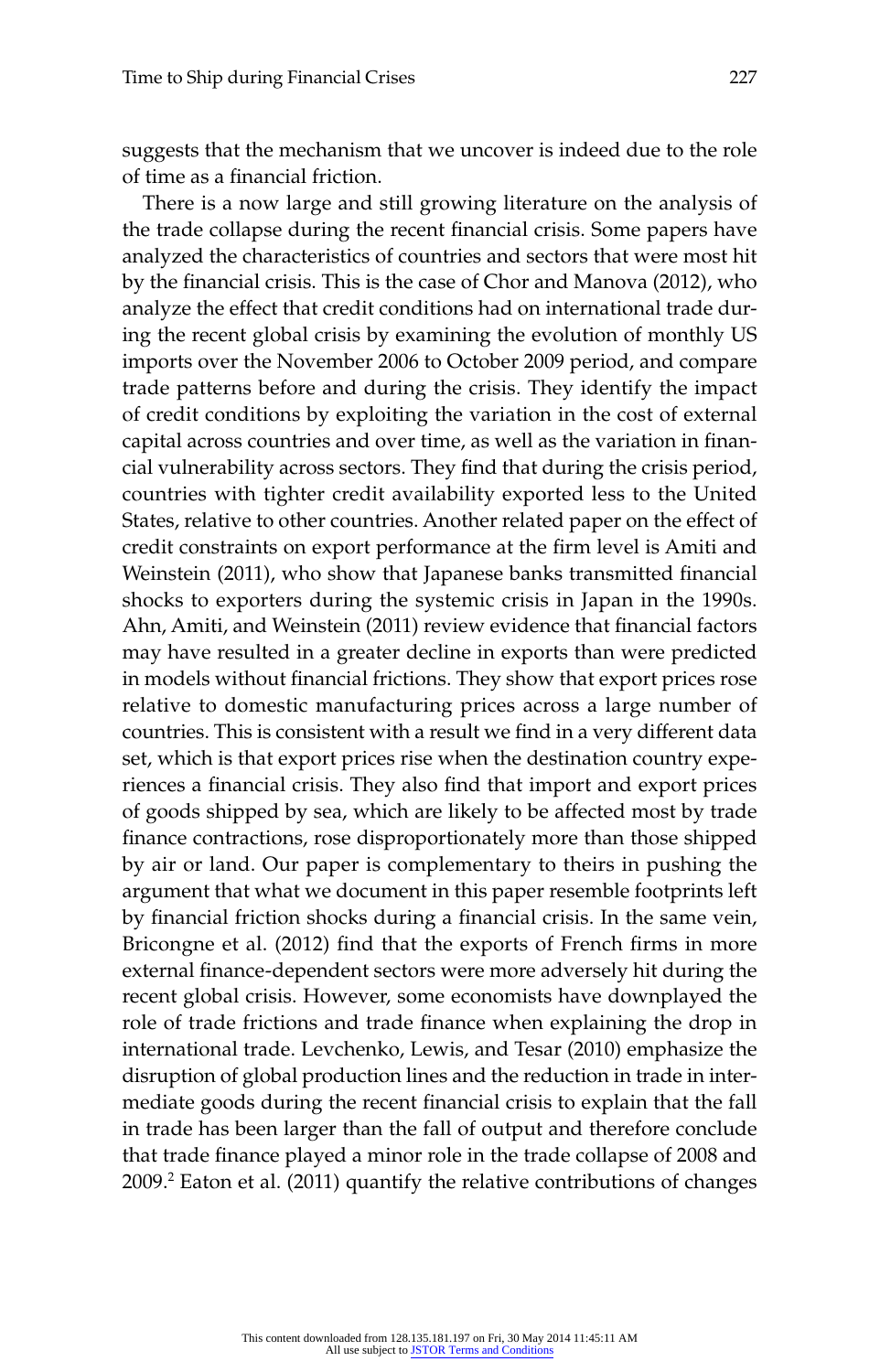in demand versus changes in trade frictions, using a general equilibrium model of production and trade. They also conclude that the fall in demand was more important.

Finally, we are not the first to focus on time-to-ship to better understand trade patterns during financial crises. In addition to Levchenko, Lewis, and Tesar (2010) already cited, Alessandria, Kaboski, and Midrigan (2010), Ahn (2011), Schmidt- Eisenlohr (2011), Leibovici and Waugh (2011), and Kim and Shin (2012) present models with time-toship frictions. The first shows that this introduction generates inventory adjustments that can explain the trade collapse during the latest financial crisis. The mechanism we focus on that generates testable implications at both the aggregate and firm levels is, however, different as it does not rely on inventories. Schmidt-Eisenlohr (2011) and Antras and Foley (2011) present rich models with time-to-ship that endogenizes the choice of trade financing in a situation where default risks exist both for exporters and importers.

The paper is organized as follows. We present, in the next section, a simple model of international trade with possible importer default, and we derive implications of the role of time-to-ship during financial crises, at the firm and at the aggregate level. In Section III, using aggregate data on bilateral trade on the period 1950 to 2009, we show that the negative impact of a financial crisis on trade is magnified by timeto- ship between the two countries. Finally, in Section IV, using French exporter-level data we test the firm-level implications of the model. Section V concludes.

#### **II. Model**

We present a simple model where a financial crisis generates a fall in imports that is more pronounced for country pairs with a longer shipping time. The aim of the model is to provide guidance for our empirical work and generate simple testable implications at the aggregate and at the firm levels. The model is in partial equilibrium and the financial crisis is considered as an exogenous event. We leave for future research the aim of analyzing these issues in a general equilibrium framework. We focus on exporters in the Home country who export to many countries, each of them characterized by the number of periods *s* it takes to ship a good to the Home country.<sup>3</sup> Exporters differ in terms of productivity,  $\varphi$ , as in Melitz (2003).

The model features a financial friction in the form of an exogenous probability of default per period, which depends on the state of the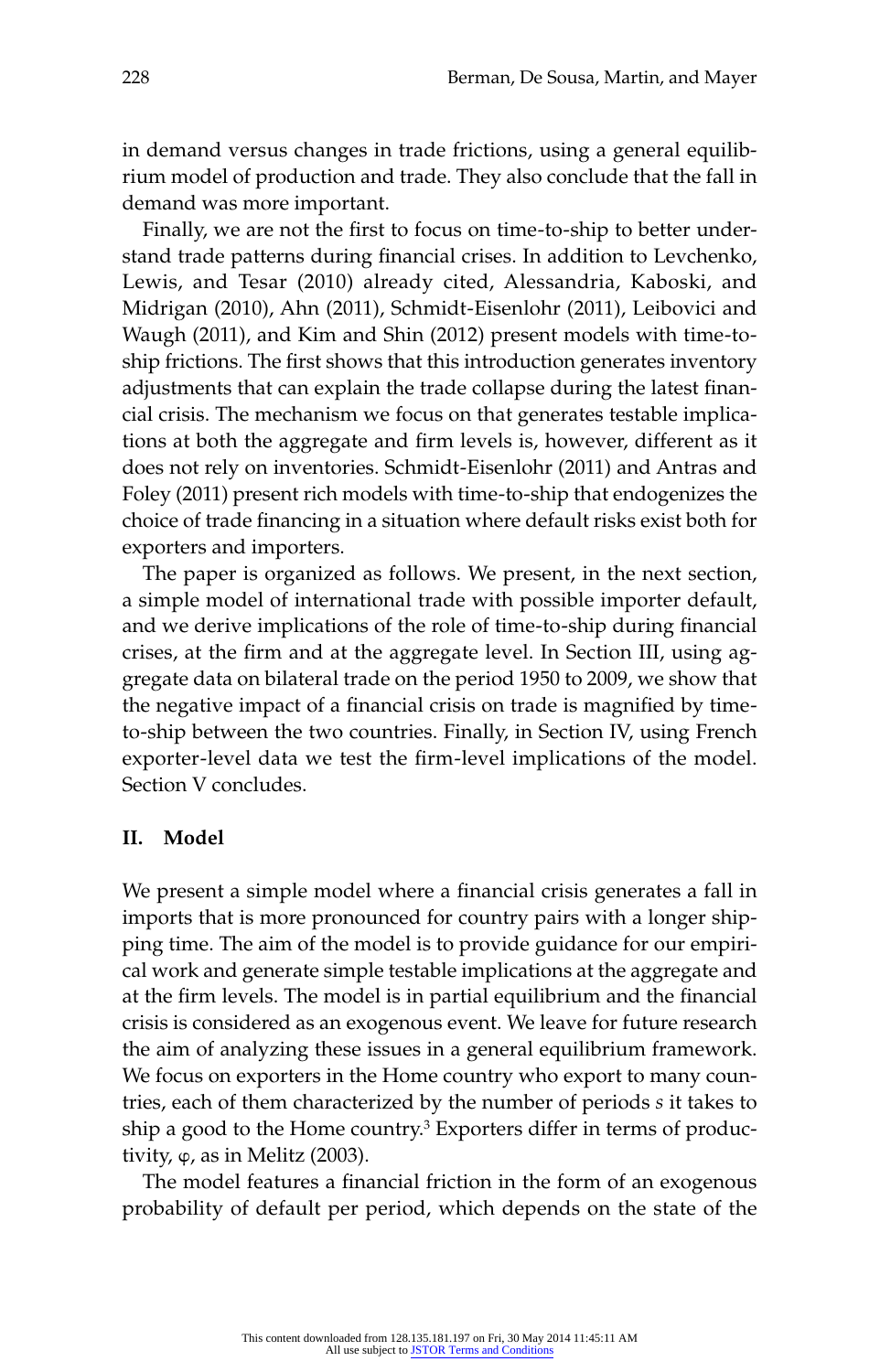economy. Each period, the probability that an importer of country *s* encounters a financial difficulty and defaults on his payments is  $q_s$ . If the importer defaults, we assume for simplicity that the exporter is not paid for the goods he or she has shipped and loses the value of the shipment.4 The probability that the payment due is effectively paid is therefore  $(1 - q_s)^s$ . The probability that a default occurs during the shipping period increases with the length of shipping.

The probability  $q_{s}$ , which characterizes the financial health of country *s,* is assumed to be higher during a financial crisis.<sup>5</sup> Exporters are risk neutral firms in monopolistic competition markets and face a price elasticity of demand of  $\sigma$  in the markets they export to. They only use labor in production and have heterogeneous labor productivity φ. We can think of importers as wholesalers who then sell to consumers with Dixit–Stiglitz type of utility with love for variety. In this case,  $\sigma$  is the elasticity of substitution between varieties in the utility function of consumers. The exporter is paid when the goods are delivered. Hence, we do not take into account the possibility that the (risk neutral) exporter can buy insurance through trade finance and bank intermediation and we assume she uses open account terms. Importers can—but will not always choose to—use letters of credit issued by their banks (the issuing bank) as a means of assuring exporters that they will be paid.<sup>6</sup> If the exporter submits the required documentation (invoices, bills of lading, etc.) to its bank (the advising or confirming bank), payment is made to the exporter. However, letters of credit are expensive and require both confidence and liquidity to provide finance and insurance about payment to the exporter. The confirming bank may lack confidence in the issuing bank. Ronci (2004) indeed reports sharp falls of trade finance during the most important emerging markets financial crises of the 1990s. During the 2008 to 2009 financial crisis, the collapse of trade finance was also blamed for part of the trade collapse. Auboin (2009) reports an increase in 2008 in spreads on 90 days' letters of credit from 10 to 16 basis points in normal times to 250 to 500 basis points for letters issued by certain "risky" countries. A study by the IMF (2009) that surveyed several banks in developed and emerging markets reported a sharp increase in the cost of trade finance: 70% of the banks reported that the price for letters of credit had risen. In our model, if the cost of trade finance was to increase with the probability of default and a financial crisis, our qualitative results would be similar: higher cost of trade finance during financial crises would rise exponentially with the time-to-ship the goods and would translate in higher marginal costs and prices in the same manner as in the present model. A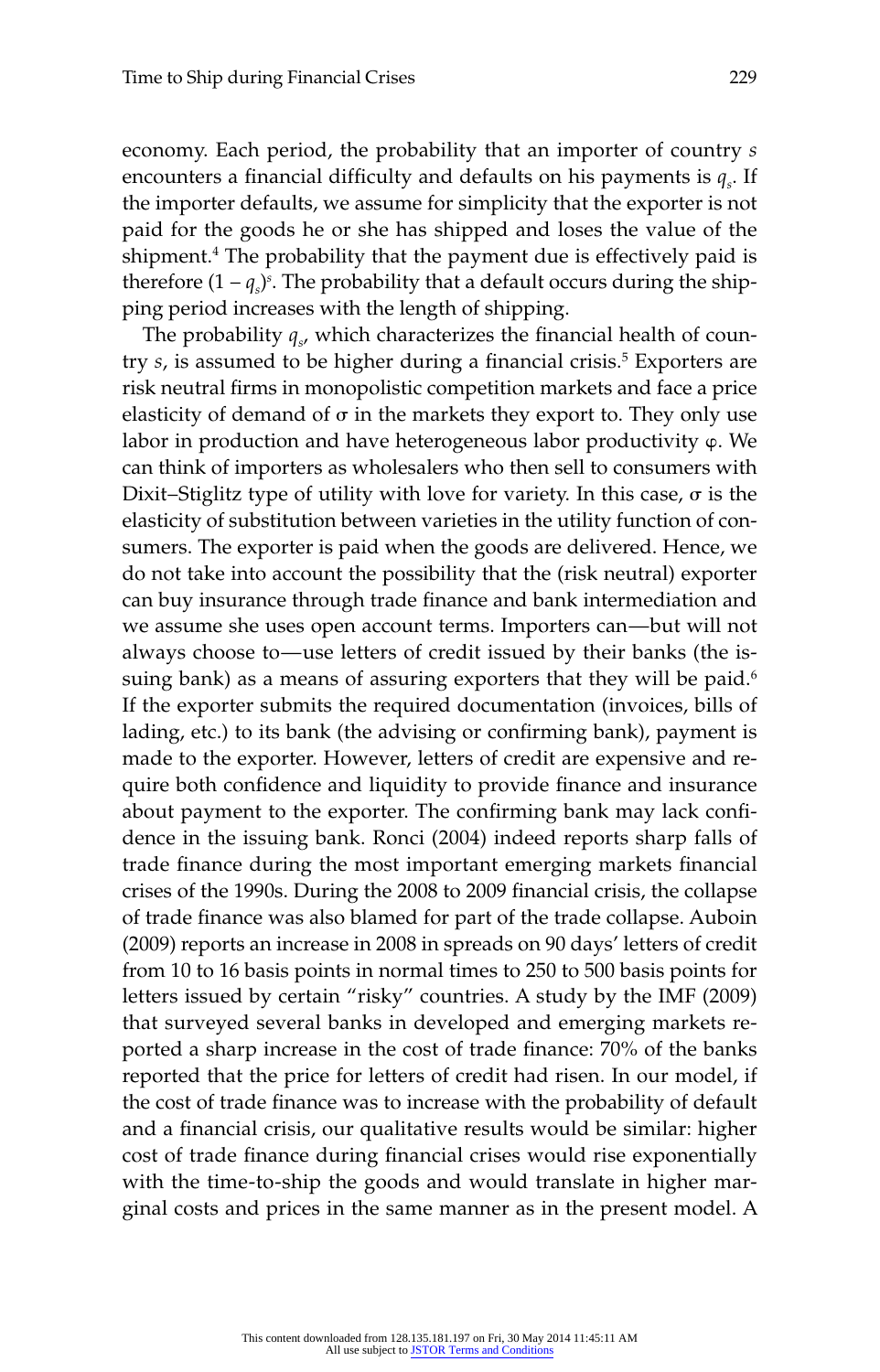much richer model that endogeneizes the financing mode of international trade as a function of default of both importers and exporters is provided by Schmidt-Eisenlohr (2011) and Antras and Foley (2011), but this extension is beyond the scope of this paper. The exporter's problem is therefore to maximize the present value of profits of exporting to country *s*:

$$
V_s(\varphi) = \frac{p_s(\varphi)\tau_s x_s(\varphi)}{(1+r)^s} (1-q_s)^s - \frac{w}{\varphi} \tau_s x_s(\varphi) - F,\tag{1}
$$

where the first term is the value of sales discounted by the per period interest rate *r* and the probability of default of the importer. Variable *w* is the wage rate and  $w/\varphi$  the marginal cost of production. Variable *F* is a fixed cost to export. These costs have to be paid before the export takes place. Profit maximization generates the following optimal price and export quantities:

$$
p_s(\varphi) = \frac{\sigma}{\sigma - 1} \frac{w}{\varphi} \left( \frac{1+r}{1-q_s} \right)^s, \tag{2}
$$

$$
x_s(\varphi) = Y_s P_s^{\sigma-1} [\tau_s p_s(\varphi)]^{-\sigma} = Y_s P_s^{\sigma-1} \left[ \frac{\sigma}{\sigma - 1} \frac{w \tau_s}{\varphi} \left( \frac{1+r}{1-q_s} \right)^s \right]^{-\sigma}, \tag{3}
$$

where  $Y_s$  and  $P_s$  are, respectively, the income of the country and the standard welfare-based price index that depends on prices of all locally produced and imported varieties. The first two elements of the price equation (2) are the standard markup and marginal cost of the firm. The third element is specific to our setup and depends on time-toship. Because the probability of default increases with shipping time, the exporter will react by increasing its price and decreasing its export quantity for importers at longer shipping times. This is also the case because the opportunity cost of funds increases with shipping times and the interest rate. The latter represents the cost of borrowing, which can rise abruptly for firms during a financial crisis. This specific prediction of the model (exporters charge higher export prices to destinations with higher shipping time) can be related to other models and empirical results (see Manova and Zhang 2012, or Martin 2010) who have found a similar result but with a different mechanism (additive transport costs, for example). Note that if importers differed by their financial situation so that each importer had a different probability of default in a given country, the exporter would discriminate against less "trusted" importers (importers with lower capital, assets with lower value, a more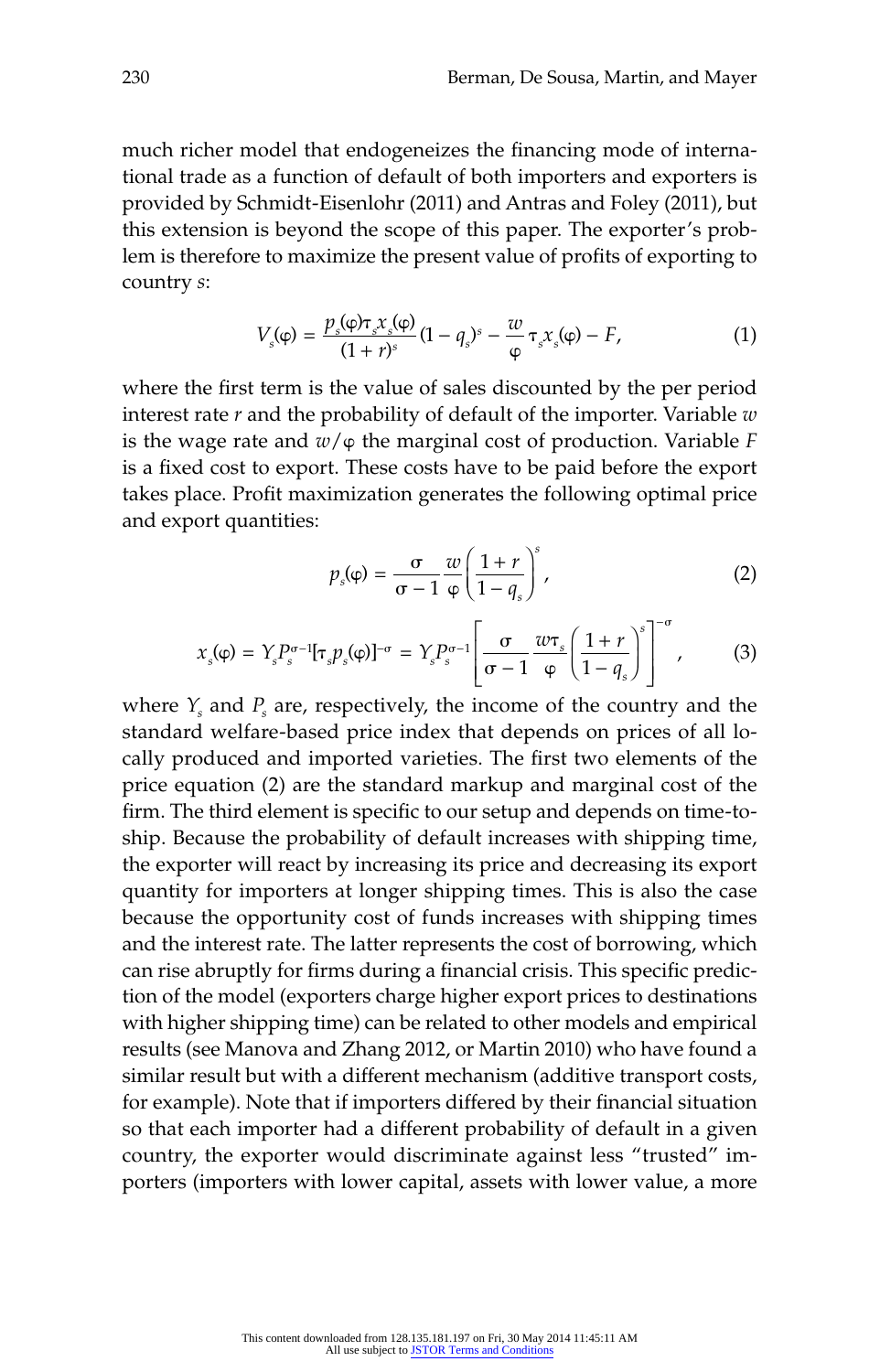vulnerable balance sheet, etc.) by a higher price and a lower exported quantity. This is what Antras and Foley (2011) find in a recent study on poultry exports. Note also, that the reduction of trade, which comes from the decision of exporters to raise their price, comes on top of the standard demand effect (income  $Y_s$  in the crisis country falls) and the possible effect on the price index *Ps* , which could come with a sharp real depreciation, for example.

A notable implication of our framework is that during financial crises, firm-level export prices should increase whereas firm-level export volumes and values should fall: exporters discriminate against destinations hit by a financial crisis because the expected marginal revenue falls in such destinations. This can be thought of as a pricing-to-market strategy that depends on financial conditions in the destination country. Both effects on prices and volumes should be magnified by longer shipping time *s*. 7 Crucially, time is by nature different from transaction costs such as transport costs (iceberg costs τ<sub>s</sub> in our framework) or asymmetric information. Time to ship does not simply reduce the expected revenues of trading overseas, it increases the elasticity of this expected loss to financial risk.

$$
\frac{\partial p_s(\varphi)}{\partial q_s} \frac{q_s}{p_s(\varphi)} = \frac{sq_s}{1 - q_s} \,, \tag{4}
$$

$$
\frac{\partial x_s(\varphi)}{\partial q_s} \frac{q_s}{x_s(\varphi)} = -\frac{s\sigma q_s}{1-q_s} \; ; \; \frac{\partial p_s(\varphi)x_s(\varphi)}{\partial q_s} \frac{q_s}{p_s(\varphi)x_s(\varphi)} = -\frac{s(\sigma - 1)q_s}{1-q_s} \,. \tag{5}
$$

Note that in these equations, the transport cost  $\tau_{s}$ , does not appear and therefore plays no role in the magnification effect. Time to ship is, in interaction with financial risk, of a different nature because it raises the elasticity of export volumes to change in financial risk. This will be important in the empirical section, where we will want to distinguish between transport costs and time to ship. Note also that in the previous equations, we do not take into account the impact that the financial crisis may have on export volumes through its effect on the price index and the income of the importing country. We will, however, be taking this effect into account when we go to the data. There is a threshold level of productivity φ, below which the exporter will decide not to export (i.e., when  $V<sub>s</sub>$  the present value of exporting to country *s* turns negative). We call this threshold for country  $s$ ,  $\varphi_s^*$ . It can be shown that the effect of an increase in the probability of default on this threshold is given by: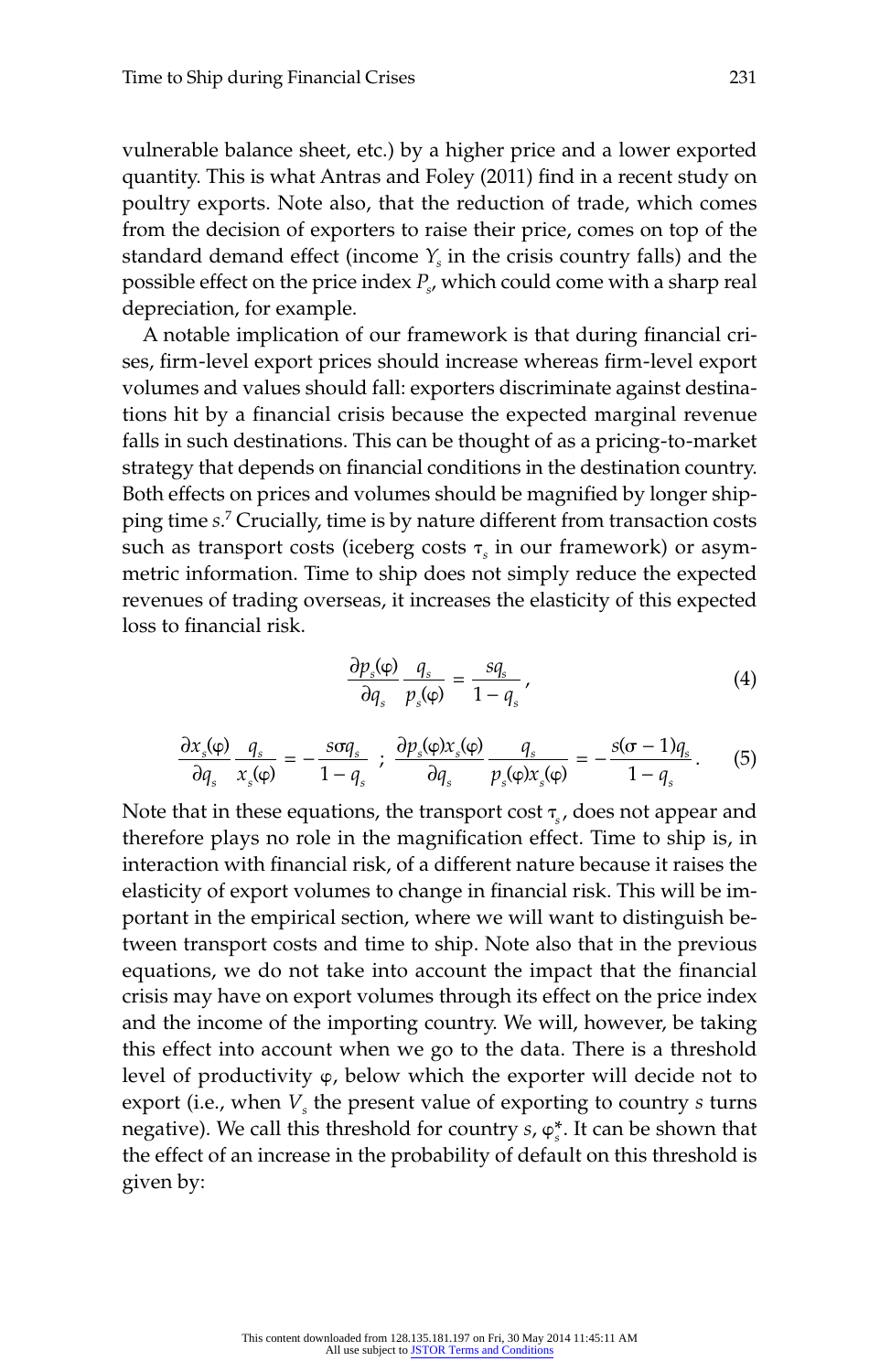$$
\frac{\partial \varphi_s^*}{\partial q_s} \frac{q_s}{\varphi_s^*} = \frac{s\sigma}{\sigma - 1} \frac{q_s}{1 - q_s} > 0. \tag{6}
$$

Hence, by raising the probability of default, a financial crisis pushes some lower productivity firms to exit. Again, this extensive margin effect is amplified by shipping time.

We are interested in analyzing the impact of a financial crisis that raises the overall probability of default of firms in the importer country,  $q_s$ . It can potentially also increase the interest rate *r* if the financial crisis (as in the case of 2008 to 2009) is a global crisis that raises the risk premium. Note that in our framework, the effect of an increase in the probability of default and of the interest rate have essentially the same qualitative impact.

The model also generates implications at the aggregate level. The value of the expected aggregate exports of the Home country to country *s* are given by:

$$
X_s = \int_{\varphi_s^*}^{\infty} (1 - q_s)^s p_s(\varphi) x_s(\varphi) dG(\varphi) = C_s Y_s P_s^{\sigma - 1} \int_{\varphi_s^*}^{\infty} \varphi^{\sigma - 1} \left( \frac{1 - q_s}{1 + r} \right)^{s\sigma} dG(\varphi), \quad (7)
$$

where  $C_s$  is a constant. Given the impact of a rise in  $q$ , which we interpret as a financial crisis, the impact on exports to country *s* contains three terms:

$$
\frac{\partial X_s}{\partial q_s} \frac{q_s}{X_s} = e_s + \frac{\partial Y_s}{\partial q_s} \frac{q_s}{Y_s} + (\sigma - 1) \frac{\partial P_s}{\partial q_s} \frac{q_s}{P_s},\tag{8}
$$

where the last two terms reflect the impact the crisis has on the income and the price index of the importer country. We assume that the net effect of these last two terms is negative. The first term  $e_s$  represents the impact of the financial crisis on aggregate trade once the income and the price effects have been controlled for.

Assuming a Pareto distribution for φ with *k* being the Pareto distribution parameter (an inverse measure of productivity heterogeneity) we obtain that:

$$
e_s = -s\sigma \frac{q_s}{1 - q_s} - \frac{s\sigma(k + 1 - \sigma)}{\sigma - 1} \frac{q_s}{1 - q_s} = -\frac{s\sigma k}{\sigma - 1} \frac{q_s}{1 - q_s}.
$$
 (9)

The first term in the first equation is the impact of an increase in the probability of default on the intensive margin of exports and the second one is the impact on the extensive margin of exports. Hence, the theory predicts that, as for the firm-level results, an increased probabil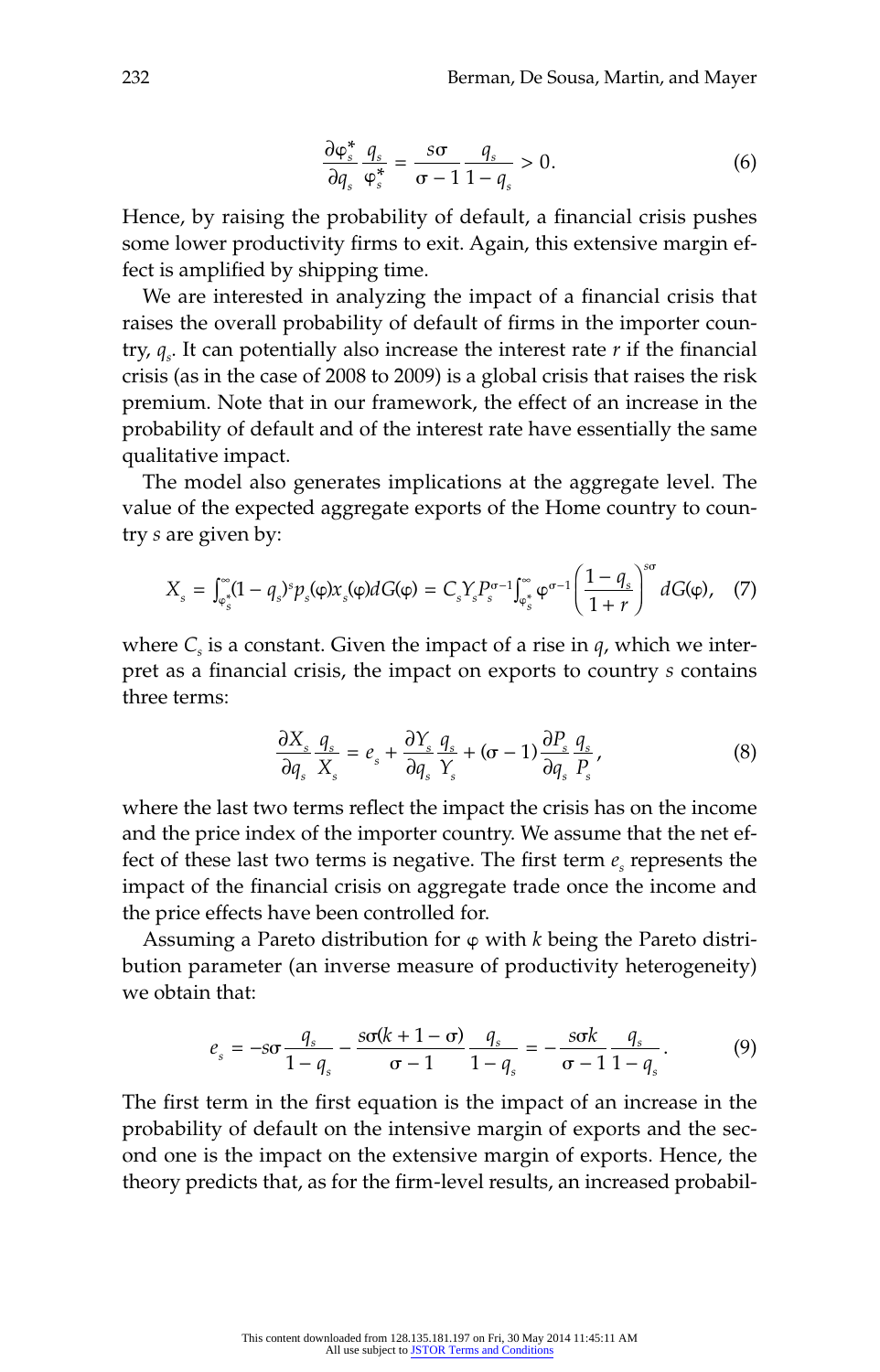ity of default negatively affects aggregate exports and that this negative impact is amplified by shipping time, through both the intensive and extensive margins.

Several predictions of our model can therefore be tested. At the aggregate level, the negative impact of a financial crisis on the imports of the country is amplified by time-to-ship from the source country. Note also that a financial crisis in the exporter country, if it raises the cost of funding for the exporter, has the same qualitative effect on trade as a financial crisis in the importer country: an increase in  $r$  has the same impact as an increase in *q*. In particular, the impact of such funding stress on trade should be amplified by time-to-ship.

There are also several predictions of our framework that can be tested using firm-level data. First, exporters raise their export price in countries hit by a financial crisis and this is more so the higher time-to-ship to the country is affected by the financial crisis (equation [4]). Both the volume and the value of the exports at the firm level should decrease when the destination country is hit by a financial crisis and this effect should be amplified by shipping time to destination (equation [5]). Finally, when a country is hit by a financial crisis, the probability that some exporters cease to export to that country increases. Again, shipping time should amplify this increase in exit probability (equation [6]). We now take these predictions to the data, starting with the aggregate implications.

### III. Time-to-Ship and the Effect of Crises on Trade: **Country- Level Evidence**

### *A. Empirical Methodology*

We first want to assess the effect of a banking crisis in a country on bilateral imports of this country, and how this effect varies with the time it takes to ship goods from each partner country. In this section we do this using aggregate trade data. A key issue is how to measure the time spent to trade goods internationally. A first possibility is to proxy this by geodesic bilateral distance. A second possibility is to use estimates of the time needed to ship goods. This is certainly closer to the mechanism we want to highlight. It is, however, not perfect as country pairs do not transport all goods by sea. Some goods are transported by road and others by air. We will try to deal with this issue. But, not surprisingly, distance and time-to-ship are closely related and we will analyze how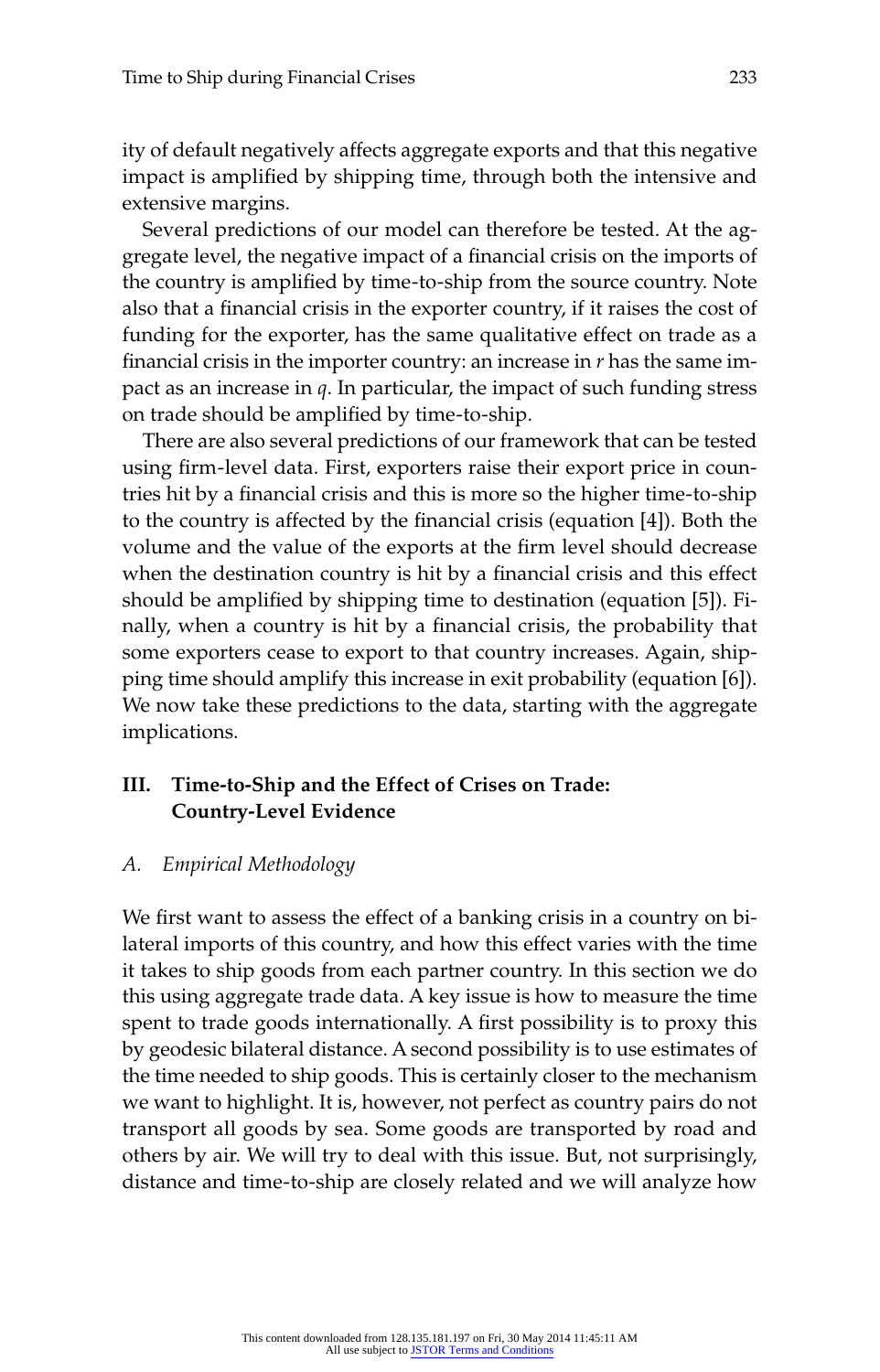the results differ when we use either or both in the regressions. Our baseline estimation takes the form of a standard gravity equation:

$$
\ln X_{ij} = \alpha_1 \ln Y_{it} + \alpha_2 \ln Y_{jt} + \delta T_{ij} + \gamma_1 BC_{jt} + \gamma_2 (BC_{jt} \times \ln \tilde{d}_{ij}) + \mu_{ij} + \eta_t + \varepsilon_{ijt} \tag{10}
$$

where  $X_{\text{int}}$  represents exports from country *i* to country *j* at year *t*, *Y* is GDP, and  $T_{ijt}$  contains a set of time-varying bilateral controls, including FTA (Free Trade Agreement), currency union, and the real exchange rate. In most of the regressions, we include bilateral fixed effects  $\mu_{ii}$ , so that time-invariant bilateral characteristics such as time-to-ship or geodesic distance, common language, contiguity, or colonial links are captured (although this specification allows for interactions with the crises variable). A dummy variable,  $BC_{i}$ , takes the value of 1 if the destination country *j* experienced a banking crisis during year *t*, and  $\ln d_{ii}$  is the log of bilateral time-to-ship between countries *i* and *j* (demeaned such that  $\ln d_{ii} = 0$  for the average value taken by time-to-ship in the sample). Finally, η*<sup>t</sup>* represent year dummies and ε*ijt* the error term.

Our coefficients of interest are  $\gamma_1$  and  $\gamma_2$ . The first is expected to be negative: a banking crisis decreases imports (even after controlling for demand). We will see that  $\gamma_2$  is also estimated to be negative: the negative effect of banking crises in the destination country is magnified by bilateral time-to-ship.

A difficulty when estimating this specification is that it omits the ideal price indexes (or multilateral resistance [MR] indexes, using Anderson and Van Wincoop [2003] celebrated terminology). The inclusion of bilateral fixed effects  $\mu_{ii}$  only partly solves the problem, as these MR indexes may vary over time, especially during financial crises. We will, therefore, check the robustness of our results to the inclusion of importer and exporter  $\times$  year dummies. The inclusion of importer  $\times$  year dummies controls for the importer price index that varies over time. It prevents from estimating  $\gamma_1$ , but our main coefficient of interest,  $\gamma_2$  can still be identified. Finally, in all estimations standard errors are robust to heteroscedasticity and clustered at the destination  $\times$  year level.<sup>8</sup>

#### *B. Data*

The trade data come from the International Monetary Fund's Direction of Trade Statistics (DOTS).<sup>9</sup> It covers the 1950 to 2009 period, which is of crucial importance, since this includes the recent financial crisis, as well as past crisis episodes. While DOTS lacks data on trade for individual goods, it is the only data set containing a panel of worldwide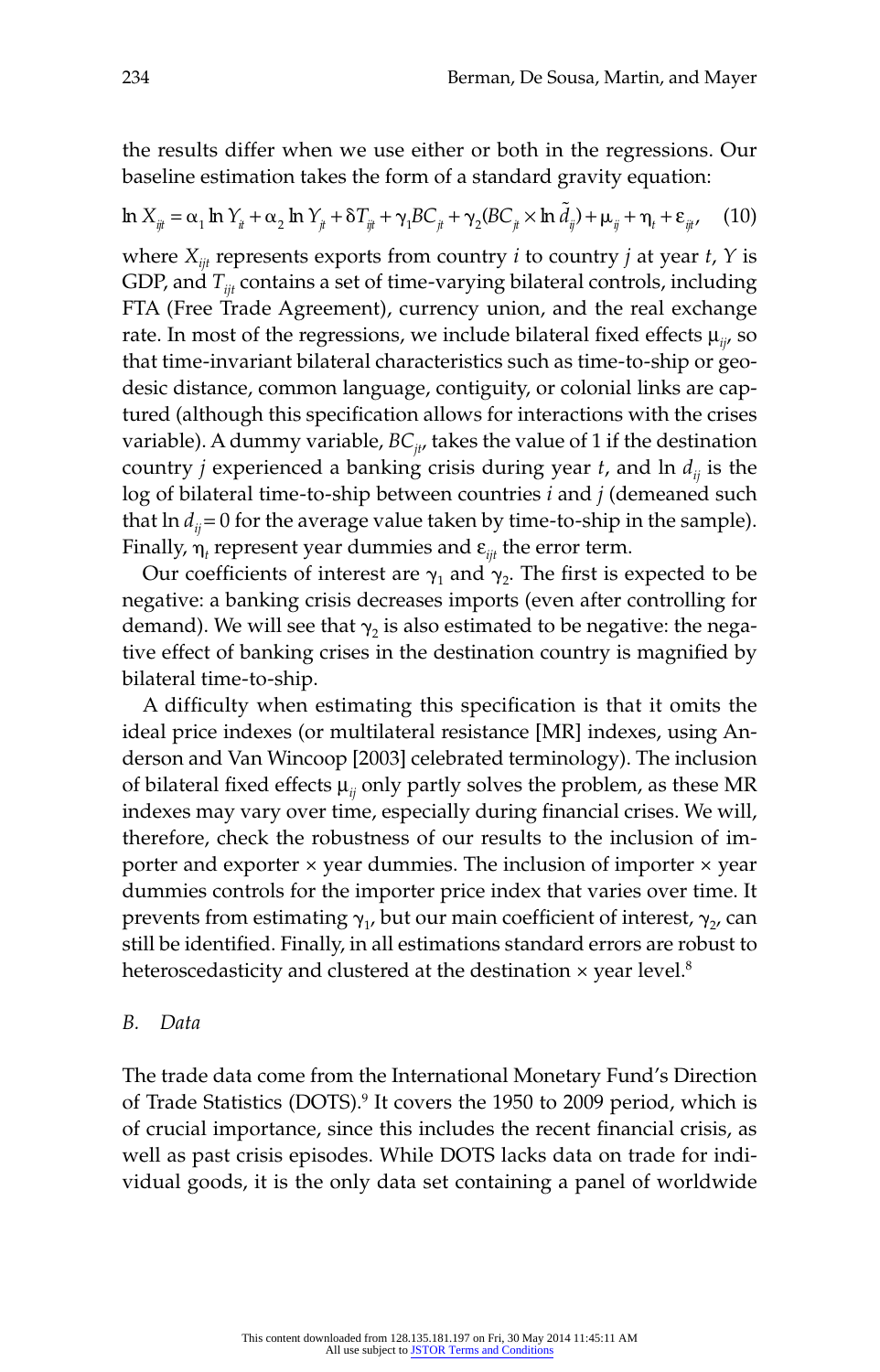bilateral trade that goes back far enough to offer a good match with the Reinhart and Rogoff (2011) data set on financial crises dates from 1800 to 2010. Our final data set includes 185 exporting countries and 69 importing countries from 1950 to 2009. Table A1 in the appendix lists the countries in our sample and indicates the countries covered in the Reinhart and Rogoff data set. The lower number of importing countries is due to the availability of the financial crises data. Controlling for the occurrence of crises in the exporting country results in a significant loss of information, but leaves our results unchanged, as we will show later. For financial crises, we follow the literature and focus on banking crises (and check the robustness of our results with currency crises). According to Reinhart and Rogoff (2011, 1680), a banking crisis is marked by two types of events: "(1) bank runs that lead to the closure, merging, or takeover by the public sector of one or more financial institutions; and (2) if there are no runs, the closure, merging, takeover, or large-scale government assistance of an important financial institution (or group of institutions), that marks the start of a string of similar outcomes for other financial institutions." Reinhart and Rogoff 's data set combines various sources. Our final data set contains around a hundred of these events, which include both severe and systemic banking crises in their classification. The appendix depicts other important characteristics of our data set: the frequency of country pairs with a banking crises in the destination country is plotted in figure A1, the starting dates of the crises are shown in table A2, and the mean differences in covariates with and without banking crises are reported in table A4.

GDPs come from the World Bank's World Development Indicators (WDI). Since WDI starts in 1960 and does not contain information for some countries (e.g., Taiwan or Russia before 1989), we complement WDI with estimates provided by Angus Maddison.<sup>10</sup> The data on FTAs are mainly constructed from three main sources: (a) table 3 in Baier and Bergstrand (2007); (b) the World Trade Organization (WTO) website; $^{11}$ and (c) qualitative information contained in Frankel (1997). The data on currency unions (CU) are an updated and extended version of the list provided by Glick and Rose (2002).<sup>12</sup> Bilateral real exchange rate is computed based on Penn World Table 7.0 (Heston, Summers, and Aten 2011). Bilateral distance is calculated as the population- weighted great circle (geodesic) distance between the largest cities of the two countries and come from the CEPII distance database, as well as common (official) language, contiguity, common colonizer, and colonial relationships.13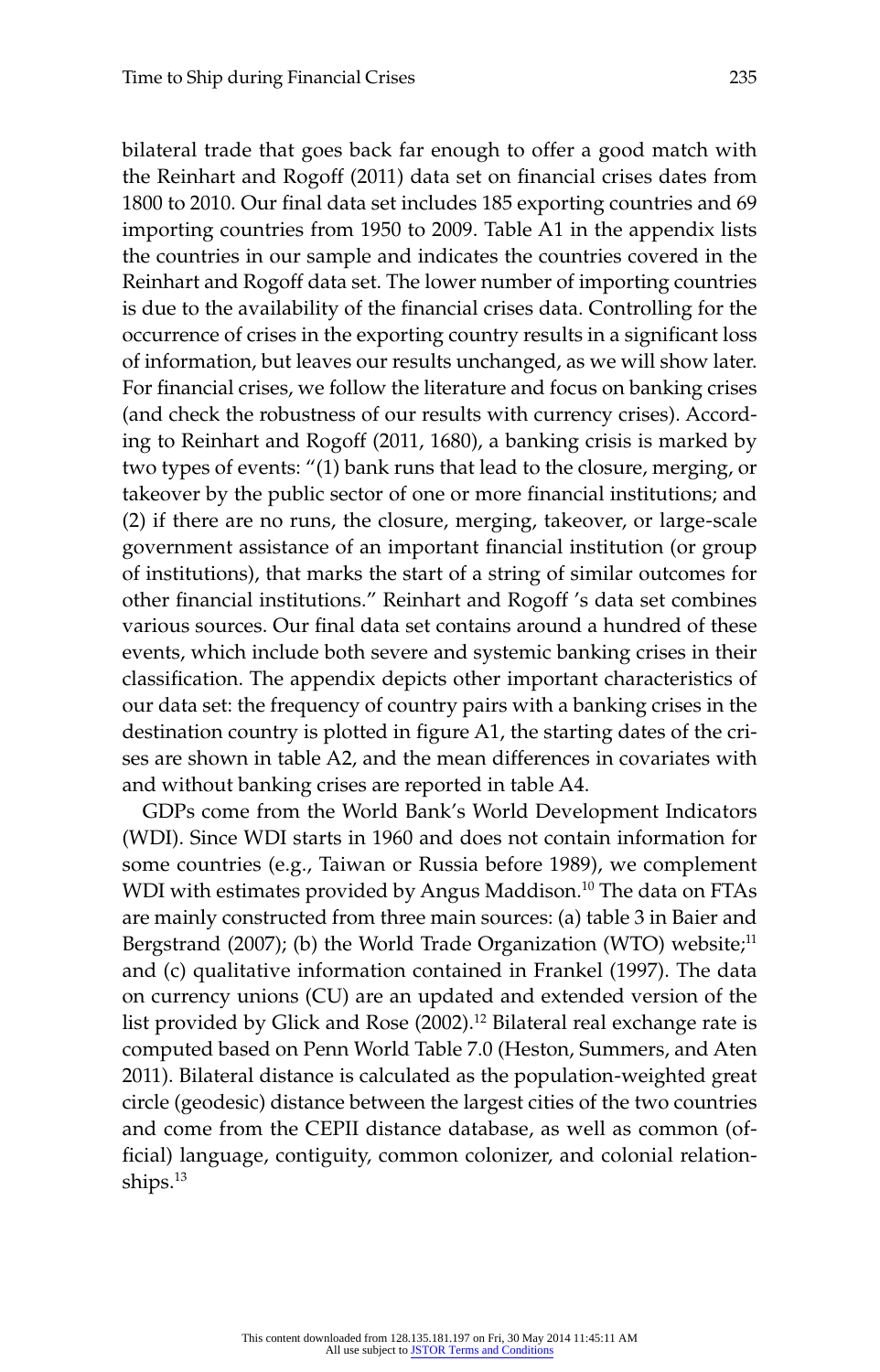We use the data of Feyrer (2011) on time-to-ship to get a measure of the time it takes to trade between countries. The time required to travel from any oceanic point to each of its trading partners is calculated by Feyrer (2011) using very detailed geographic data to reconstruct shortest shipping routes, and assuming a speed of 20 knots. Feyrer's data set covers 130 out of our 185 exporting countries and 59 out of our 69 importing countries. Thus, to avoid losing information on financial crises, we expand and amend his data set. Not surprisingly, the correlation between Feyrer's time-to-ship estimate and geodesic bilateral distance is high (.88). Not surprisingly either, the largest deviations are for contiguous countries. For those pairs of countries, we replace the time-toship value by the "time-to-road" based on the geodesic distance and assumed a speed of 60 knots.<sup>14</sup> Feyrer's sample also excludes landlocked countries and other countries such as Belgium. To recover bilateral information for those countries, we identified their closest primary port.<sup>15</sup> Then, for each landlocked country, we computed a time-to-road to that port and added the time-to-ship for each given destination. In robustness checks, we also run regressions using the simple geodesic distance as a proxy for the time it takes to trade between two countries, as well as the original Feyrer's time-to-ship.

Finally, we will also check the robustness of our results to the inclusion of financial development, proxied by the ratio of private credit over GDP from the WDI between 1960 and 2009.

#### *C. Results*

*Baseline results*. We want to study whether the fall in trade caused by a financial crisis in the destination country is magnified by time-to-ship between the origin and the destination country. Table 1 presents our baseline results, based on the estimation of different specifications of equation (10). In columns (1) and (2), we replace the country-pair fixed effects  $(\mu_{ii})$  with directional exporter and importer fixed effects. In columns (3) to (9), we include bilateral fixed effects  $(\mu_{ii})$ . Additionally, in column (6), we control for importer  $\times$  year, and in column (7) for both importer  $\times$  year and exporter  $\times$  year fixed effects.<sup>16</sup>

The coefficients on the standard gravity determinants are significant and of the expected signs. When including country-pair fixed effect, a banking crisis in the destination country is found to significantly decrease bilateral exports, although the size of the effect is moderate: between  $-5.8\%$  (exp( $-0.06$ ) – 1) and  $-7.7\%$  (exp( $-0.08$ ) – 1) in columns (3)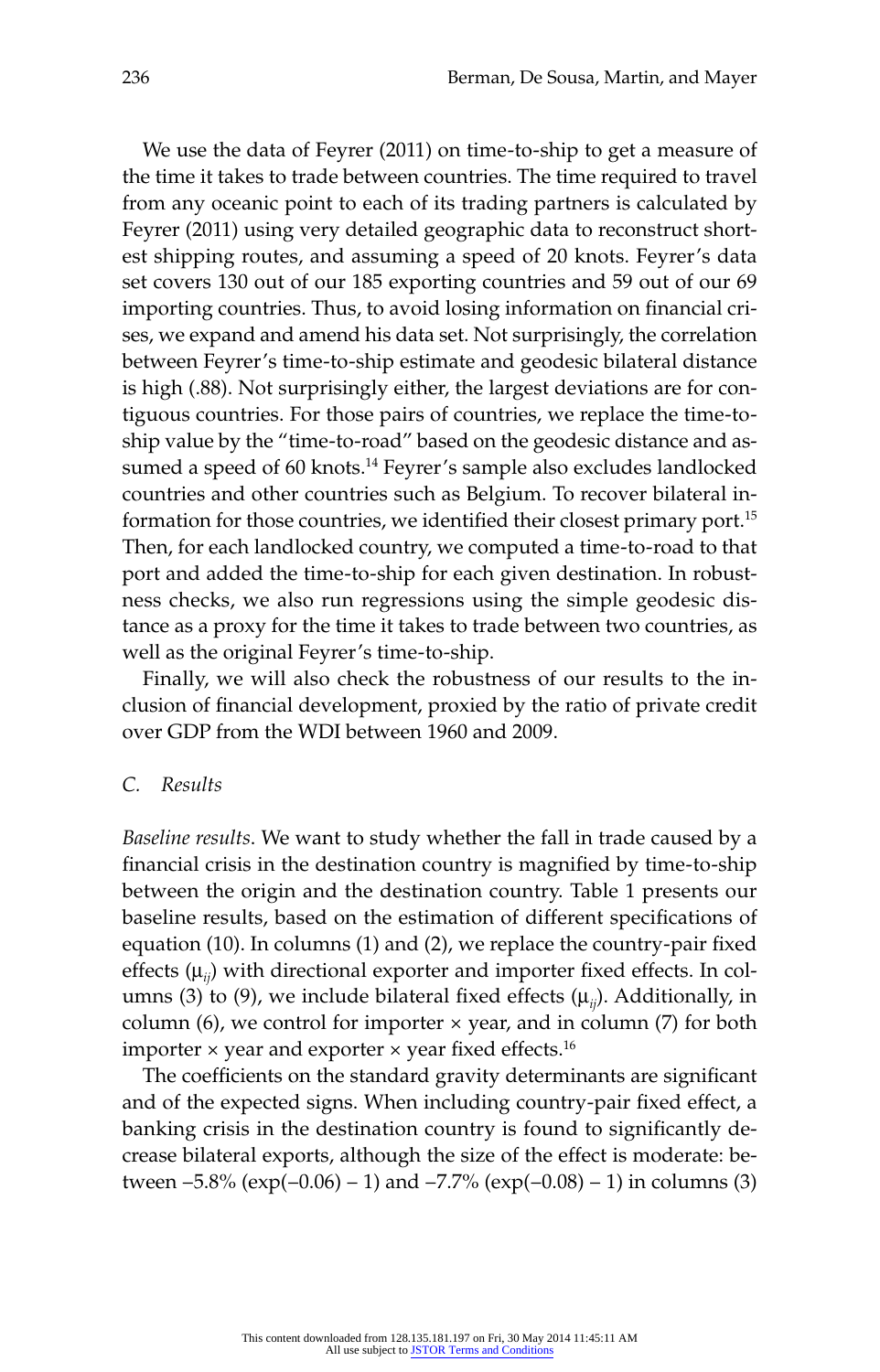|                                                                                          |                                                                                                                                                                      |                                                                                                                                                                                                        |                                                                                                                                                                                                                                                                                                                |                                                                                                                                                                                                                                                                                                                  | In Bilateral exports                                                                                                                                                                |                                                            |                                                |                                                                                                                                                                                                                                                                                                                  |                                                                                                                                                                                                                                                                                                                  |
|------------------------------------------------------------------------------------------|----------------------------------------------------------------------------------------------------------------------------------------------------------------------|--------------------------------------------------------------------------------------------------------------------------------------------------------------------------------------------------------|----------------------------------------------------------------------------------------------------------------------------------------------------------------------------------------------------------------------------------------------------------------------------------------------------------------|------------------------------------------------------------------------------------------------------------------------------------------------------------------------------------------------------------------------------------------------------------------------------------------------------------------|-------------------------------------------------------------------------------------------------------------------------------------------------------------------------------------|------------------------------------------------------------|------------------------------------------------|------------------------------------------------------------------------------------------------------------------------------------------------------------------------------------------------------------------------------------------------------------------------------------------------------------------|------------------------------------------------------------------------------------------------------------------------------------------------------------------------------------------------------------------------------------------------------------------------------------------------------------------|
| Dependent Variable Model                                                                 | $\ominus$                                                                                                                                                            | $\widehat{c}$                                                                                                                                                                                          | $\widehat{\odot}$                                                                                                                                                                                                                                                                                              | $\widehat{\mathfrak{X}}$                                                                                                                                                                                                                                                                                         | $\widehat{\Theta}$                                                                                                                                                                  | $\widehat{\mathbf{e}}$                                     | $\mathcal{L}$                                  | $\circledS$                                                                                                                                                                                                                                                                                                      | $\widehat{\mathcal{O}}$                                                                                                                                                                                                                                                                                          |
| In GDP origin $_{\it i}$                                                                 | $0.91***$                                                                                                                                                            | $0.91***$                                                                                                                                                                                              | $0.89***$                                                                                                                                                                                                                                                                                                      | $0.89***$                                                                                                                                                                                                                                                                                                        |                                                                                                                                                                                     | $1.00***$<br>(0.01)                                        |                                                | $0.88***$                                                                                                                                                                                                                                                                                                        | $0.88***$                                                                                                                                                                                                                                                                                                        |
| In GDP destination,                                                                      | $(0.01)$<br>$(0.02)$<br>$(0.03)$<br>$(0.04)$<br>$(0.05)$<br>$(0.05)$<br>$(0.05)$<br>$(0.05)$<br>$(0.05)$<br>$(0.05)$<br>$(0.05)$<br>$(0.05)$<br>$(0.05)$<br>$(0.05)$ | $(0.01)$ $(0.83**$ $(0.02)$ $(0.03)$ $(0.01)$ $(0.01)$ $(0.01)$ $(0.00)$ $(0.00)$ $(0.00)$ $(0.00)$ $(0.00)$ $(0.00)$ $(0.00)$ $(0.00)$ $(0.00)$ $(0.00)$ $(0.00)$ $(0.00)$ $(0.00)$ $(0.00)$ $(0.00)$ | $\begin{array}{l} (0.01)\\ 0.80^{***}\\ 0.62^{***}\\ 0.44^{***}\\ (0.01)\\ 0.29^{***}\\ (0.03)\\ (0.03)\\ (0.00)\\ (0.00)\\ (0.00)\\ (0.00)\\ (0.00)\\ (0.00)\\ (0.00)\\ (0.00)\\ (0.00)\\ (0.00)\\ (0.00)\\ (0.00)\\ (0.00)\\ (0.00)\\ (0.00)\\ (0.00)\\ (0.00)\\ (0.00)\\ (0.00)\\ (0.00)\\ (0.00)\\ (0.00)$ | $\begin{array}{c} (0.01)\\ 0.80^{***}\\ (0.02)\\ 0.44^{***}\\ (0.01)\\ (0.01)\\ (0.03^{***}\\ (0.02^{***}\\ (0.03)\\ (0.00)\\ (0.00)\\ (0.00)\\ (0.00)\\ (0.00)\\ (0.00)\\ (0.00)\\ (0.00)\\ (0.00)\\ (0.00)\\ (0.00)\\ (0.00)\\ (0.00)\\ (0.00)\\ (0.00)\\ (0.00)\\ (0.00)\\ (0.00)\\ (0.00)\\ (0.00)\\ (0.00)$ | $\begin{array}{l} 0.89^{***} \\ (0.01) \\ (0.80^{***} \\ (0.60^{***} \\ (0.61) \\ (0.01) \\ (0.01) \\ (0.03^{***} \\ (0.03) \\ (0.00) \\ (0.00) \\ (0.00) \\ (0.00) \\ \end{array}$ |                                                            |                                                | $\begin{array}{c} (0.01)\\ 0.80^{***}\\ (0.02)\\ 0.45^{***}\\ (0.01)\\ (0.01)\\ (0.02)\\ (0.03^{***}\\ (0.02^{***}\\ (0.00)\\ (0.00)\\ (0.00)\\ (0.00)\\ (0.00)\\ (0.00)\\ (0.00)\\ (0.00)\\ (0.00)\\ (0.00)\\ (0.00)\\ (0.00)\\ (0.00)\\ (0.00)\\ (0.00)\\ (0.00)\\ (0.00)\\ (0.00)\\ (0.00)\\ (0.00)\\ (0.00)$ | $\begin{array}{c} (0.01)\\ 0.80^{***}\\ (0.02)\\ 0.44^{***}\\ (0.01)\\ (0.01)\\ (0.03^{***}\\ (0.02^{***}\\ (0.03)\\ (0.00)\\ (0.00)\\ (0.00)\\ (0.00)\\ (0.00)\\ (0.00)\\ (0.00)\\ (0.00)\\ (0.00)\\ (0.00)\\ (0.00)\\ (0.00)\\ (0.00)\\ (0.00)\\ (0.00)\\ (0.00)\\ (0.00)\\ (0.00)\\ (0.00)\\ (0.00)\\ (0.00)$ |
|                                                                                          |                                                                                                                                                                      |                                                                                                                                                                                                        |                                                                                                                                                                                                                                                                                                                |                                                                                                                                                                                                                                                                                                                  |                                                                                                                                                                                     |                                                            |                                                |                                                                                                                                                                                                                                                                                                                  |                                                                                                                                                                                                                                                                                                                  |
| $\mathrm{FTA}_{ii}$                                                                      |                                                                                                                                                                      |                                                                                                                                                                                                        |                                                                                                                                                                                                                                                                                                                |                                                                                                                                                                                                                                                                                                                  |                                                                                                                                                                                     | $0.57***$                                                  |                                                |                                                                                                                                                                                                                                                                                                                  |                                                                                                                                                                                                                                                                                                                  |
| Common currency $_{\mathcal{W}}$                                                         |                                                                                                                                                                      |                                                                                                                                                                                                        |                                                                                                                                                                                                                                                                                                                |                                                                                                                                                                                                                                                                                                                  |                                                                                                                                                                                     | $(0.01)$<br>$0.43***$<br>$(0.03)$<br>$0.35***$<br>$(0.01)$ | $0.44***$<br>$(0.02)$<br>$0.25***$<br>$(0.03)$ |                                                                                                                                                                                                                                                                                                                  |                                                                                                                                                                                                                                                                                                                  |
|                                                                                          |                                                                                                                                                                      |                                                                                                                                                                                                        |                                                                                                                                                                                                                                                                                                                |                                                                                                                                                                                                                                                                                                                  |                                                                                                                                                                                     |                                                            |                                                |                                                                                                                                                                                                                                                                                                                  |                                                                                                                                                                                                                                                                                                                  |
| In Real exchange rate $_{i\mu}$                                                          |                                                                                                                                                                      |                                                                                                                                                                                                        |                                                                                                                                                                                                                                                                                                                |                                                                                                                                                                                                                                                                                                                  |                                                                                                                                                                                     |                                                            |                                                |                                                                                                                                                                                                                                                                                                                  |                                                                                                                                                                                                                                                                                                                  |
| In time-to-ship $_{ii}$                                                                  |                                                                                                                                                                      |                                                                                                                                                                                                        |                                                                                                                                                                                                                                                                                                                |                                                                                                                                                                                                                                                                                                                  |                                                                                                                                                                                     |                                                            |                                                |                                                                                                                                                                                                                                                                                                                  |                                                                                                                                                                                                                                                                                                                  |
|                                                                                          |                                                                                                                                                                      |                                                                                                                                                                                                        |                                                                                                                                                                                                                                                                                                                |                                                                                                                                                                                                                                                                                                                  |                                                                                                                                                                                     |                                                            |                                                |                                                                                                                                                                                                                                                                                                                  |                                                                                                                                                                                                                                                                                                                  |
| Banking crisis in destination $_{\scriptscriptstyle\#}$                                  |                                                                                                                                                                      |                                                                                                                                                                                                        | $-0.06***$                                                                                                                                                                                                                                                                                                     | $-0.07***$<br>$(0.02)$<br>$-0.07***$                                                                                                                                                                                                                                                                             |                                                                                                                                                                                     |                                                            |                                                |                                                                                                                                                                                                                                                                                                                  |                                                                                                                                                                                                                                                                                                                  |
|                                                                                          |                                                                                                                                                                      |                                                                                                                                                                                                        | (0.02)                                                                                                                                                                                                                                                                                                         |                                                                                                                                                                                                                                                                                                                  |                                                                                                                                                                                     |                                                            |                                                |                                                                                                                                                                                                                                                                                                                  |                                                                                                                                                                                                                                                                                                                  |
| Banking crisis $_{i}$ x $\ln$ time-to-ship,                                              |                                                                                                                                                                      |                                                                                                                                                                                                        |                                                                                                                                                                                                                                                                                                                |                                                                                                                                                                                                                                                                                                                  |                                                                                                                                                                                     | $-0.07***$                                                 | $-0.07***$                                     |                                                                                                                                                                                                                                                                                                                  |                                                                                                                                                                                                                                                                                                                  |
| Banking crisis $_{ji} \times$ FTA $_{iji}$                                               |                                                                                                                                                                      | (0.02)                                                                                                                                                                                                 |                                                                                                                                                                                                                                                                                                                | (0.01)                                                                                                                                                                                                                                                                                                           |                                                                                                                                                                                     | (0.01)                                                     | (0.01)                                         |                                                                                                                                                                                                                                                                                                                  |                                                                                                                                                                                                                                                                                                                  |
|                                                                                          |                                                                                                                                                                      |                                                                                                                                                                                                        |                                                                                                                                                                                                                                                                                                                |                                                                                                                                                                                                                                                                                                                  |                                                                                                                                                                                     |                                                            |                                                |                                                                                                                                                                                                                                                                                                                  |                                                                                                                                                                                                                                                                                                                  |
| Banking crisis $_{\scriptscriptstyle{H}} \times$ common legal $_{\scriptscriptstyle{H}}$ |                                                                                                                                                                      |                                                                                                                                                                                                        |                                                                                                                                                                                                                                                                                                                |                                                                                                                                                                                                                                                                                                                  |                                                                                                                                                                                     |                                                            |                                                |                                                                                                                                                                                                                                                                                                                  |                                                                                                                                                                                                                                                                                                                  |
| Banking crisis $_{i\!i}$ x common currency $_{i\!i}$                                     |                                                                                                                                                                      |                                                                                                                                                                                                        |                                                                                                                                                                                                                                                                                                                |                                                                                                                                                                                                                                                                                                                  |                                                                                                                                                                                     |                                                            |                                                |                                                                                                                                                                                                                                                                                                                  |                                                                                                                                                                                                                                                                                                                  |
| Banking crisis $_{\scriptscriptstyle \#}$ x language $_{\scriptscriptstyle \parallel}$   |                                                                                                                                                                      |                                                                                                                                                                                                        |                                                                                                                                                                                                                                                                                                                |                                                                                                                                                                                                                                                                                                                  |                                                                                                                                                                                     |                                                            |                                                |                                                                                                                                                                                                                                                                                                                  |                                                                                                                                                                                                                                                                                                                  |
|                                                                                          |                                                                                                                                                                      |                                                                                                                                                                                                        |                                                                                                                                                                                                                                                                                                                |                                                                                                                                                                                                                                                                                                                  |                                                                                                                                                                                     |                                                            |                                                |                                                                                                                                                                                                                                                                                                                  | (continued)                                                                                                                                                                                                                                                                                                      |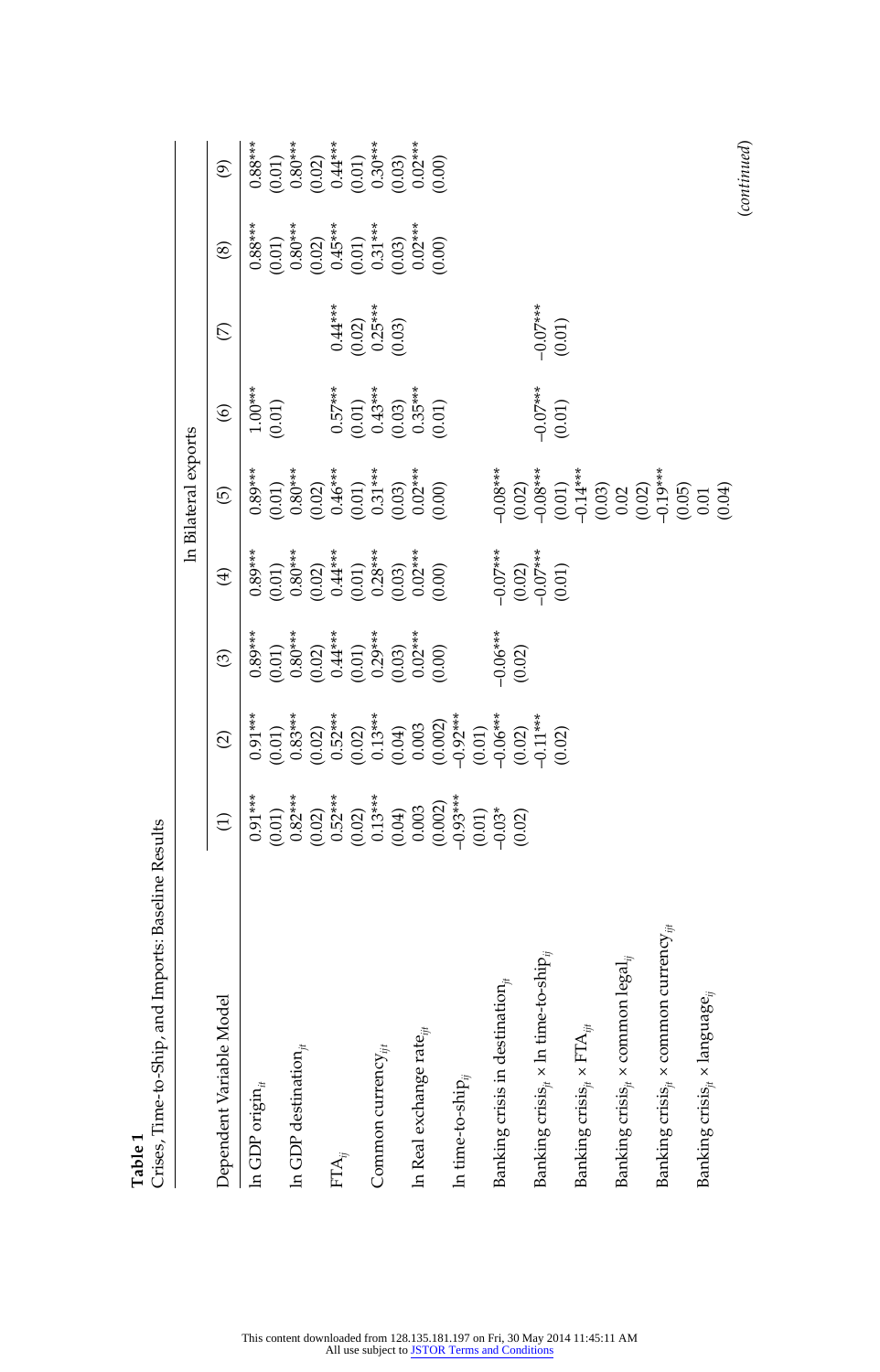|                                                                                                                                                                                                                                                                                                                                                                    |                              |                                |                   |                                | In Bilateral exports     |                         |                |                |                                  |
|--------------------------------------------------------------------------------------------------------------------------------------------------------------------------------------------------------------------------------------------------------------------------------------------------------------------------------------------------------------------|------------------------------|--------------------------------|-------------------|--------------------------------|--------------------------|-------------------------|----------------|----------------|----------------------------------|
| Dependent Variable Model                                                                                                                                                                                                                                                                                                                                           | $\widehat{\Xi}$              | $\widehat{\infty}$             | $\widehat{\circ}$ | $\bigoplus$                    | $\widehat{\mathfrak{G}}$ | $\widehat{\circ}$       | $\mathfrak{S}$ | ම              | $\widehat{\mathcal{E}}$          |
| Banking crisis $_{i}$ x contiguity $_{i}$                                                                                                                                                                                                                                                                                                                          |                              |                                |                   |                                | (0.05)<br>0.04           |                         |                |                |                                  |
| Post-2007 Banking crisis $_{it}$                                                                                                                                                                                                                                                                                                                                   |                              |                                |                   |                                |                          |                         |                | $-0.36***$     | $-0.38***$                       |
| Pre-2007 Banking crisis $_{it}$                                                                                                                                                                                                                                                                                                                                    |                              |                                |                   |                                |                          |                         |                | (0.07)         | $-0.04*$<br>(0.08)               |
|                                                                                                                                                                                                                                                                                                                                                                    |                              |                                |                   |                                |                          |                         |                | (0.02)         | $(0.02)$<br>$-0.06**$            |
| Post-2007 Banking crisis $_{ji}$ × $\ln$ time-to-ship $_{ji}$                                                                                                                                                                                                                                                                                                      |                              |                                |                   |                                |                          |                         |                |                |                                  |
| Pre-2007 Banking crisis $_{ii}$ × ln time-to-ship $_{ij}$                                                                                                                                                                                                                                                                                                          |                              |                                |                   |                                |                          |                         |                |                | $(0.03)$<br>$-0.08***$<br>(0.01) |
| Observations                                                                                                                                                                                                                                                                                                                                                       | 307,462                      | 307,462                        | 307,462           | 307,462                        | 307,462                  | 307,462                 | 307,462        | 307,462        | 307,462                          |
| R <sup>2</sup>                                                                                                                                                                                                                                                                                                                                                     | 0.734                        | 0.734                          | 0.856             | 0.856                          | 0.856                    | 0.868                   | 0.887          | 0.856          | 0.856                            |
| Observations                                                                                                                                                                                                                                                                                                                                                       | 307,462                      | 307,462                        | 307,462           | 307,462                        | 307,462                  | 307,462                 | 307,462        | 307,462        | 307,462                          |
| Country-pair fixed effects                                                                                                                                                                                                                                                                                                                                         | $\frac{1}{2}$                | $\frac{1}{2}$                  | Yes               | Yes                            | Yes                      | Yes                     | Yes            | Yes            | Yes                              |
| Exporter and importer fixed effects                                                                                                                                                                                                                                                                                                                                | $\frac{\text{ve}}{\text{C}}$ | Yes                            | 2g                | $\mathop{\mathsf{S}}\nolimits$ | 2 <sup>o</sup>           | <b>S</b><br>Ses         |                | 2 <sup>o</sup> | 2g                               |
| Importer x year fixed effects                                                                                                                                                                                                                                                                                                                                      |                              | $\stackrel{\circ}{\mathbf{Z}}$ |                   | $\overline{R}$                 |                          |                         | 2 se           |                |                                  |
| Exporter x year fixed effects                                                                                                                                                                                                                                                                                                                                      |                              | $\frac{1}{2}$                  | $\frac{1}{2}$     | $\frac{1}{2}$                  |                          | $\overline{\mathsf{S}}$ | Yes            |                | $\frac{1}{2}$                    |
| Notes: Robust standard errors in parentheses, clustered by destination-year. Year dummies are included in all estimations. Time-to-ship is de-<br>meaned. In columns (1) and (2), estimates of time-invariant bilateral variables (contiguity, common language, common colonizer, colony, common<br>legal origin) are not reported but available upon request.<br> |                              |                                |                   |                                |                          |                         |                |                |                                  |

\*\*\* Significant at the 1% level.<br>\*\* Significant at the 5% level.<br>\* Significant at the 10% level. \*\*\* Significant at the 1% level.

 $**$  Significant at the 5% level.  $*$  Significant at the 10% level.

**Table 1**  Continued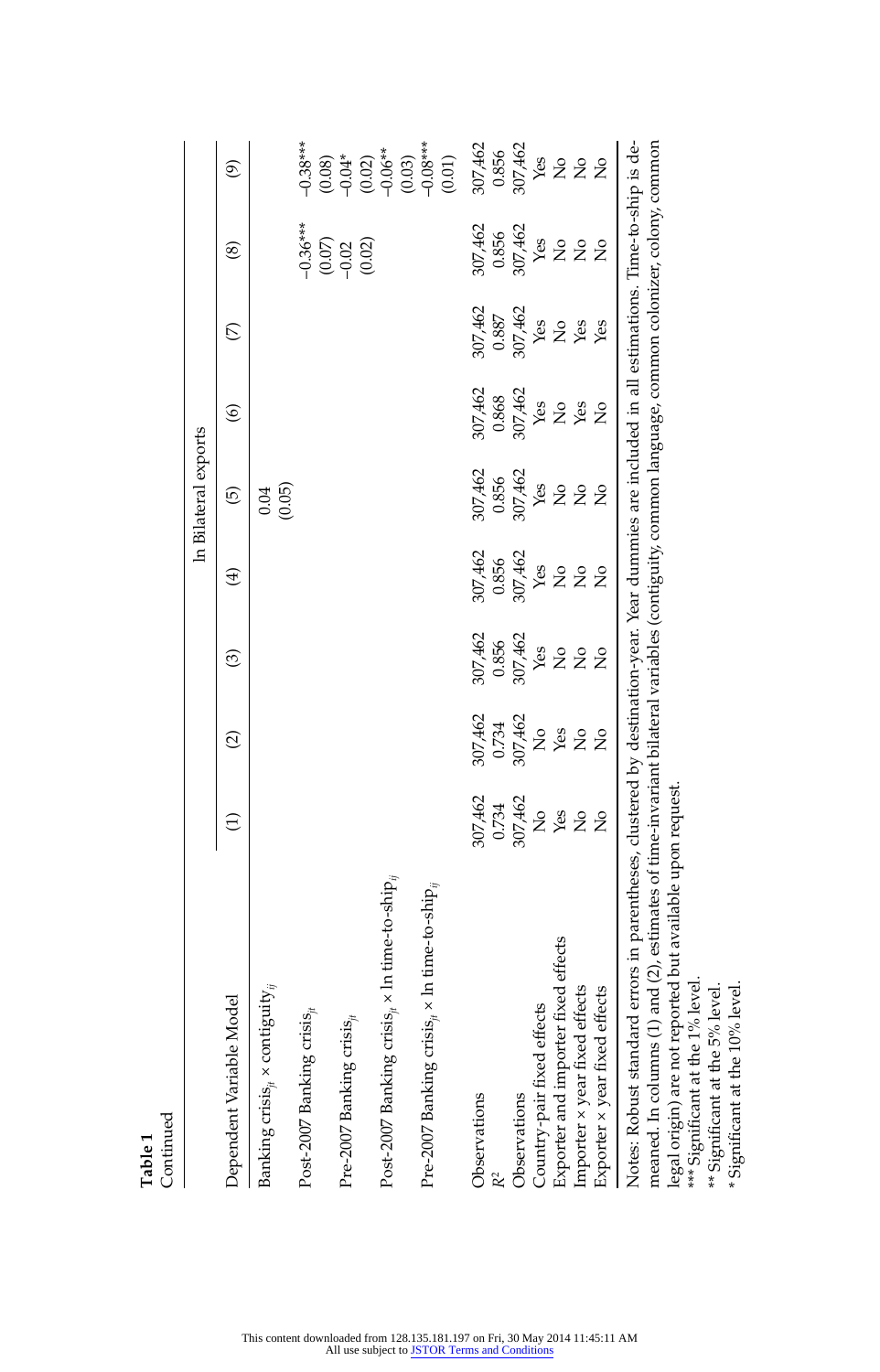to (5). Time-to-ship, however, magnifies the response of trade to banking crises: the interaction term between the banking crisis dummy and bilateral time-to-ship is negative and significant at the 1% level (in columns [2] and [4] to [7]). To give an order of magnitude, a one standard deviation increase of time-to-ship from the mean magnifies the effect of a banking crisis on imports from  $-7$  to  $-10\%$  in column (4).

To ensure that our results are not due to the correlation of time- toship with other bilateral characteristics that affect the response of trade to crises, we include in column (5) a number of additional interaction terms between bilateral variables (FTA, common currency, common language, common legal origin, and contiguity) and distance. Some of these interactions are indeed significant: for instance, a crisis in a destination country has a larger negative impact on bilateral trade if the two countries belong to the same trade agreement or currency union. These two effects are interesting and somewhat surprising. They suggest that our results on time-to-ship do not reflect the impact of financial crises on more fragile trade relations between countries that are both distant and without monetary or trade agreements. The interaction term on time-to-ship is unaffected by these controls.

The amplification effect of time-to-ship is remarkably stable when we include importer  $\times$  year (column [6]) or both importer  $\times$  year and exporter  $\times$  year dummies (column [7]). In columns (8) and (9) of table 1, we check whether the recent financial crisis has a different effect on trade compared with past crisis episodes. We thus split the banking crisis dummy into two variables: a dummy for the recent crisis, after 2007, and a dummy for previous crises. The recent crisis is found to have reduced trade more strongly (for a given fall in GDP and other controls):  $-30\%$  (exp (-0.36) – 1) for the recent crisis versus  $-2\%$  (and statistically insignificant) for past crisis (column [8]). The magnification effect of time-to-ship is, however, similar for crises before and after 2007 (column [9]).

*Robustness*. In table 2 we replicate the main estimations of table 1 including dummies for banking crises in the exporter countries as well as an interaction term between these dummies and time-to-ship. Again we include either exporter and importer dummies (columns [1] and [2]), country-pair fixed effects (columns [3] and [4]), country-pair and importer  $\times$  year (column [5]), or country-pair, importer  $\times$  year, and exporter  $\times$  year fixed effects (column [6]).

Our baseline results are again unaffected: the interaction term between banking crisis in the importer country and time-to-ship is still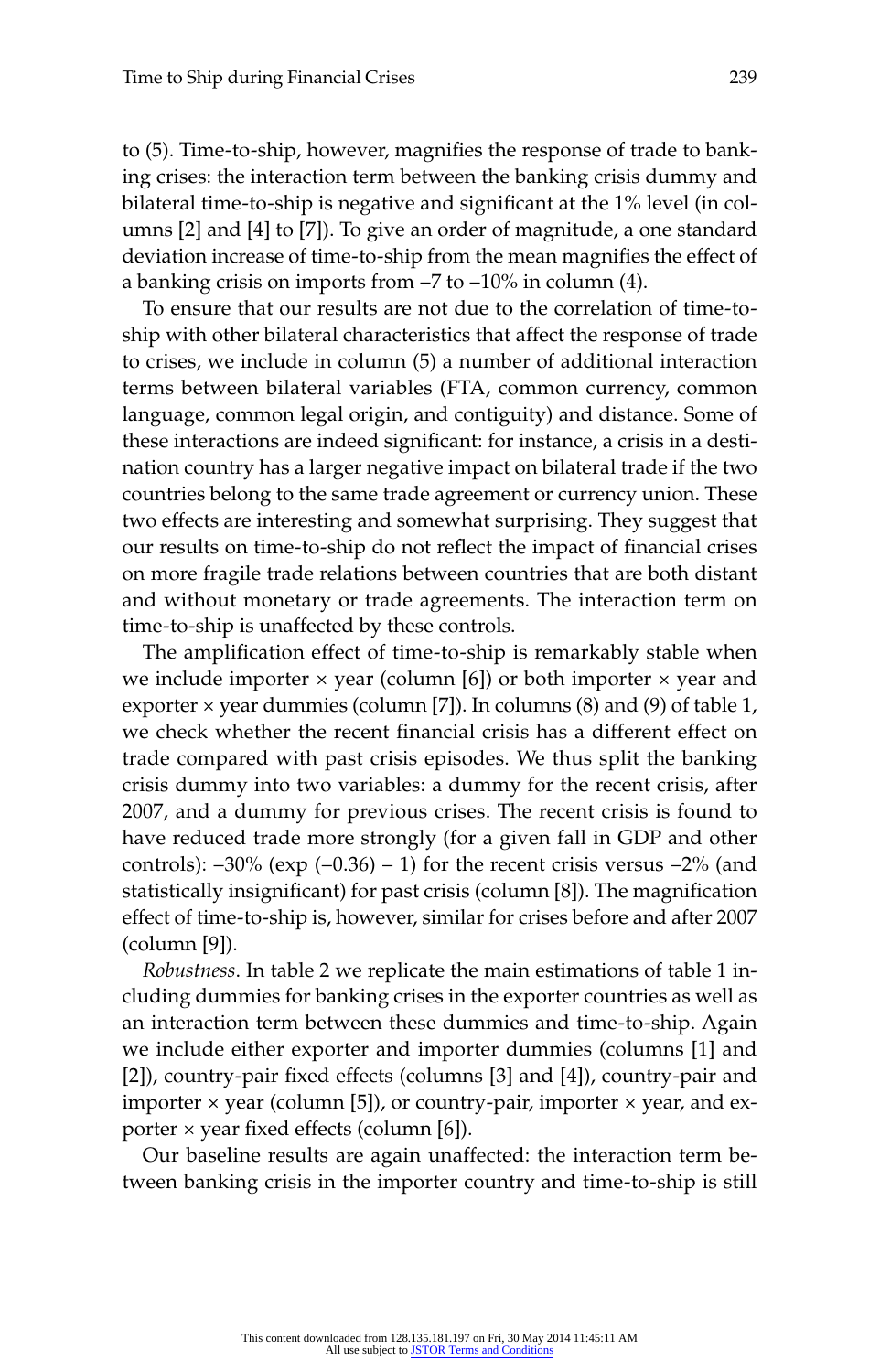| ۰,<br>.<br>٠<br>۰,<br>٠<br>- -<br>×<br>--<br>٠ |
|------------------------------------------------|
|------------------------------------------------|

Crises, Time-to-Ship, and Exports

| Dependent Variable                             |            |                   |            | In Bilateral exports |            |            |
|------------------------------------------------|------------|-------------------|------------|----------------------|------------|------------|
| Model                                          | (1)        | (2)               | (3)        | (4)                  | (5)        | (6)        |
| $ln$ GDP origin <sub>#</sub>                   | $0.95***$  | $0.95***$         | $0.87***$  | $0.88***$            | $1.09***$  |            |
|                                                | (0.01)     | (0.01)            | (0.01)     | (0.01)               | (0.01)     |            |
| In GDP destination $_{it}$                     | $0.87***$  | $0.87***$         | $0.83***$  | $0.84***$            |            |            |
|                                                | (0.02)     | (0.02)            | (0.02)     | (0.02)               |            |            |
| $FTA_{ijt}$                                    | $0.40***$  | $0.39***$         | $0.36***$  | $0.35***$            | $0.51***$  | $0.47***$  |
|                                                | (0.02)     | (0.02)            | (0.01)     | (0.01)               | (0.02)     | (0.02)     |
| Common currency $_{ii}$                        | $0.10^{b}$ | 0.09 <sup>b</sup> | $0.14***$  | $0.13***$            | $0.37***$  | $0.34***$  |
|                                                | (0.04)     | (0.04)            | (0.03)     | (0.03)               | (0.03)     | (0.03)     |
| ln Real exchange rate <sub>iit</sub>           | 0.003      | 0.003             | $0.01***$  | $0.01***$            | $0.52***$  |            |
|                                                | (0.002)    | (0.002)           | (0.00)     | (0.00)               | (0.01)     |            |
| In time-to-ship <sub>ii</sub>                  | $-0.88***$ | $-0.85***$        |            |                      |            |            |
|                                                | (0.01)     | (0.01)            |            |                      |            |            |
| Banking crisis in                              | $-0.03*$   | $-0.06***$        | $-0.05***$ | $-0.07***$           |            |            |
| $\text{destination}_{it}$                      | (0.02)     | (0.02)            | (0.02)     | (0.02)               |            |            |
| Banking crisis in origin <sub>ii</sub>         | $0.03**$   | 0.01              | 0.01       | 0.003                | 0.005      |            |
|                                                | (0.01)     | (0.01)            | (0.01)     | (0.010)              | (0.010)    |            |
| Banking crisis <sub>it</sub> $\times$ ln time- |            | $-0.11***$        |            | $-0.06***$           | $-0.06***$ | $-0.07***$ |
| to-ship $_{ii}$                                |            | (0.02)            |            | (0.01)               | (0.01)     | (0.01)     |
| Banking crisis <sub>it</sub> $\times$ ln time- |            | $-0.08***$        |            | $-0.02**$            | $-0.03***$ | $-0.06***$ |
| to-ship $_{ii}$                                |            | (0.01)            |            | (0.01)               | (0.01)     | (0.01)     |
| Observations                                   | 185,948    | 185,948           | 185,948    | 185,948              | 185,948    | 185,948    |
| Country-pair fixed                             |            |                   |            |                      |            |            |
| effects                                        | No         | No                | Yes        | Yes                  | Yes        | Yes        |
| Exporter and importer                          |            |                   |            |                      |            |            |
| fixed effects                                  | Yes        | Yes               | No         | No                   | No         | No         |
| Importer × year fixed                          |            |                   |            |                      |            |            |
| effects                                        | No         | No                | No         | No                   | Yes        | Yes        |
| Exporter $\times$ year fixed                   |            |                   |            |                      |            |            |
| effects                                        | No         | No                | No         | No                   | No         | Yes        |

Notes: Robust standard errors in parentheses, clustered by destination- year. Year dummies are included in all estimations. Time-to-ship is demeaned. In columns (1) and (2), estimates of time- invariant bilateral variables (contiguity, common language, common colonizer, colony, common legal origin) are not reported.

\*\*\* Significant at the 1% level.

\*\* Significant at the 5% level.

\* Significant at the 10% level.

negative and significant. A banking crisis in the exporter country has a slightly positive or insignificant impact on exports depending on the specification, a result consistent with Abiad, Topalova, and Mishra (2011). However, the interaction term between banking crisis in the exporter country and the time-to-ship is negative (columns [2] and [4] to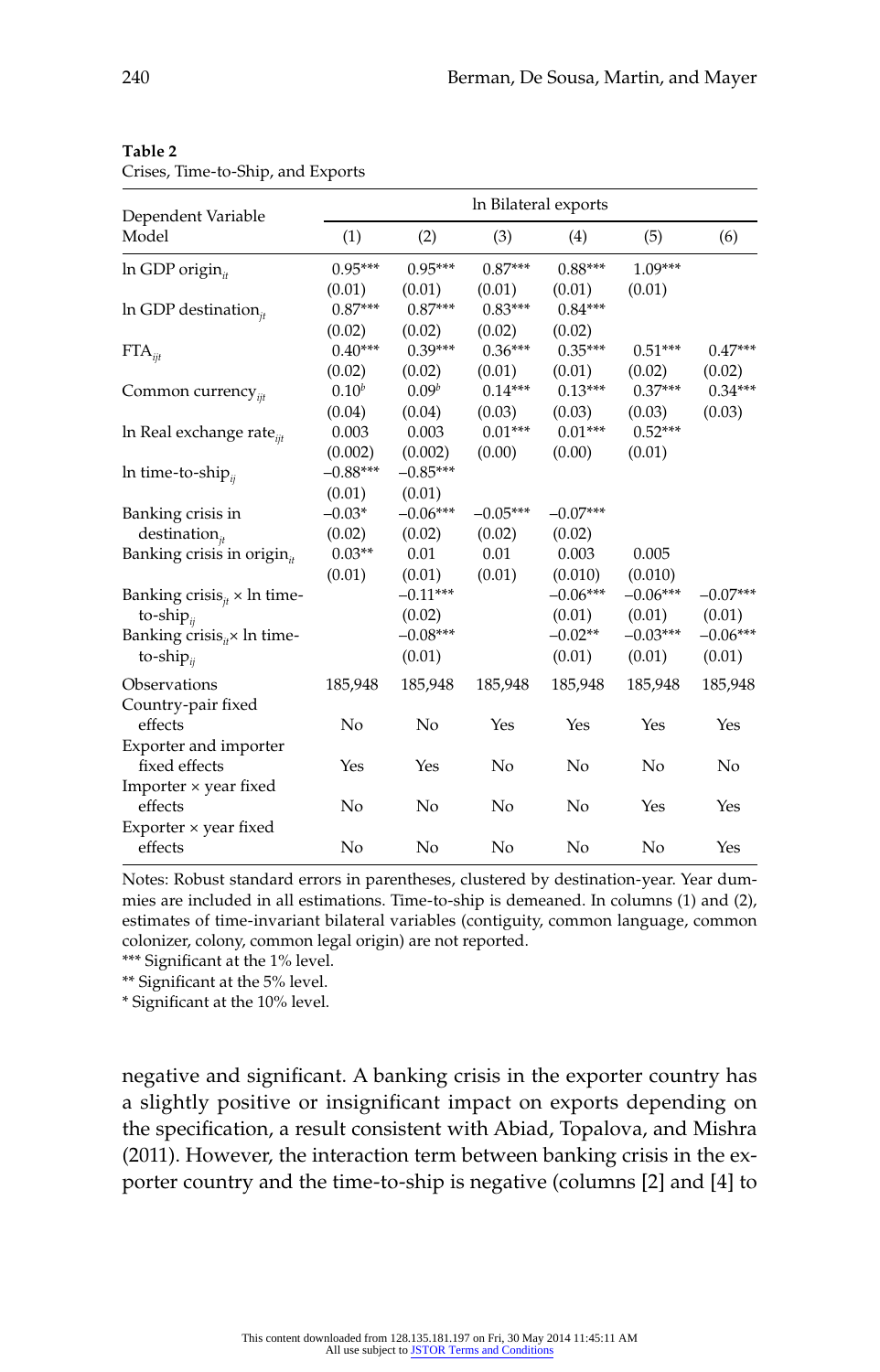[6]). This may be interpreted in light of our model if a banking crisis in the exporter country is an indication of funding stress for exporters. In equation (7), note that an increase in the interest rate at which exporters borrow has the same qualitative effect as an increase in the probability of default in the importer country. Both effects on trade are amplified by time-to-ship. A banking crisis is a rough indicator of the difficulty and cost of borrowing for exporters, but the result is suggestive of the same type of mechanism as the probability of default of importers on which we focus.

In table 3, we conduct several robustness tests starting from regression (3) in table 1. So all regressions include country-pair fixed effects and year dummies. One might argue that our results are driven by an increase in the elasticity of trade to time-to-ship over time.<sup>17</sup> As the number of banking crises increases over time (see figure A1 in the appendix), this could bias our results. Our amplification effect of timeto- ship might also capture the fact that crises have become both more frequent and distant over time. In regression (1) in table 3, we include a full set of interactions between year dummies and our crisis variable (to control for their increased frequency) and between year dummies and time-to-ship (to control for its potential increased impact over time). As shown in column (1), the interaction between crises and time-to-ship remains significant at the 1% level.

In regression (2), we replace the measure of time-to-ship that we expanded from Feyrer (2011) by his original measure, which implies the loss of many observations. In regression (3), we use simple distance as an alternative measure for time-to-ship. The effect is similar in both cases. Distance and our measure of time-to-ship are very correlated, but as explained before, differ for certain pairs of countries, in particular contiguous ones. Remember that our theoretical framework generates a radically different role for trade costs, such as distance, and for time-toship. Both distance and time-to-ship, because they increase trade costs, reduce trade flows but only time-to-ship raises the elasticity of trade to financial risk. In order to check whether distance per se or time-to-ship is at the source of our main results, we include both interaction terms in regression (4). As predicted by theory, the distance interaction loses its significance but the time-to-ship interaction remains similar in size and very significant. This suggests that time-to-ship and not distance is at the source of our amplification result. In regression  $(5)$ , we include an interaction term between time-to-ship and the GDP of the destination country. The objective is to check whether the time-to-ship amplifica-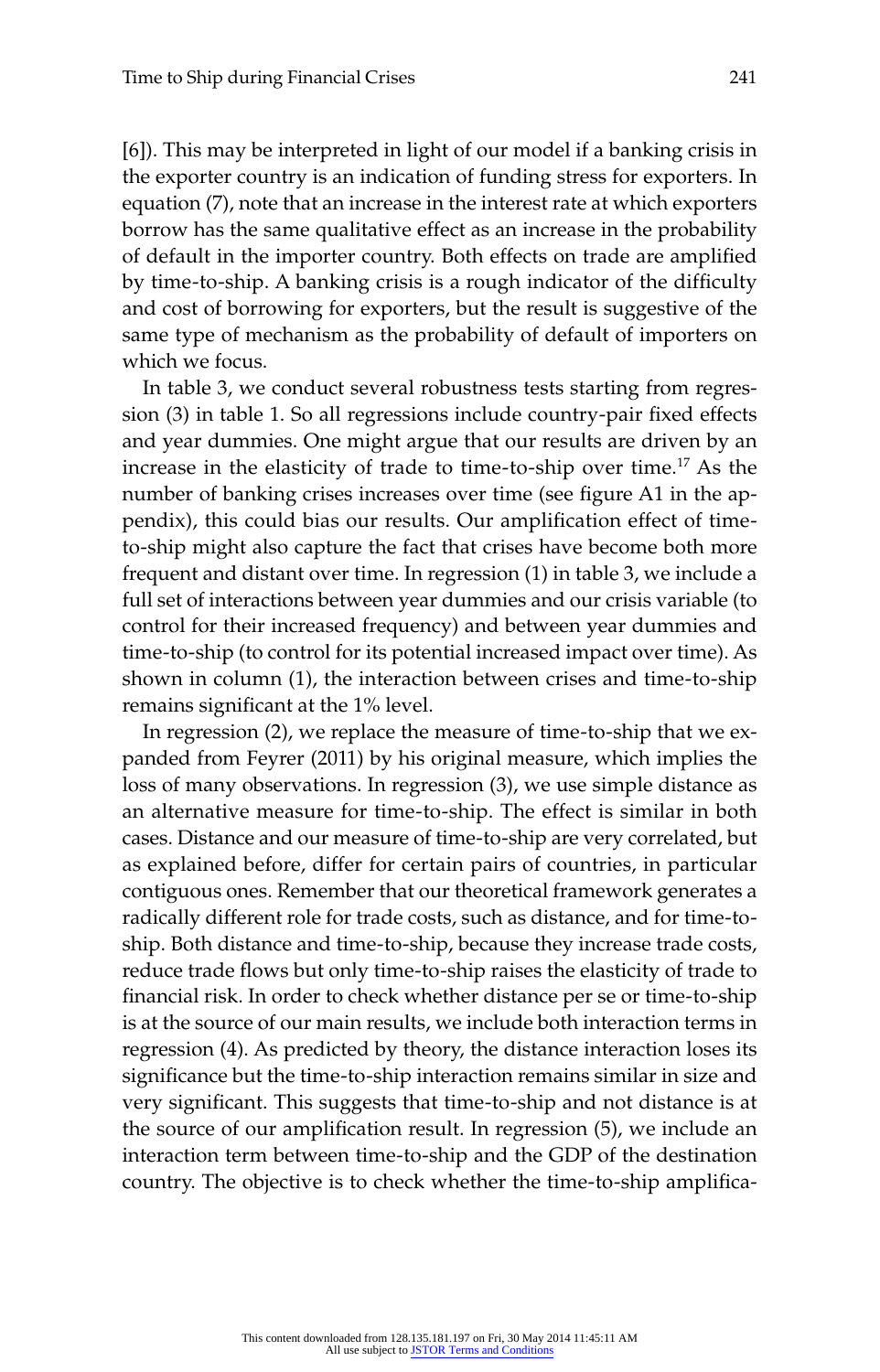| l able 3                                          |                                                                                                                                                                                                                                                                                                                      |                                                                                                                                                                                                                                                                                                                   |                                                                                                                                                                 |             |                                                                                                                                                                                                                                                                                                                 |                                                                                                                                                                                                |                                                                                                                                                                                                                                                                                    |         |
|---------------------------------------------------|----------------------------------------------------------------------------------------------------------------------------------------------------------------------------------------------------------------------------------------------------------------------------------------------------------------------|-------------------------------------------------------------------------------------------------------------------------------------------------------------------------------------------------------------------------------------------------------------------------------------------------------------------|-----------------------------------------------------------------------------------------------------------------------------------------------------------------|-------------|-----------------------------------------------------------------------------------------------------------------------------------------------------------------------------------------------------------------------------------------------------------------------------------------------------------------|------------------------------------------------------------------------------------------------------------------------------------------------------------------------------------------------|------------------------------------------------------------------------------------------------------------------------------------------------------------------------------------------------------------------------------------------------------------------------------------|---------|
| , and Imports: Robustness<br>Crises, Time-to-Ship |                                                                                                                                                                                                                                                                                                                      |                                                                                                                                                                                                                                                                                                                   |                                                                                                                                                                 |             |                                                                                                                                                                                                                                                                                                                 |                                                                                                                                                                                                |                                                                                                                                                                                                                                                                                    |         |
|                                                   |                                                                                                                                                                                                                                                                                                                      |                                                                                                                                                                                                                                                                                                                   |                                                                                                                                                                 |             | In Bilateral exports                                                                                                                                                                                                                                                                                            |                                                                                                                                                                                                |                                                                                                                                                                                                                                                                                    |         |
| Model<br>Dependent Variable                       |                                                                                                                                                                                                                                                                                                                      | $\widehat{\alpha}$                                                                                                                                                                                                                                                                                                | $\widehat{\mathcal{C}}$                                                                                                                                         | $\bigoplus$ | $\widehat{\mathfrak{G}}$                                                                                                                                                                                                                                                                                        | $\circledcirc$                                                                                                                                                                                 | C)                                                                                                                                                                                                                                                                                 | $\circ$ |
| In GDP origin $_{it}$                             |                                                                                                                                                                                                                                                                                                                      |                                                                                                                                                                                                                                                                                                                   |                                                                                                                                                                 |             |                                                                                                                                                                                                                                                                                                                 |                                                                                                                                                                                                |                                                                                                                                                                                                                                                                                    |         |
|                                                   |                                                                                                                                                                                                                                                                                                                      | $\begin{array}{l} 0.87^{***} \\[-2.0ex] 0.01) \\[-2.0ex] 0.80^{***} \\[-2.0ex] 0.02) \\[-2.0ex] 0.02 \\[-2.0ex] 0.02 \\[-2.0ex] 0.03 \\[-2.0ex] 0.03 \\[-2.0ex] 0.00 \\[-2.0ex] 0.00 \\[-2.0ex] 0.00 \\[-2.0ex] 0.00 \\[-2.0ex] 0.00 \\[-2.0ex] 0.00 \\[-2.0ex] 0.00 \\[-2.0ex] 0.00 \\[-2.0ex] 0.00 \\[-2.0ex] $ | $\begin{array}{c} 0.88***\\ 0.01)\\ 0.01\\ 0.81***\\ 0.02)\\ (0.01)\\ (0.01)\\ (0.01)\\ (0.00)\\ (0.002)\\ (0.000)\\ (0.000)\\ (0.000)\\ (0.000)\\ \end{array}$ |             |                                                                                                                                                                                                                                                                                                                 | $\begin{array}{l} 0.89^{***} \\ 0.01) \\ 0.80^{***} \\ 0.60^{***} \\ 0.02) \\ 0.01 \\ 0.03^{***} \\ 0.01 \\ 0.01 \\ 0.03^{***} \\ 0.03 \\ 0.03 \\ 0.00 \\ 0.00 \\ 0.00 \\ 0.00 \\ \end{array}$ |                                                                                                                                                                                                                                                                                    |         |
| In GDP destination,                               |                                                                                                                                                                                                                                                                                                                      |                                                                                                                                                                                                                                                                                                                   |                                                                                                                                                                 |             |                                                                                                                                                                                                                                                                                                                 |                                                                                                                                                                                                |                                                                                                                                                                                                                                                                                    |         |
|                                                   |                                                                                                                                                                                                                                                                                                                      |                                                                                                                                                                                                                                                                                                                   |                                                                                                                                                                 |             |                                                                                                                                                                                                                                                                                                                 |                                                                                                                                                                                                |                                                                                                                                                                                                                                                                                    |         |
| $\text{FTA}_{\dot{m}}$                            |                                                                                                                                                                                                                                                                                                                      |                                                                                                                                                                                                                                                                                                                   |                                                                                                                                                                 |             |                                                                                                                                                                                                                                                                                                                 |                                                                                                                                                                                                |                                                                                                                                                                                                                                                                                    |         |
|                                                   |                                                                                                                                                                                                                                                                                                                      |                                                                                                                                                                                                                                                                                                                   |                                                                                                                                                                 |             |                                                                                                                                                                                                                                                                                                                 |                                                                                                                                                                                                |                                                                                                                                                                                                                                                                                    |         |
| Common currency $_{\tilde{\vec{m}}}$              |                                                                                                                                                                                                                                                                                                                      |                                                                                                                                                                                                                                                                                                                   |                                                                                                                                                                 |             |                                                                                                                                                                                                                                                                                                                 |                                                                                                                                                                                                |                                                                                                                                                                                                                                                                                    |         |
|                                                   |                                                                                                                                                                                                                                                                                                                      |                                                                                                                                                                                                                                                                                                                   |                                                                                                                                                                 |             |                                                                                                                                                                                                                                                                                                                 |                                                                                                                                                                                                |                                                                                                                                                                                                                                                                                    |         |
| In Real exchange rat                              |                                                                                                                                                                                                                                                                                                                      |                                                                                                                                                                                                                                                                                                                   |                                                                                                                                                                 |             |                                                                                                                                                                                                                                                                                                                 |                                                                                                                                                                                                |                                                                                                                                                                                                                                                                                    |         |
|                                                   |                                                                                                                                                                                                                                                                                                                      |                                                                                                                                                                                                                                                                                                                   |                                                                                                                                                                 |             |                                                                                                                                                                                                                                                                                                                 |                                                                                                                                                                                                |                                                                                                                                                                                                                                                                                    |         |
| Banking crisis $_{n}\times$ In                    |                                                                                                                                                                                                                                                                                                                      |                                                                                                                                                                                                                                                                                                                   |                                                                                                                                                                 |             |                                                                                                                                                                                                                                                                                                                 |                                                                                                                                                                                                |                                                                                                                                                                                                                                                                                    |         |
|                                                   | $\begin{array}{l} 0.89^{***} \\ 0.01 \\ 0.80^{***} \\ 0.80^{***} \\ 0.01 \\ 0.01 \\ 0.01 \\ 0.01 \\ 0.01 \\ 0.01 \\ 0.01 \\ 0.01 \\ 0.00 \\ 0.00 \\ 0.00 \\ 0.00 \\ 0.00 \\ 0.00 \\ 0.00 \\ 0.00 \\ 0.00 \\ 0.00 \\ 0.00 \\ 0.00 \\ 0.00 \\ 0.00 \\ 0.00 \\ 0.00 \\ 0.00 \\ 0.00 \\ 0.00 \\ 0.00 \\ 0.00 \\ 0.00 \\$ |                                                                                                                                                                                                                                                                                                                   |                                                                                                                                                                 |             |                                                                                                                                                                                                                                                                                                                 |                                                                                                                                                                                                |                                                                                                                                                                                                                                                                                    |         |
| Banking crisis in des                             |                                                                                                                                                                                                                                                                                                                      |                                                                                                                                                                                                                                                                                                                   |                                                                                                                                                                 |             |                                                                                                                                                                                                                                                                                                                 |                                                                                                                                                                                                |                                                                                                                                                                                                                                                                                    |         |
|                                                   |                                                                                                                                                                                                                                                                                                                      | $-0.06***$<br>(0.02)                                                                                                                                                                                                                                                                                              | $0.08***$<br>$(0.02)$                                                                                                                                           |             | $\begin{array}{c} 0.89^{**} \\ 0.01) \\ 0.90^{**} \\ 0.02 \\ 0.02 \\ 0.037^{**} \\ 0.03 \\ 0.03 \\ 0.03 \\ 0.03 \\ 0.03 \\ 0.03 \\ 0.03 \\ 0.03 \\ 0.03 \\ 0.03 \\ 0.03 \\ 0.03 \\ 0.03 \\ 0.03 \\ 0.03 \\ 0.03 \\ 0.03 \\ 0.03 \\ 0.03 \\ 0.03 \\ 0.03 \\ 0.03 \\ 0.03 \\ 0.03 \\ 0.03 \\ 0.03 \\ 0.03 \\ 0.0$ |                                                                                                                                                                                                | $\begin{array}{l} \begin{array}{l} 3.89^{*3}\\ 0.0101\\ 0.80^{*4}\\ 0.020\\ 0.014^{*3}\\ 0.002\\ 0.003\\ 0.0000\\ 0.0000\\ 0.0000\\ 0.0000\\ 0.0000\\ 0.0000\\ 0.0000\\ 0.0000\\ 0.0000\\ 0.000\\ 0.000\\ 0.000\\ 0.000\\ 0.000\\ 0.000\\ 0.000\\ 0.000\\ 0.000\\ 0.000\\ 0.000\\$ |         |

 $-0.06***$ <br>(0.02)<br> $-0.08***$ <br>(0.01)

Banking crisis*jt* × ln time- to- ship*ij* (Feyrer) –0.08\*\*\*

Banking crisis $_{ji}$  x ln time-to-ship $_{ij}$  (Feyrer)

**Table 3** 

242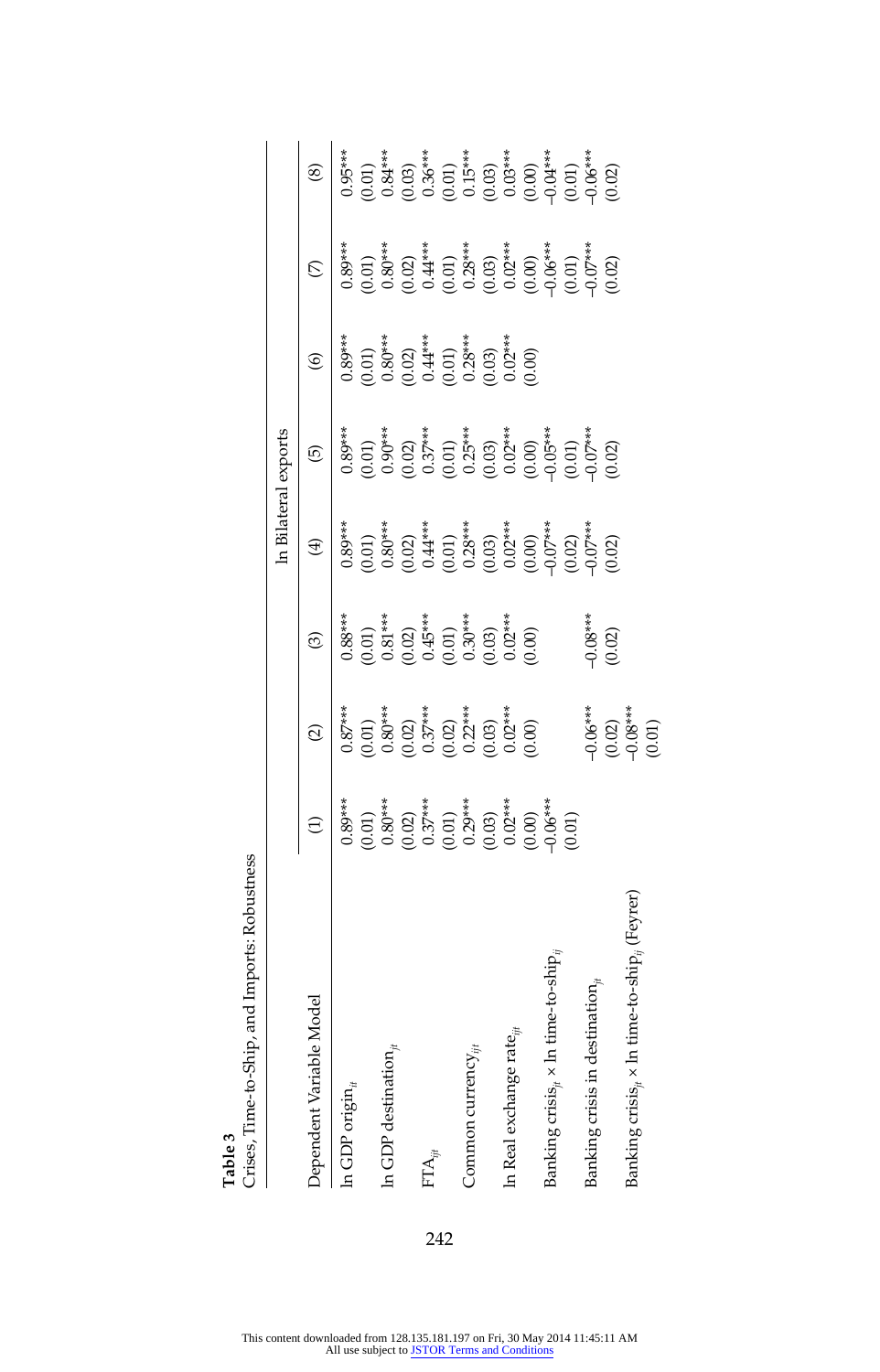| Banking crisis, x In distance,                                                                                                                                                                                                                                                                                                                                                                                                                                                                                                               |                  |                 | $-0.07***$       | $-0.0001$        |                  |                                    |                        |                         |
|----------------------------------------------------------------------------------------------------------------------------------------------------------------------------------------------------------------------------------------------------------------------------------------------------------------------------------------------------------------------------------------------------------------------------------------------------------------------------------------------------------------------------------------------|------------------|-----------------|------------------|------------------|------------------|------------------------------------|------------------------|-------------------------|
| In time-to-ship, $\times$ In GDP destination,                                                                                                                                                                                                                                                                                                                                                                                                                                                                                                |                  |                 | (0.01)           | (0.0199)         | $-0.03***$       |                                    |                        |                         |
| Currency crisis in destination,                                                                                                                                                                                                                                                                                                                                                                                                                                                                                                              |                  |                 |                  |                  | (0.00)           | $0.04**$                           | $-0.03*$               |                         |
| Currency crisis, $\times$ In time-to-ship,                                                                                                                                                                                                                                                                                                                                                                                                                                                                                                   |                  |                 |                  |                  |                  | $(0.02)$<br>$-0.04***$<br>$(0.01)$ | $(0.02)$<br>$-0.04***$ |                         |
| Banking crisis <sub>ie</sub> x financial dev. distance <sub>iie</sub>                                                                                                                                                                                                                                                                                                                                                                                                                                                                        |                  |                 |                  |                  |                  |                                    | (0.01)                 | $-0.002***$<br>(0.0001) |
| Observations                                                                                                                                                                                                                                                                                                                                                                                                                                                                                                                                 | 307,462<br>0.857 | 22,873<br>0.855 | 317,456<br>0.856 | 307,462<br>0.856 | 307,462<br>0.856 | 307,241<br>0.856                   | 307,241<br>0.856       | 254,921<br>0.875        |
| and between year dummies and time-to-ship. Column (2) uses the original Feyrer's time-to-ship but reduces the sample coverage. In column (8),<br>Time-to-ship and distance are demeaned. Column (1) includes a full set of unreported interactions between year dummies and banking crises,<br>Notes: Robust standard errors in parentheses, clustered by destination-year. Bilateral fixed effects and year dummies are included in all estimations.<br>"Financial dev." means financial development and the time coverage is 1960 to 2009. |                  |                 |                  |                  |                  |                                    |                        |                         |

Ļ, \*\*\* Significant at the 1% level.<br>\*\* Significant at the 5% level.<br>\* Significant at the 10% level. \*\*\* Significant at the 1% level.

\*\* Signifi cant at the 5% level.

\* Signifi cant at the 10% level.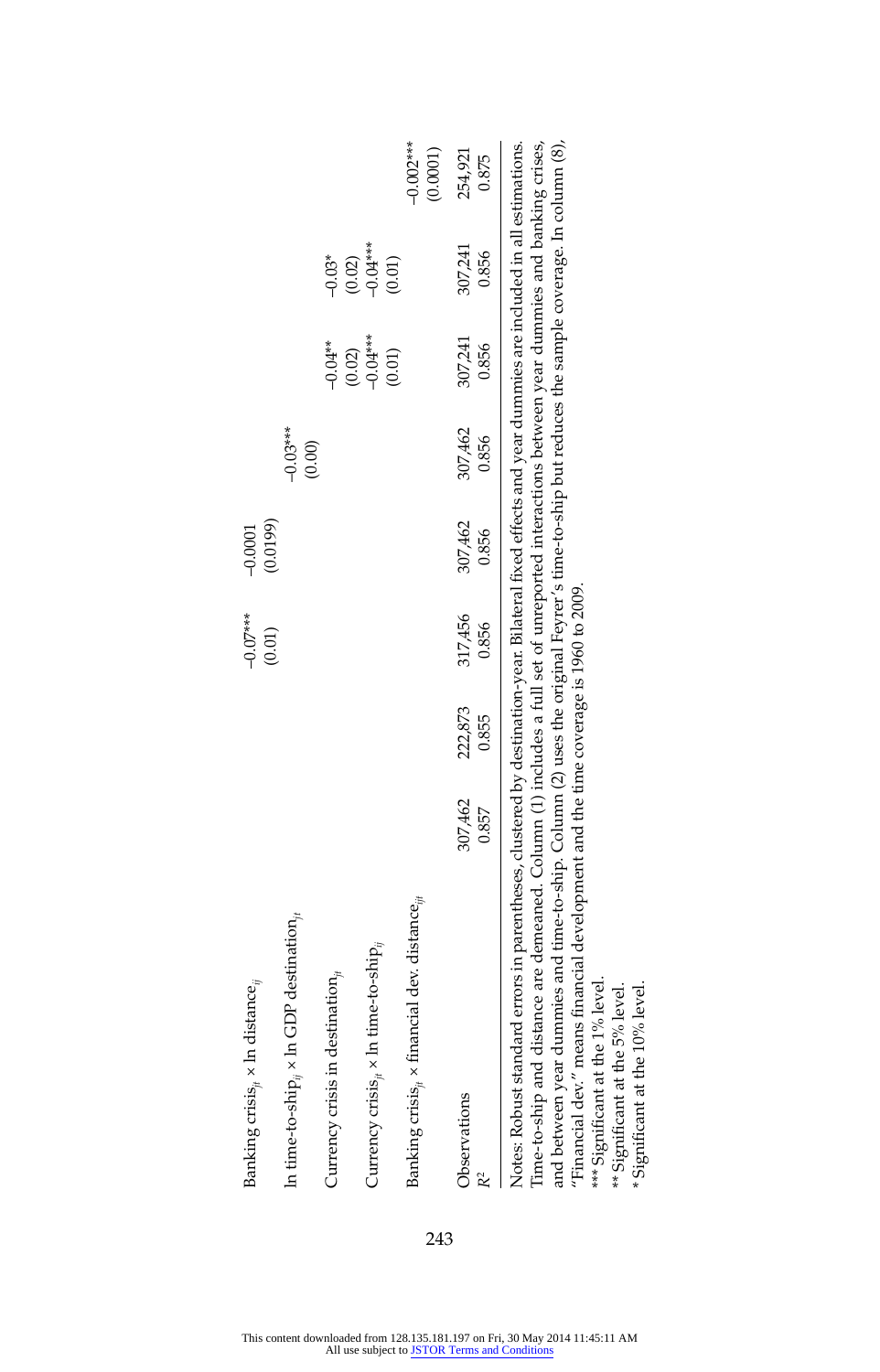tion effect comes from a demand effect of the financial crisis that lowers income. We see first that in periods with low GDP, importer countries import relatively more from countries with higher time-to-ship. More importantly, the interaction term between time-to-ship and the banking crisis is not much affected. In regression (6), we use an alternative measure of financial risk in the destination country and replace the banking crisis dummy by a currency crisis dummy (also coming from Reinhart and Rogoff 2011). We see that the interaction term with time-to-ship exhibits a similar effect. In regression (7), we interact both the banking crisis dummy and the currency crisis with time-to-ship. Estimates are both significant and quantitatively similar. This suggests that other financial risks, such as currency crises, which may also put into danger international payments, have similar effects to banking crisis. Finally, in the last regression, we check whether our time- to- ship measure does not capture the effect of a distance between the financial development of the trade partners that could amplify the impact of the financial crisis on their trade. The time-to-ship interaction term remains very significant in this case.

Table A5 in the appendix reports further robustness checks. Timeto- ship may be correlated with importer or exporter characteristics that affect their responses to financial crises. We therefore interact the banking crisis dummy with the economic size (GDP) or the financial development level of the importer or the exporter. We find that a crisis in the importing country has a larger negative effect when the exporter is economically smaller (column [1]), or when the importer is economically larger (column [2]) and more financially developed (column [4]). Moreover, when the exporter is a developing country, a crisis in the importing country has a more negative effect on trade (column [5]). This is consistent with Berman and Martin (2012) who find that exports of Sub- Saharan African countries are hit harder than average when a crisis occurs in their partner countries. In regression (6), we add interaction terms between regions for the origin country and the banking crisis dummy in destination to check whether our results are due to a specific region in the world. We see this is not the case. In that table, it is worth noting that, across specifications, the estimate of the interaction between crisis and time-to-ship remains highly significant and remarkably stable.

In figure A2 in the appendix, we test whether the effect of banking crises on imports and the magnification effect of time-to-ship builds up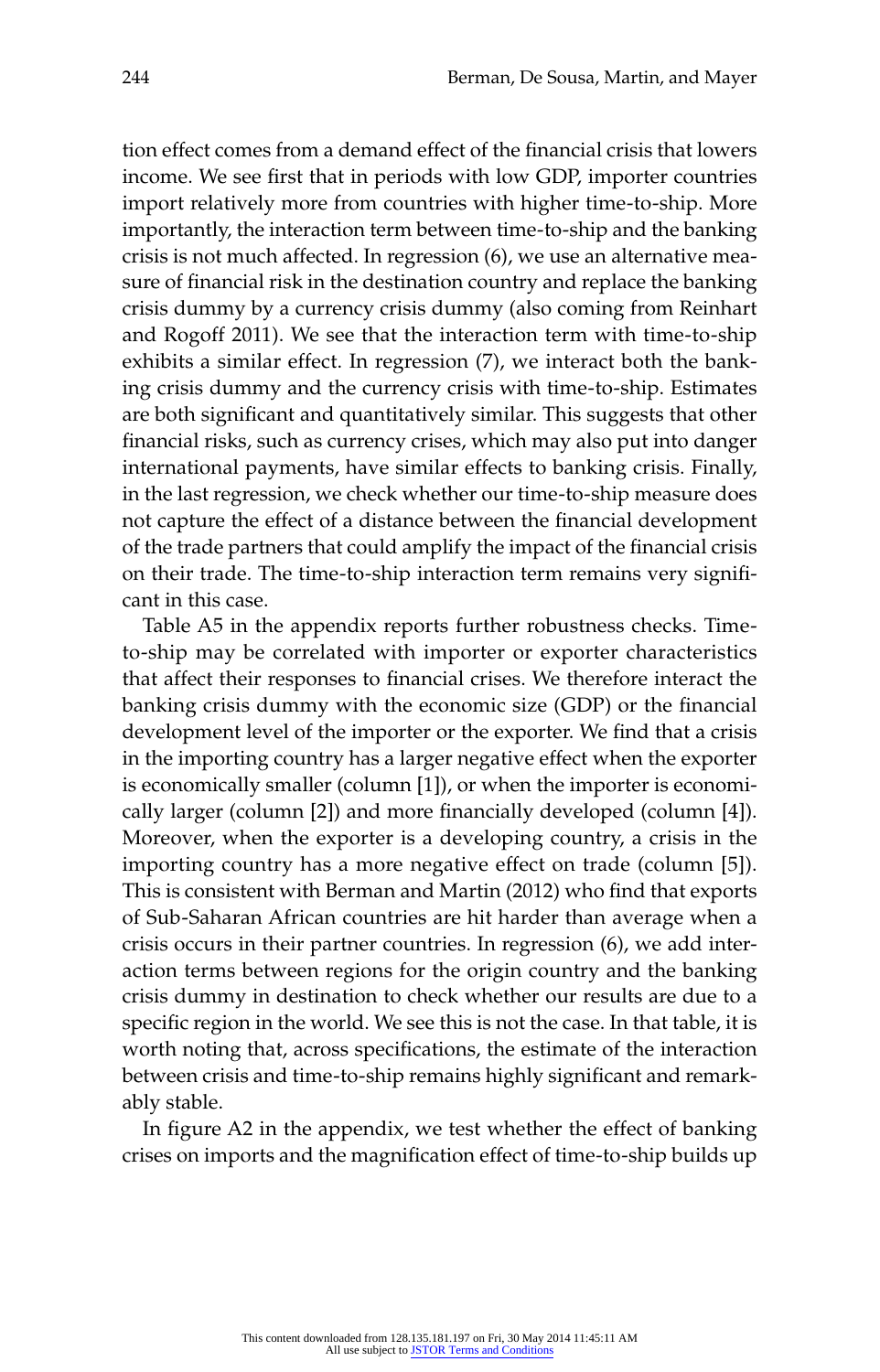through time; that is, if these effects are amplified as the crisis lasts. We start from our baseline specification (table 1, column [4]), but replace the crisis variable by a set of dummies representing the number of years since the crisis started. More precisely, we split our crisis variable into four dummies that equal 1, respectively, if the importer country is (a) in the first year of the crisis; (b) in the second to fourth year; (c) in the fifth to the ninth year; or (d) if the crisis started 10 or more years before. We further interact these bins with the (demeaned) time-to-ship variable. Figure A2, part (a) plots the deviation of bilateral imports during a crisis depending on its duration. The *x*- axis represents the "natural" trade level as given by the gravity equation, and the figure can therefore be interpreted as the deviation from this level. The 90% confidence intervals are depicted by dotted lines around the estimated effect. Figure A2, part (b) represents the magnification effect of time-to-ship. Both the average effect of the crisis and the effect of time-to-ship are found to increase (in absolute value) as the crisis lasts. This can be understood as follows: a crisis destroys imports, which deviate from their natural level; as long as the crisis continues, more trade is destroyed and trade moves further away from its natural level.

Finally, in the appendix, we present further evidence of the amplification effect of time-to-ship on sectoral trade. The negative effect of time-to-ship is observed in various sectors, suggesting that our results are not due to composition effects.

#### **IV. Firm- Level Evidence**

*Data*. We use the firm-destination specific export data from the French customs over the period 1995 to 2005. This database reports the volume (in tons) and value (in euros) of exports for each product (combined nomenclature) and destination, for each firm located on the French metropolitan territory. Unit values are computed as the ratio of export value divided by export volume. These are, therefore, imperfect measures of export prices. Some shipments are excluded from this data collection. Inside the European Union (EU), firms are required to report their shipments by product and destination country only if their annual trade value exceeds the threshold of 150,000 euros. For exports outside the EU all flows are recorded, unless their value is smaller than 1,000 euros or one ton. Those thresholds only eliminate a very small proportion of total exports. As unit values and export volumes can be noisy, we clean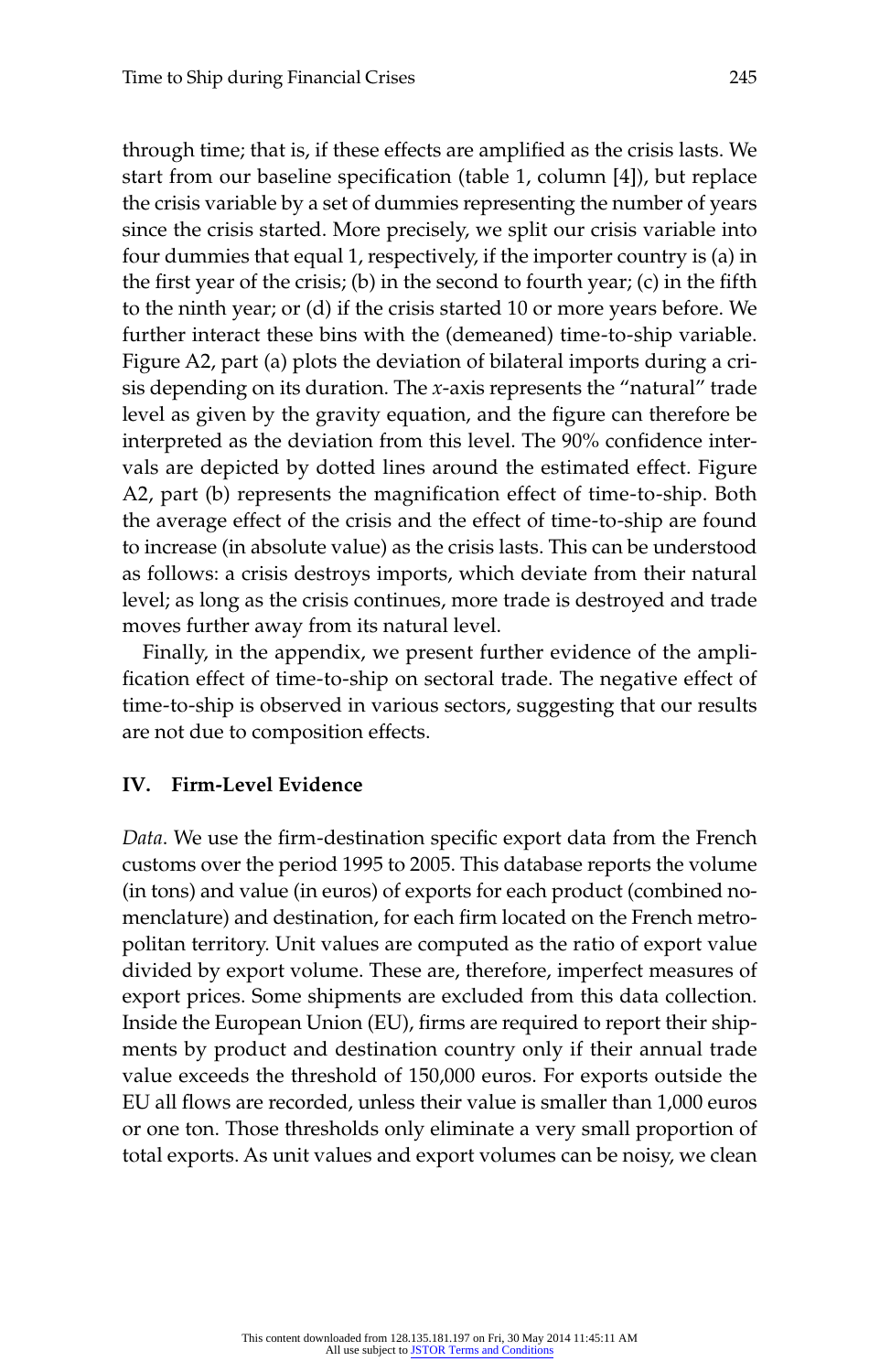the data by dropping the observations for which the yearly growth rate of one of these variables was in the top or bottom 1% of the distribution, computed by year.

We match this data set with Reinhart and Rogoff's banking crises data in destination countries between 1995 and 2005. Moreover, as we want to estimate variants of the specification (10) for French firms exports, we add destination-specific variables, such as GDP, real exchange rate, FTA, and common currency (euro) (see Section III, subsection B, for details on the construction of these variables). For time-to-ship, we use the same methodology and source as in the previous section. In this section, we only use time-to-ship between France and the countries it exports to. In a previous version of the paper we also had computed a time-to-ship measure from a different source: we computed the amount of time (in days) required to ship from France's main sea port (*Le Havre*) to each of the destination countries' main sea ports. The data come from Sea Rates, a sea- freight broker based in Miami, Florida (http://www .searates.com). Sea Rates provides the estimated shipping time, which depends on the actual itinerary of the ship and takes into account the crossing of international canals such as Panama, Suez, and also the Saint Lawrence seaway or the Kiel canal linking the North sea to the Baltic sea. Our results are very similar to those obtained with Feyrer data so we do not report them here. They are available upon request.

*Results*. We assess the impact of financial crises in the destination countries on the intensive and extensive margins on trade at the firm level. We also estimate whether this impact is magnified by shipping time. Table 4 depicts the results on the intensive margin. Columns (1) to (3) report the estimations on unit values, columns (4) to (6) on export volumes, and columns (7) to (9) on export values. Note that similar results are obtained when the log of destination GDP is included in the unit value regressions (columns [1] to [3]), which is not required theoretically. All columns show within estimations since they include fixed effects at the firm-destination level. Year dummies are also added.

Consistent with our theory, French firms are found to react to a financial crisis in the destination country by increasing their prices (column [1]), and decreasing their export volumes and values (columns [4] and [6]). This suggests, therefore, that there is pricing-to-market that responds to the financial condition of the destination country—in this specific case, the increased risk that comes with a financial crisis. All these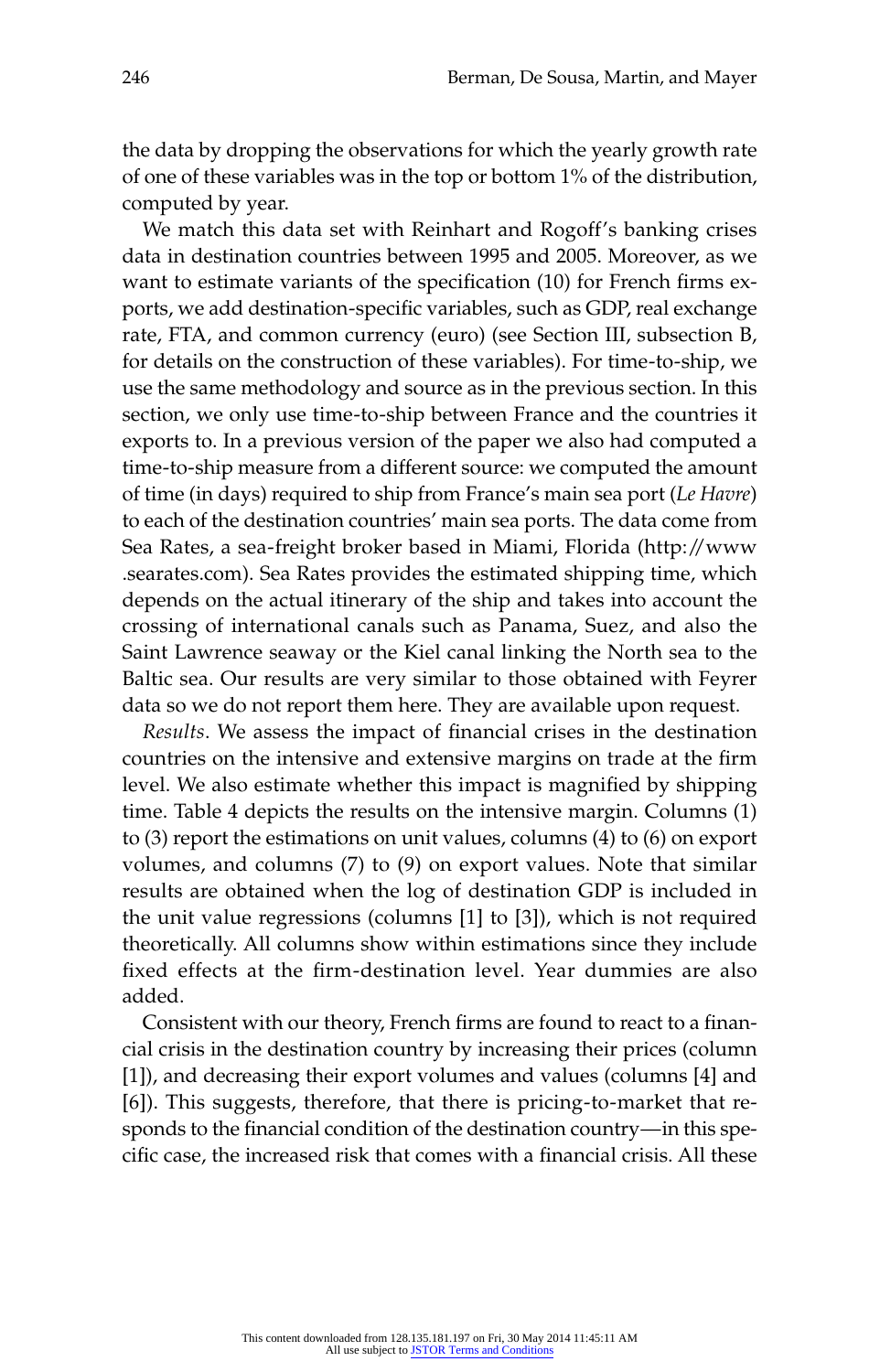| Crises, Time-to-Ship, and Exports: Firm-Level Results (Prices, Volumes, and Values)                                                                                                                                                                    |                                                  | In Unit Value <sub>iit</sub>     |                                                                                     |                                                     | In Trade Volume <sub>iit</sub> |                                                                       |                      | In Trade Value $_{ii}$           |                                                                                |
|--------------------------------------------------------------------------------------------------------------------------------------------------------------------------------------------------------------------------------------------------------|--------------------------------------------------|----------------------------------|-------------------------------------------------------------------------------------|-----------------------------------------------------|--------------------------------|-----------------------------------------------------------------------|----------------------|----------------------------------|--------------------------------------------------------------------------------|
| Dependent Variable Model                                                                                                                                                                                                                               | $\ominus$                                        | $\widehat{\mathcal{O}}$          | $\circledcirc$                                                                      | $\bigoplus$                                         | $\widehat{\Theta}$             | $\circledcirc$                                                        | E                    | $\circledast$                    | $\widehat{\mathfrak{G}}$                                                       |
| Banking crisis $_{it}$                                                                                                                                                                                                                                 | $0.03***$                                        | $0.04***$                        | $0.04***$                                                                           | $-0.12***$                                          | $-0.00$                        | $-0.00$                                                               | $-0.09***$           | 0.01                             | 0.01                                                                           |
|                                                                                                                                                                                                                                                        |                                                  |                                  |                                                                                     |                                                     |                                |                                                                       |                      |                                  |                                                                                |
| In Real Exchange Rate $_{i}$                                                                                                                                                                                                                           | $\begin{array}{c} (0.01) \\ 0.11*** \end{array}$ | $(0.01)$<br>0.11***              | $(0.01)$<br>$0.11***$                                                               | $(0.02)$<br>0.49***                                 | $(0.04)$<br>0.50***            | $(0.04)$<br>0.50***                                                   | $(0.02)$<br>0.58***  | $(0.04)$<br>0.58***              | $(0.04)$<br>0.59***                                                            |
|                                                                                                                                                                                                                                                        | (0.02)                                           |                                  |                                                                                     | $(0.05)$<br>0.07**                                  | (0.05)                         |                                                                       |                      |                                  |                                                                                |
| Common currency $_{it}$                                                                                                                                                                                                                                |                                                  |                                  | (0.02)                                                                              |                                                     | $0.07**$                       | $(0.05)$<br>0.07**                                                    | $(0.05)$<br>$0.05*$  |                                  |                                                                                |
|                                                                                                                                                                                                                                                        |                                                  | $(0.02)$<br>$(0.01)$<br>$(0.01)$ |                                                                                     |                                                     | (6.03)                         | $_{0.03}^{0.03}$                                                      |                      | $(0.65)$<br>$(0.62)$<br>$(0.60)$ |                                                                                |
| $\mathrm{FTA}_n$                                                                                                                                                                                                                                       | (0.01)                                           |                                  |                                                                                     |                                                     |                                |                                                                       |                      |                                  |                                                                                |
|                                                                                                                                                                                                                                                        | (0.01)                                           | (10.01)                          |                                                                                     | $\begin{array}{c} 0.03 \\ 0.00 \\ 0.03 \end{array}$ |                                |                                                                       | $(0.02)$<br>$(0.02)$ | $(0.02)$<br>$-0.08**$            |                                                                                |
| Banking crisis <sub>it</sub> x Shipping time,                                                                                                                                                                                                          |                                                  |                                  |                                                                                     |                                                     | $(0.03)$<br>$0.10**$           |                                                                       |                      |                                  |                                                                                |
|                                                                                                                                                                                                                                                        |                                                  | (0.01)                           | $\begin{array}{l} (0.01)\\ (0.01)\\ (0.01)\\ (0.02)\\ (0.02)\\ (0.03)^*\end{array}$ |                                                     | (40.0)                         | $\begin{array}{c} (0.03) \\ -0.14^{**} \\ (0.07) \\ 0.06 \end{array}$ |                      | (40.04)                          | $0.65$<br>$0.6200$<br>$0.6300$<br>$0.6300$<br>$0.6300$<br>$0.6300$<br>$0.6300$ |
| Banking crisis $_{ji}$ x ln distance,                                                                                                                                                                                                                  |                                                  |                                  |                                                                                     |                                                     |                                |                                                                       |                      |                                  |                                                                                |
|                                                                                                                                                                                                                                                        |                                                  |                                  | (0.02)                                                                              |                                                     |                                | (0.06)                                                                |                      |                                  |                                                                                |
| In GDP $_{it}$                                                                                                                                                                                                                                         |                                                  |                                  |                                                                                     | $0.94***$                                           | $0.96***$                      | $0.96***$                                                             | $0.83***$            | $0.84***$                        | $(0.05)$<br>$0.84***$                                                          |
|                                                                                                                                                                                                                                                        |                                                  |                                  |                                                                                     | (0.10)                                              | (0.10)                         | (0.10)                                                                | (0.09)               | (0.10)                           | (0.10)                                                                         |
| Observations                                                                                                                                                                                                                                           | 2,721,451                                        | 2,721,451                        | 2,721,451                                                                           | 2,721,451                                           | 2,721,451                      | 2,721,451                                                             | 2,721,451            | 2,721,451                        | 2,721,451                                                                      |
| Notes: Robust standard errors in parentheses, clustered by destination-year. Year and firm-destination dummies are included in all estimations.<br>*** Significant at the 1% level<br>* Significant at the 10% level<br>** Significant at the 5% level |                                                  |                                  |                                                                                     |                                                     |                                |                                                                       |                      |                                  |                                                                                |

**Table 4** 

This content downloaded from 128.135.181.197 on Fri, 30 May 2014 11:45:11 AM<br>All use subject to [JSTOR Terms and Conditions](http://www.jstor.org/page/info/about/policies/terms.jsp)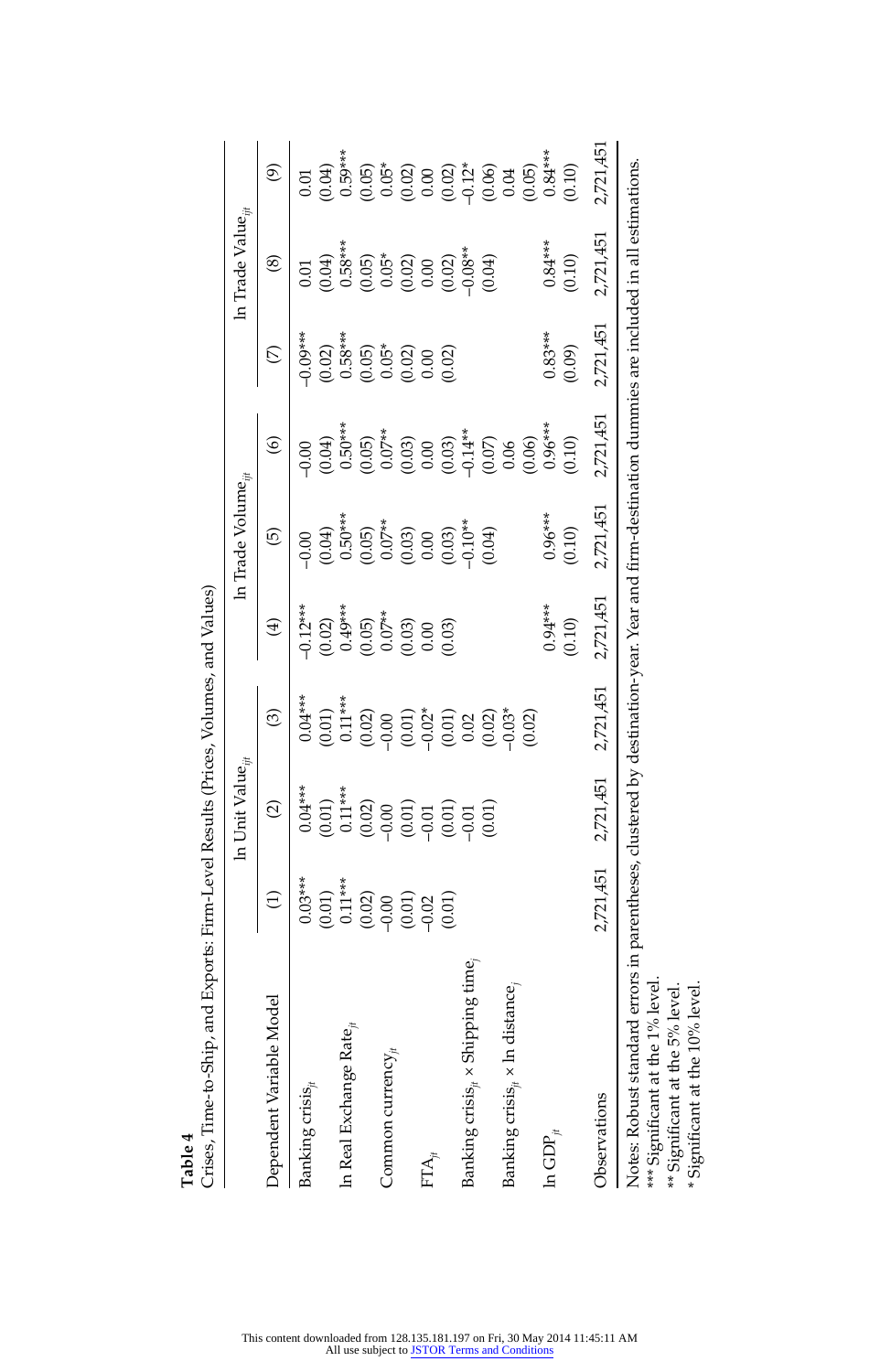effects are significant at the 1% level. Unit values increase by around 3% on average (column [1]), and export volumes decrease by 12% (column [4]). This leads to a 9% decrease in export values (column [7]). Time-toship affects the way in which quantities and values react to crises, in a way consistent with the model and our aggregate results: the drop of exports is larger for destinations with higher time-to-ship (columns [5] and [8]). On unit values, however, the coefficient on the interaction term between crises and time-to-ship is not statistically significant (columns [2] and [3]).

Interestingly, when we include both distance and time-to-ship in our estimations (except in column [3]), only the interaction with time-toship remains significant (despite the very high correlation between the two variables)—at the 5% level in column (6) and at the 10% level in column (9).

The impact of longer time-to-ship on the effect of financial crises is also significant quantitatively. To give an idea of the magnitude of the effect, in column (5) an increase in time-to-ship from 10 to 20 days magnifies the drop of export volumes during a financial crisis from  $-1\%$  to  $-8\%$  ( $-12\%$  for 30 days of time-to-ship). For export values, the effect is insignificant for 10 days but drops to  $-6\%$  for 20 days, and up to  $-10\%$ after 30 days (column [8]).

Table 5 contains the results on the extensive margin. We estimate the probability that a given firm exits from a given destination, and how it depends on the occurrence of banking crises and other destinationspecific variables. We either use fixed effect logit estimations (columns  $[1]$  to  $[3]$ ) or linear estimations with firm-destination fixed effects (columns  $[4]$  to  $[6]$ ). Note that as these are within estimations, any firmdestination that contains only zeros or ones is not considered. Again, in all estimations year dummies are included. The dependent variable is the probability that a firm  $i$  does not export to a destination  $j$  during year *t*, conditional on exporting in *t* – 1.

Unsurprisingly, a crisis increases the probability to exit a given destination in the year of the financial crisis. The average effect is, however, quantitatively low: in column (4), the exit probability increases by less than 4 percentage points during crises episodes. This is consistent with Bricongne et al. (2012) who find that during the 2008 to 2009 financial crisis, most of the fall in exports by French firms was due to the intensive margin. Note, however, that this effect comes on top of the income drop that itself increases the exit probability. As predicted by theory, the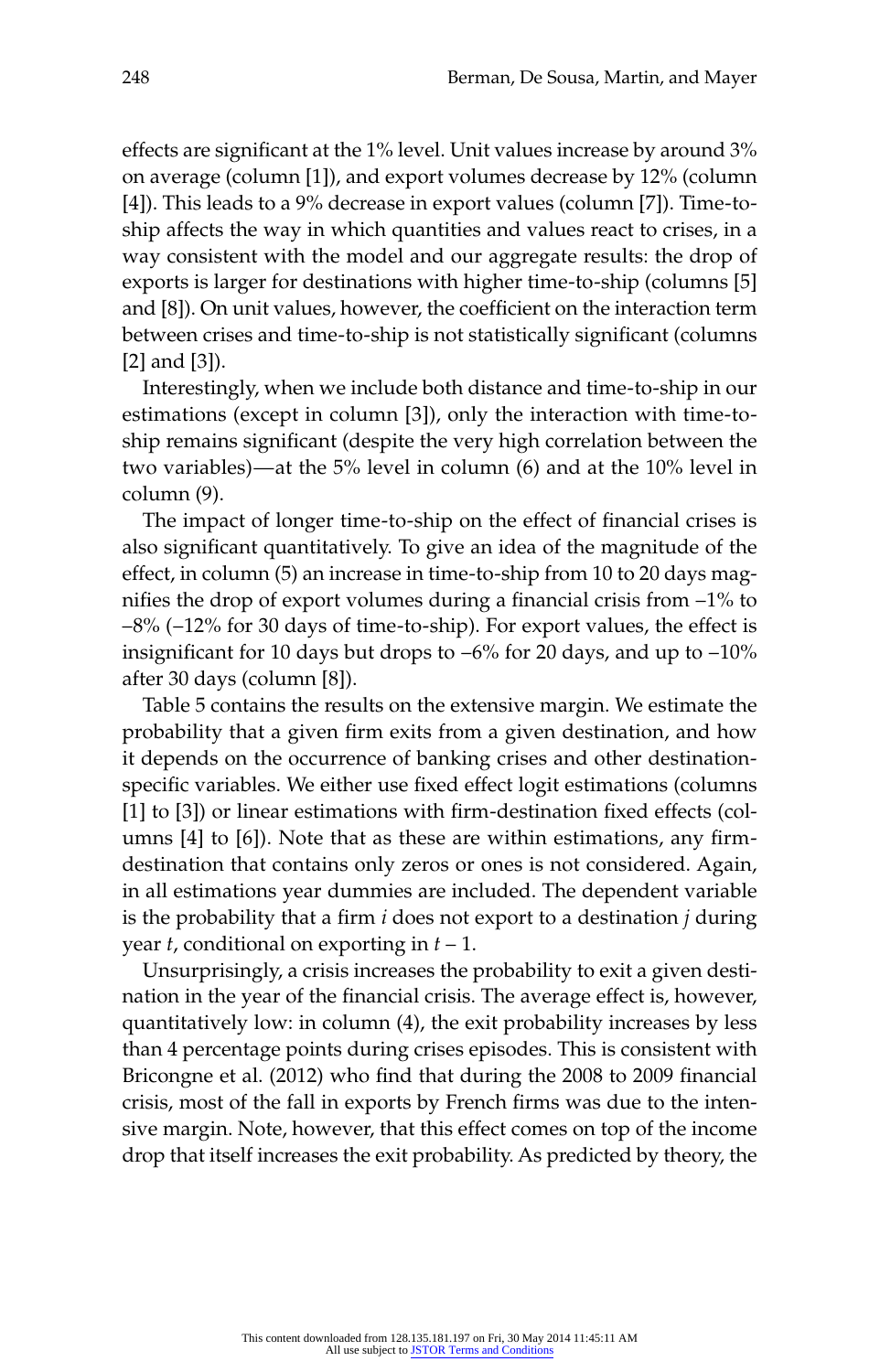|                              |             |             |             | $Pr(Exit_{iit} > 0)$ |             |             |
|------------------------------|-------------|-------------|-------------|----------------------|-------------|-------------|
| Dependent                    |             | FE Logit    |             |                      | <b>LPM</b>  |             |
| Variable Model               | (1)         | (2)         | (3)         | (4)                  | (5)         | (6)         |
| Estimator                    |             |             |             |                      |             |             |
| Banking crisis <sub>it</sub> | $0.219***$  | 0.026       | 0.027       | $0.038***$           | $-0.003$    | $-0.002$    |
|                              | (0.012)     | (0.025)     | (0.025)     | (0.003)              | (0.006)     | (0.006)     |
| $ln GDP_{it}$                | $-1.841***$ | $-1.859***$ | $-1.866***$ | $-0.293***$          | $-0.298***$ | $-0.299***$ |
|                              | (0.042)     | (0.042)     | (0.042)     | (0.010)              | (0.010)     | (0.010)     |
| In Real Exchange             | $-0.769***$ | $-0.773***$ | $-0.778***$ | $-0.172***$          | $-0.173***$ | $-0.173***$ |
| $Rate_{it}$                  | (0.024)     | (0.024)     | (0.024)     | (0.005)              | (0.005)     | (0.005)     |
| Banking crisis $_{it}$ ×     |             | $0.191***$  | $0.273***$  |                      | $0.040***$  | $0.042***$  |
| Shipping time,               |             | (0.021)     | (0.037)     |                      | (0.005)     | (0.009)     |
| Banking crisis $_{it}$ ×     |             |             | $-0.098***$ |                      |             | $-0.003$    |
| In distance,                 |             |             | (0.036)     |                      |             | (0.008)     |
| Observations                 | 1,717,848   | 1,717,848   | 1,717,848   | 1,717,848            | 1,717,848   | 1,717,848   |

**Table 5**  Crises and Exports: Firm- Level Results, Extensive Margin

Notes: Standard errors (robust for linear probability model, or LPM, estimations) in parentheses. Pr( $Exit_{i,i} > 0$ ) is the probability that a firm *i* does not export to market *j* during year  $t$ , conditional on positive exports in year  $t - 1$ . Year dummies and firm-destination fixed effects are included in all estimations.

\*\*\* Significant at the 1% level.

\*\* Significant at the 5% level.

\* Significant at the 10% level.

effect of the financial crisis on the exit probability is amplified by higher time-to-ship (columns  $[2]$ ,  $[3]$ ,  $[5]$ , and  $[6]$ ).

#### **V. Conclusion**

This paper has documented a robust stylized fact, and discussed a possible mechanism underlying it. When a country is hit by a financial crisis, its imports decrease more when the time- to- ship to the partner country is higher. It was the case during the recent trade collapse, but also in past crises. At the aggregate level, this result is robust to the inclusion of various controls or to the use of alternative estimators. It is also observed at the sectoral level and at the firm level on a large panel of French firms over the period 1995 to 2005. The effect of crises in destination countries is magnified at both the intensive (export volumes and values) and the extensive margin (exit probability) levels.

What is the reason behind this magnification effect of time-to-ship?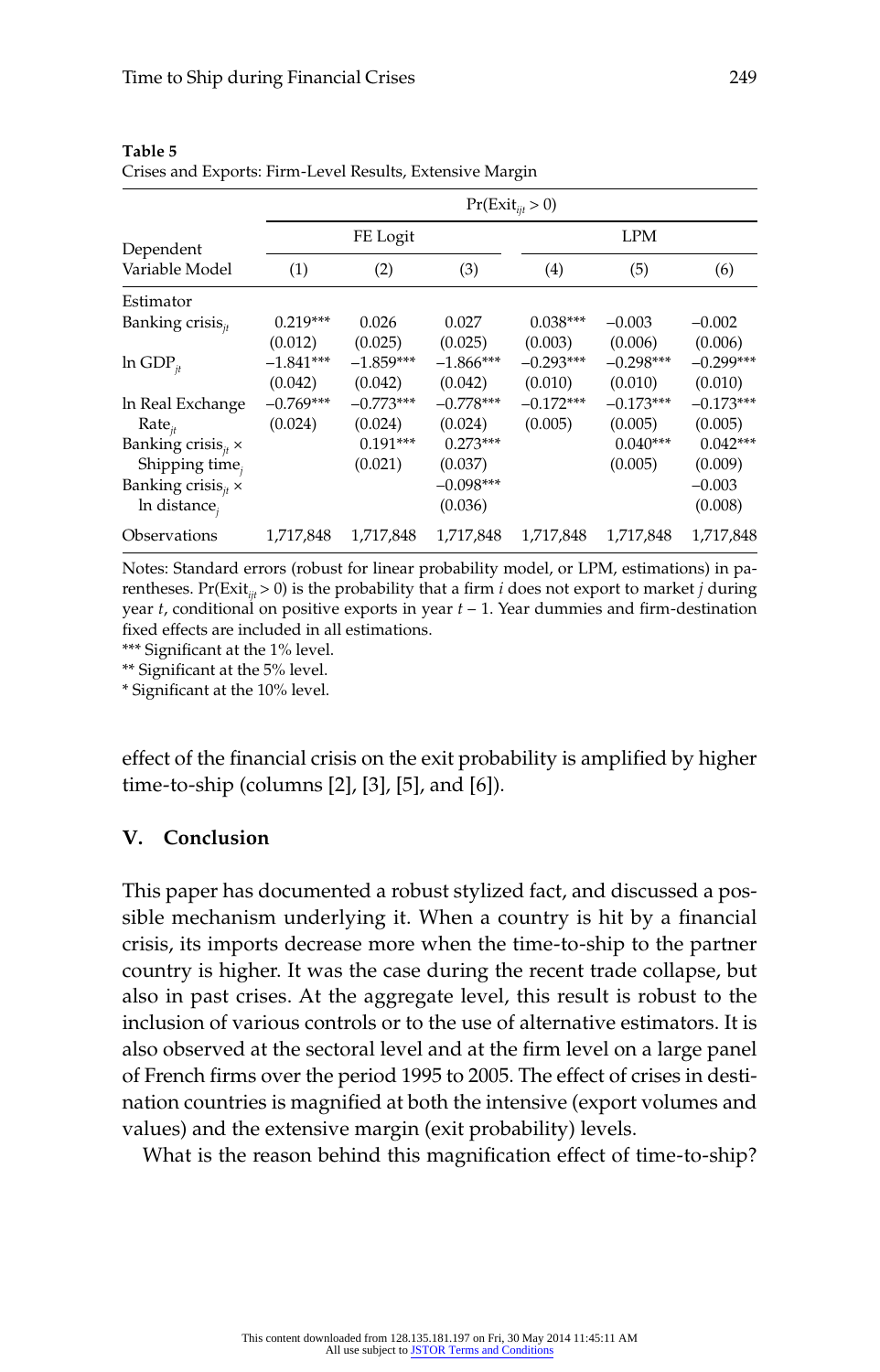We argue that the time-to-ship amplification may be considered as a footprint left by a financial friction specific to international trade. The risk associated with longer shipping time is heightened during financial crisis, as is the probability that an importer defaults on his payment obligation increases as time passes. Our model has implications at the firm level on exporter prices, quantities, and entry-exit adjustment during financial crises that are broadly consistent with the data. Importantly, time- to- ship in our framework is not only a trade cost, it increases the elasticity of trade to financial risk.

The mechanism that we analyze may have larger implications for how financial frictions and risk both at the aggregate and at the individual level affect trade patterns, especially at the business cycle frequency.18 In particular, interest rate changes and exchange rate volatility may affect international trade through this mechanism and be amplified by time-to-ship. We leave these theoretical and empirical questions for future research.

#### **Appendix**



#### **Descriptive Statistics**

**Fig. A1.** Share of observations with banking crises, by year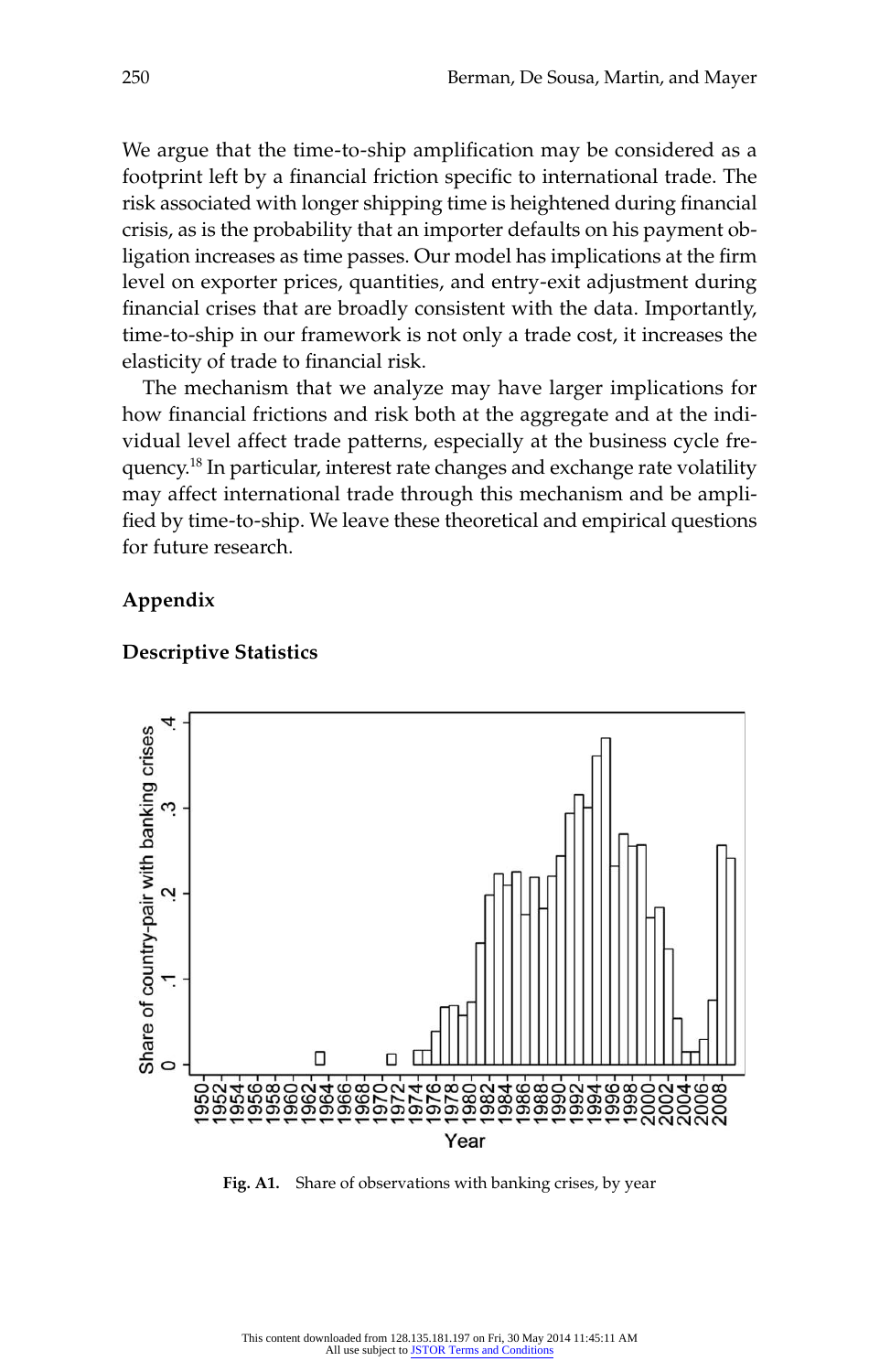**Table A1**  List of Countries

| of the Congo<br>the Grenadines<br>Albania<br>Kyrgyzstan<br>Denmark <sup>a</sup><br>Samoa<br>Algeria <sup>a</sup><br>Laos<br>Djibouti<br>Latvia<br>São Tomé and<br>Angola <sup>a</sup><br>Antigua and<br>Dominica<br>Lebanon<br>Príncipe<br>Barbuda<br>Dominican<br>Lesotho<br>Saudi Arabia<br>Republic <sup>a</sup><br>Liberia<br>Argentina <sup>a</sup><br>Senegal<br>Ecuador <sup>a</sup><br>Libya<br>Seychelles<br>Armenia<br>Lithuania<br>Australia <sup>a</sup><br>Egypt <sup>a</sup><br>Sierra Leone<br>Austria <sup>a</sup><br>El Salvador <sup>a</sup><br>Macau<br>Singapore <sup>a</sup><br>Slovak Republic<br>Azerbaijan<br>Equatorial Guinea<br>Macedonia<br>Bahamas<br>Slovenia<br>Eritrea<br>Madagascar<br>Bahrain<br>Solomon Islands<br>Estonia<br>Malawi<br>Somalia<br>Bangladesh<br>Ethiopia<br>Malaysia <sup>a</sup><br>Maldives<br>Barbados<br>South Africa <sup>a</sup><br>Fiji<br>Finland <sup>a</sup><br>Mali<br>Spain <sup>a</sup><br>Belarus<br>Former Soviet<br>Sri Lanka <sup>a</sup><br>Belgium <sup>a</sup><br>Malta<br>Belize<br>Mauritania<br>Sudan<br>Union<br>Benin<br>France <sup>a</sup><br>Mauritius <sup>a</sup><br>Suriname<br>Bermuda<br>Swaziland<br>Gabon<br>Mexico <sup>a</sup><br>Gambia<br>Moldova<br>Sweden <sup>a</sup><br>Bhutan<br>Switzerland <sup>a</sup><br><b>Bolivia</b> <sup>a</sup><br>Georgia<br>Mongolia<br>Bosnia and<br>Morocco <sup>a</sup><br>Syria<br>Germany <sup>a</sup><br>Herzegovina<br>Ghana <sup>a</sup><br>Mozambique<br>Taiwan <sup>a</sup><br>Namibia<br>Tajikistan<br>Botswana<br>Greece <sup>a</sup><br><b>Brazil<sup>a</sup></b><br>Grenada<br>Nepal<br>Tanzania<br>Brunei Darussalam<br>Guatemala <sup>a</sup><br>Netherlands <sup>a</sup><br>Thailand <sup>a</sup><br>New Zealand <sup>a</sup><br>Bulgaria<br>Guinea<br>Togo<br>Burkina Faso<br>Guinea-Bissau<br>Nicaragua <sup>a</sup><br>Tonga<br>Burundi<br>Trinidad and<br>Niger<br>Guyana<br>Cambodia<br>Nigeria <sup>a</sup><br>Haiti<br>Tobago<br>Honduras <sup>a</sup><br>Norway <sup>a</sup><br>Tunisia <sup>a</sup><br>Cameroon<br>Hong Kong<br>Oman<br>Turkey <sup>a</sup><br>Canada <sup>a</sup><br>Pakistan<br>Cape Verde<br>Hungary <sup>a</sup><br>Turkmenistan<br>Central African<br>Iceland <sup>a</sup><br>Palau<br>Uganda<br>India <sup>a</sup><br>Republic <sup>a</sup><br>Panama <sup>a</sup><br>Ukraine<br>Chad<br>Indonesia <sup>a</sup><br>Papua New Guinea<br>United Arab<br>Chile <sup>a</sup><br>Iran<br>Paraguay <sup>a</sup><br>Emirates<br>Peru <sup>a</sup><br>United Kingdom <sup>a</sup><br>China <sup>a</sup><br>Iraq<br>Ireland <sup>a</sup><br>Colombia <sup>a</sup><br>United States <sup>a</sup><br>Philippines <sup>a</sup><br>Poland <sup>a</sup><br>Comoros<br>Israel<br>Uruguay <sup>a</sup><br>Uzbekistan<br>Italy <sup>a</sup><br>Portugal <sup>a</sup><br>Congo<br>Vanuatu<br>Costa Rica <sup>a</sup><br>Jamaica<br>Qatar<br>Cote D'Ivoire <sup>a</sup><br>Romania <sup>a</sup><br>Venezuelaª<br>Japan <sup>a</sup><br>Jordan<br>Russian Federation <sup>a</sup><br>Croatia<br>Vietnam<br>Cuba<br>Kazakhstan<br>Rwanda<br>Yemen<br>Saint Kitts and<br>Yugoslavia<br>Cyprus<br>Kenya <sup>a</sup><br>Czech Republic<br><b>Nevis</b><br>Zambia <sup>a</sup><br>Kiribati<br>Czechoslovakia<br>Saint Lucia<br>Zimbabwe <sup>a</sup> | Afghanistan | Dem. Rep.                        | Kuwait | Saint Vincent and |
|---------------------------------------------------------------------------------------------------------------------------------------------------------------------------------------------------------------------------------------------------------------------------------------------------------------------------------------------------------------------------------------------------------------------------------------------------------------------------------------------------------------------------------------------------------------------------------------------------------------------------------------------------------------------------------------------------------------------------------------------------------------------------------------------------------------------------------------------------------------------------------------------------------------------------------------------------------------------------------------------------------------------------------------------------------------------------------------------------------------------------------------------------------------------------------------------------------------------------------------------------------------------------------------------------------------------------------------------------------------------------------------------------------------------------------------------------------------------------------------------------------------------------------------------------------------------------------------------------------------------------------------------------------------------------------------------------------------------------------------------------------------------------------------------------------------------------------------------------------------------------------------------------------------------------------------------------------------------------------------------------------------------------------------------------------------------------------------------------------------------------------------------------------------------------------------------------------------------------------------------------------------------------------------------------------------------------------------------------------------------------------------------------------------------------------------------------------------------------------------------------------------------------------------------------------------------------------------------------------------------------------------------------------------------------------------------------------------------------------------------------------------------------------------------------------------------------------------------------------------------------------------------------------------------------------------------------------------------------------------------------------------------------------------------------------------------------------------------------------------------------------------------------------------------------------------------------------------------------------------------------------------------------------------------------------|-------------|----------------------------------|--------|-------------------|
|                                                                                                                                                                                                                                                                                                                                                                                                                                                                                                                                                                                                                                                                                                                                                                                                                                                                                                                                                                                                                                                                                                                                                                                                                                                                                                                                                                                                                                                                                                                                                                                                                                                                                                                                                                                                                                                                                                                                                                                                                                                                                                                                                                                                                                                                                                                                                                                                                                                                                                                                                                                                                                                                                                                                                                                                                                                                                                                                                                                                                                                                                                                                                                                                                                                                                                         |             |                                  |        |                   |
|                                                                                                                                                                                                                                                                                                                                                                                                                                                                                                                                                                                                                                                                                                                                                                                                                                                                                                                                                                                                                                                                                                                                                                                                                                                                                                                                                                                                                                                                                                                                                                                                                                                                                                                                                                                                                                                                                                                                                                                                                                                                                                                                                                                                                                                                                                                                                                                                                                                                                                                                                                                                                                                                                                                                                                                                                                                                                                                                                                                                                                                                                                                                                                                                                                                                                                         |             |                                  |        |                   |
|                                                                                                                                                                                                                                                                                                                                                                                                                                                                                                                                                                                                                                                                                                                                                                                                                                                                                                                                                                                                                                                                                                                                                                                                                                                                                                                                                                                                                                                                                                                                                                                                                                                                                                                                                                                                                                                                                                                                                                                                                                                                                                                                                                                                                                                                                                                                                                                                                                                                                                                                                                                                                                                                                                                                                                                                                                                                                                                                                                                                                                                                                                                                                                                                                                                                                                         |             |                                  |        |                   |
|                                                                                                                                                                                                                                                                                                                                                                                                                                                                                                                                                                                                                                                                                                                                                                                                                                                                                                                                                                                                                                                                                                                                                                                                                                                                                                                                                                                                                                                                                                                                                                                                                                                                                                                                                                                                                                                                                                                                                                                                                                                                                                                                                                                                                                                                                                                                                                                                                                                                                                                                                                                                                                                                                                                                                                                                                                                                                                                                                                                                                                                                                                                                                                                                                                                                                                         |             |                                  |        |                   |
|                                                                                                                                                                                                                                                                                                                                                                                                                                                                                                                                                                                                                                                                                                                                                                                                                                                                                                                                                                                                                                                                                                                                                                                                                                                                                                                                                                                                                                                                                                                                                                                                                                                                                                                                                                                                                                                                                                                                                                                                                                                                                                                                                                                                                                                                                                                                                                                                                                                                                                                                                                                                                                                                                                                                                                                                                                                                                                                                                                                                                                                                                                                                                                                                                                                                                                         |             |                                  |        |                   |
|                                                                                                                                                                                                                                                                                                                                                                                                                                                                                                                                                                                                                                                                                                                                                                                                                                                                                                                                                                                                                                                                                                                                                                                                                                                                                                                                                                                                                                                                                                                                                                                                                                                                                                                                                                                                                                                                                                                                                                                                                                                                                                                                                                                                                                                                                                                                                                                                                                                                                                                                                                                                                                                                                                                                                                                                                                                                                                                                                                                                                                                                                                                                                                                                                                                                                                         |             |                                  |        |                   |
|                                                                                                                                                                                                                                                                                                                                                                                                                                                                                                                                                                                                                                                                                                                                                                                                                                                                                                                                                                                                                                                                                                                                                                                                                                                                                                                                                                                                                                                                                                                                                                                                                                                                                                                                                                                                                                                                                                                                                                                                                                                                                                                                                                                                                                                                                                                                                                                                                                                                                                                                                                                                                                                                                                                                                                                                                                                                                                                                                                                                                                                                                                                                                                                                                                                                                                         |             |                                  |        |                   |
|                                                                                                                                                                                                                                                                                                                                                                                                                                                                                                                                                                                                                                                                                                                                                                                                                                                                                                                                                                                                                                                                                                                                                                                                                                                                                                                                                                                                                                                                                                                                                                                                                                                                                                                                                                                                                                                                                                                                                                                                                                                                                                                                                                                                                                                                                                                                                                                                                                                                                                                                                                                                                                                                                                                                                                                                                                                                                                                                                                                                                                                                                                                                                                                                                                                                                                         |             |                                  |        |                   |
|                                                                                                                                                                                                                                                                                                                                                                                                                                                                                                                                                                                                                                                                                                                                                                                                                                                                                                                                                                                                                                                                                                                                                                                                                                                                                                                                                                                                                                                                                                                                                                                                                                                                                                                                                                                                                                                                                                                                                                                                                                                                                                                                                                                                                                                                                                                                                                                                                                                                                                                                                                                                                                                                                                                                                                                                                                                                                                                                                                                                                                                                                                                                                                                                                                                                                                         |             |                                  |        |                   |
|                                                                                                                                                                                                                                                                                                                                                                                                                                                                                                                                                                                                                                                                                                                                                                                                                                                                                                                                                                                                                                                                                                                                                                                                                                                                                                                                                                                                                                                                                                                                                                                                                                                                                                                                                                                                                                                                                                                                                                                                                                                                                                                                                                                                                                                                                                                                                                                                                                                                                                                                                                                                                                                                                                                                                                                                                                                                                                                                                                                                                                                                                                                                                                                                                                                                                                         |             |                                  |        |                   |
|                                                                                                                                                                                                                                                                                                                                                                                                                                                                                                                                                                                                                                                                                                                                                                                                                                                                                                                                                                                                                                                                                                                                                                                                                                                                                                                                                                                                                                                                                                                                                                                                                                                                                                                                                                                                                                                                                                                                                                                                                                                                                                                                                                                                                                                                                                                                                                                                                                                                                                                                                                                                                                                                                                                                                                                                                                                                                                                                                                                                                                                                                                                                                                                                                                                                                                         |             |                                  |        |                   |
|                                                                                                                                                                                                                                                                                                                                                                                                                                                                                                                                                                                                                                                                                                                                                                                                                                                                                                                                                                                                                                                                                                                                                                                                                                                                                                                                                                                                                                                                                                                                                                                                                                                                                                                                                                                                                                                                                                                                                                                                                                                                                                                                                                                                                                                                                                                                                                                                                                                                                                                                                                                                                                                                                                                                                                                                                                                                                                                                                                                                                                                                                                                                                                                                                                                                                                         |             |                                  |        |                   |
|                                                                                                                                                                                                                                                                                                                                                                                                                                                                                                                                                                                                                                                                                                                                                                                                                                                                                                                                                                                                                                                                                                                                                                                                                                                                                                                                                                                                                                                                                                                                                                                                                                                                                                                                                                                                                                                                                                                                                                                                                                                                                                                                                                                                                                                                                                                                                                                                                                                                                                                                                                                                                                                                                                                                                                                                                                                                                                                                                                                                                                                                                                                                                                                                                                                                                                         |             |                                  |        |                   |
|                                                                                                                                                                                                                                                                                                                                                                                                                                                                                                                                                                                                                                                                                                                                                                                                                                                                                                                                                                                                                                                                                                                                                                                                                                                                                                                                                                                                                                                                                                                                                                                                                                                                                                                                                                                                                                                                                                                                                                                                                                                                                                                                                                                                                                                                                                                                                                                                                                                                                                                                                                                                                                                                                                                                                                                                                                                                                                                                                                                                                                                                                                                                                                                                                                                                                                         |             |                                  |        |                   |
|                                                                                                                                                                                                                                                                                                                                                                                                                                                                                                                                                                                                                                                                                                                                                                                                                                                                                                                                                                                                                                                                                                                                                                                                                                                                                                                                                                                                                                                                                                                                                                                                                                                                                                                                                                                                                                                                                                                                                                                                                                                                                                                                                                                                                                                                                                                                                                                                                                                                                                                                                                                                                                                                                                                                                                                                                                                                                                                                                                                                                                                                                                                                                                                                                                                                                                         |             |                                  |        |                   |
|                                                                                                                                                                                                                                                                                                                                                                                                                                                                                                                                                                                                                                                                                                                                                                                                                                                                                                                                                                                                                                                                                                                                                                                                                                                                                                                                                                                                                                                                                                                                                                                                                                                                                                                                                                                                                                                                                                                                                                                                                                                                                                                                                                                                                                                                                                                                                                                                                                                                                                                                                                                                                                                                                                                                                                                                                                                                                                                                                                                                                                                                                                                                                                                                                                                                                                         |             |                                  |        |                   |
|                                                                                                                                                                                                                                                                                                                                                                                                                                                                                                                                                                                                                                                                                                                                                                                                                                                                                                                                                                                                                                                                                                                                                                                                                                                                                                                                                                                                                                                                                                                                                                                                                                                                                                                                                                                                                                                                                                                                                                                                                                                                                                                                                                                                                                                                                                                                                                                                                                                                                                                                                                                                                                                                                                                                                                                                                                                                                                                                                                                                                                                                                                                                                                                                                                                                                                         |             |                                  |        |                   |
|                                                                                                                                                                                                                                                                                                                                                                                                                                                                                                                                                                                                                                                                                                                                                                                                                                                                                                                                                                                                                                                                                                                                                                                                                                                                                                                                                                                                                                                                                                                                                                                                                                                                                                                                                                                                                                                                                                                                                                                                                                                                                                                                                                                                                                                                                                                                                                                                                                                                                                                                                                                                                                                                                                                                                                                                                                                                                                                                                                                                                                                                                                                                                                                                                                                                                                         |             |                                  |        |                   |
|                                                                                                                                                                                                                                                                                                                                                                                                                                                                                                                                                                                                                                                                                                                                                                                                                                                                                                                                                                                                                                                                                                                                                                                                                                                                                                                                                                                                                                                                                                                                                                                                                                                                                                                                                                                                                                                                                                                                                                                                                                                                                                                                                                                                                                                                                                                                                                                                                                                                                                                                                                                                                                                                                                                                                                                                                                                                                                                                                                                                                                                                                                                                                                                                                                                                                                         |             |                                  |        |                   |
|                                                                                                                                                                                                                                                                                                                                                                                                                                                                                                                                                                                                                                                                                                                                                                                                                                                                                                                                                                                                                                                                                                                                                                                                                                                                                                                                                                                                                                                                                                                                                                                                                                                                                                                                                                                                                                                                                                                                                                                                                                                                                                                                                                                                                                                                                                                                                                                                                                                                                                                                                                                                                                                                                                                                                                                                                                                                                                                                                                                                                                                                                                                                                                                                                                                                                                         |             |                                  |        |                   |
|                                                                                                                                                                                                                                                                                                                                                                                                                                                                                                                                                                                                                                                                                                                                                                                                                                                                                                                                                                                                                                                                                                                                                                                                                                                                                                                                                                                                                                                                                                                                                                                                                                                                                                                                                                                                                                                                                                                                                                                                                                                                                                                                                                                                                                                                                                                                                                                                                                                                                                                                                                                                                                                                                                                                                                                                                                                                                                                                                                                                                                                                                                                                                                                                                                                                                                         |             |                                  |        |                   |
|                                                                                                                                                                                                                                                                                                                                                                                                                                                                                                                                                                                                                                                                                                                                                                                                                                                                                                                                                                                                                                                                                                                                                                                                                                                                                                                                                                                                                                                                                                                                                                                                                                                                                                                                                                                                                                                                                                                                                                                                                                                                                                                                                                                                                                                                                                                                                                                                                                                                                                                                                                                                                                                                                                                                                                                                                                                                                                                                                                                                                                                                                                                                                                                                                                                                                                         |             |                                  |        |                   |
|                                                                                                                                                                                                                                                                                                                                                                                                                                                                                                                                                                                                                                                                                                                                                                                                                                                                                                                                                                                                                                                                                                                                                                                                                                                                                                                                                                                                                                                                                                                                                                                                                                                                                                                                                                                                                                                                                                                                                                                                                                                                                                                                                                                                                                                                                                                                                                                                                                                                                                                                                                                                                                                                                                                                                                                                                                                                                                                                                                                                                                                                                                                                                                                                                                                                                                         |             |                                  |        |                   |
|                                                                                                                                                                                                                                                                                                                                                                                                                                                                                                                                                                                                                                                                                                                                                                                                                                                                                                                                                                                                                                                                                                                                                                                                                                                                                                                                                                                                                                                                                                                                                                                                                                                                                                                                                                                                                                                                                                                                                                                                                                                                                                                                                                                                                                                                                                                                                                                                                                                                                                                                                                                                                                                                                                                                                                                                                                                                                                                                                                                                                                                                                                                                                                                                                                                                                                         |             |                                  |        |                   |
|                                                                                                                                                                                                                                                                                                                                                                                                                                                                                                                                                                                                                                                                                                                                                                                                                                                                                                                                                                                                                                                                                                                                                                                                                                                                                                                                                                                                                                                                                                                                                                                                                                                                                                                                                                                                                                                                                                                                                                                                                                                                                                                                                                                                                                                                                                                                                                                                                                                                                                                                                                                                                                                                                                                                                                                                                                                                                                                                                                                                                                                                                                                                                                                                                                                                                                         |             |                                  |        |                   |
|                                                                                                                                                                                                                                                                                                                                                                                                                                                                                                                                                                                                                                                                                                                                                                                                                                                                                                                                                                                                                                                                                                                                                                                                                                                                                                                                                                                                                                                                                                                                                                                                                                                                                                                                                                                                                                                                                                                                                                                                                                                                                                                                                                                                                                                                                                                                                                                                                                                                                                                                                                                                                                                                                                                                                                                                                                                                                                                                                                                                                                                                                                                                                                                                                                                                                                         |             |                                  |        |                   |
|                                                                                                                                                                                                                                                                                                                                                                                                                                                                                                                                                                                                                                                                                                                                                                                                                                                                                                                                                                                                                                                                                                                                                                                                                                                                                                                                                                                                                                                                                                                                                                                                                                                                                                                                                                                                                                                                                                                                                                                                                                                                                                                                                                                                                                                                                                                                                                                                                                                                                                                                                                                                                                                                                                                                                                                                                                                                                                                                                                                                                                                                                                                                                                                                                                                                                                         |             |                                  |        |                   |
|                                                                                                                                                                                                                                                                                                                                                                                                                                                                                                                                                                                                                                                                                                                                                                                                                                                                                                                                                                                                                                                                                                                                                                                                                                                                                                                                                                                                                                                                                                                                                                                                                                                                                                                                                                                                                                                                                                                                                                                                                                                                                                                                                                                                                                                                                                                                                                                                                                                                                                                                                                                                                                                                                                                                                                                                                                                                                                                                                                                                                                                                                                                                                                                                                                                                                                         |             |                                  |        |                   |
|                                                                                                                                                                                                                                                                                                                                                                                                                                                                                                                                                                                                                                                                                                                                                                                                                                                                                                                                                                                                                                                                                                                                                                                                                                                                                                                                                                                                                                                                                                                                                                                                                                                                                                                                                                                                                                                                                                                                                                                                                                                                                                                                                                                                                                                                                                                                                                                                                                                                                                                                                                                                                                                                                                                                                                                                                                                                                                                                                                                                                                                                                                                                                                                                                                                                                                         |             |                                  |        |                   |
|                                                                                                                                                                                                                                                                                                                                                                                                                                                                                                                                                                                                                                                                                                                                                                                                                                                                                                                                                                                                                                                                                                                                                                                                                                                                                                                                                                                                                                                                                                                                                                                                                                                                                                                                                                                                                                                                                                                                                                                                                                                                                                                                                                                                                                                                                                                                                                                                                                                                                                                                                                                                                                                                                                                                                                                                                                                                                                                                                                                                                                                                                                                                                                                                                                                                                                         |             |                                  |        |                   |
|                                                                                                                                                                                                                                                                                                                                                                                                                                                                                                                                                                                                                                                                                                                                                                                                                                                                                                                                                                                                                                                                                                                                                                                                                                                                                                                                                                                                                                                                                                                                                                                                                                                                                                                                                                                                                                                                                                                                                                                                                                                                                                                                                                                                                                                                                                                                                                                                                                                                                                                                                                                                                                                                                                                                                                                                                                                                                                                                                                                                                                                                                                                                                                                                                                                                                                         |             |                                  |        |                   |
|                                                                                                                                                                                                                                                                                                                                                                                                                                                                                                                                                                                                                                                                                                                                                                                                                                                                                                                                                                                                                                                                                                                                                                                                                                                                                                                                                                                                                                                                                                                                                                                                                                                                                                                                                                                                                                                                                                                                                                                                                                                                                                                                                                                                                                                                                                                                                                                                                                                                                                                                                                                                                                                                                                                                                                                                                                                                                                                                                                                                                                                                                                                                                                                                                                                                                                         |             |                                  |        |                   |
|                                                                                                                                                                                                                                                                                                                                                                                                                                                                                                                                                                                                                                                                                                                                                                                                                                                                                                                                                                                                                                                                                                                                                                                                                                                                                                                                                                                                                                                                                                                                                                                                                                                                                                                                                                                                                                                                                                                                                                                                                                                                                                                                                                                                                                                                                                                                                                                                                                                                                                                                                                                                                                                                                                                                                                                                                                                                                                                                                                                                                                                                                                                                                                                                                                                                                                         |             |                                  |        |                   |
|                                                                                                                                                                                                                                                                                                                                                                                                                                                                                                                                                                                                                                                                                                                                                                                                                                                                                                                                                                                                                                                                                                                                                                                                                                                                                                                                                                                                                                                                                                                                                                                                                                                                                                                                                                                                                                                                                                                                                                                                                                                                                                                                                                                                                                                                                                                                                                                                                                                                                                                                                                                                                                                                                                                                                                                                                                                                                                                                                                                                                                                                                                                                                                                                                                                                                                         |             |                                  |        |                   |
|                                                                                                                                                                                                                                                                                                                                                                                                                                                                                                                                                                                                                                                                                                                                                                                                                                                                                                                                                                                                                                                                                                                                                                                                                                                                                                                                                                                                                                                                                                                                                                                                                                                                                                                                                                                                                                                                                                                                                                                                                                                                                                                                                                                                                                                                                                                                                                                                                                                                                                                                                                                                                                                                                                                                                                                                                                                                                                                                                                                                                                                                                                                                                                                                                                                                                                         |             |                                  |        |                   |
|                                                                                                                                                                                                                                                                                                                                                                                                                                                                                                                                                                                                                                                                                                                                                                                                                                                                                                                                                                                                                                                                                                                                                                                                                                                                                                                                                                                                                                                                                                                                                                                                                                                                                                                                                                                                                                                                                                                                                                                                                                                                                                                                                                                                                                                                                                                                                                                                                                                                                                                                                                                                                                                                                                                                                                                                                                                                                                                                                                                                                                                                                                                                                                                                                                                                                                         |             |                                  |        |                   |
|                                                                                                                                                                                                                                                                                                                                                                                                                                                                                                                                                                                                                                                                                                                                                                                                                                                                                                                                                                                                                                                                                                                                                                                                                                                                                                                                                                                                                                                                                                                                                                                                                                                                                                                                                                                                                                                                                                                                                                                                                                                                                                                                                                                                                                                                                                                                                                                                                                                                                                                                                                                                                                                                                                                                                                                                                                                                                                                                                                                                                                                                                                                                                                                                                                                                                                         |             |                                  |        |                   |
|                                                                                                                                                                                                                                                                                                                                                                                                                                                                                                                                                                                                                                                                                                                                                                                                                                                                                                                                                                                                                                                                                                                                                                                                                                                                                                                                                                                                                                                                                                                                                                                                                                                                                                                                                                                                                                                                                                                                                                                                                                                                                                                                                                                                                                                                                                                                                                                                                                                                                                                                                                                                                                                                                                                                                                                                                                                                                                                                                                                                                                                                                                                                                                                                                                                                                                         |             |                                  |        |                   |
|                                                                                                                                                                                                                                                                                                                                                                                                                                                                                                                                                                                                                                                                                                                                                                                                                                                                                                                                                                                                                                                                                                                                                                                                                                                                                                                                                                                                                                                                                                                                                                                                                                                                                                                                                                                                                                                                                                                                                                                                                                                                                                                                                                                                                                                                                                                                                                                                                                                                                                                                                                                                                                                                                                                                                                                                                                                                                                                                                                                                                                                                                                                                                                                                                                                                                                         |             |                                  |        |                   |
|                                                                                                                                                                                                                                                                                                                                                                                                                                                                                                                                                                                                                                                                                                                                                                                                                                                                                                                                                                                                                                                                                                                                                                                                                                                                                                                                                                                                                                                                                                                                                                                                                                                                                                                                                                                                                                                                                                                                                                                                                                                                                                                                                                                                                                                                                                                                                                                                                                                                                                                                                                                                                                                                                                                                                                                                                                                                                                                                                                                                                                                                                                                                                                                                                                                                                                         |             |                                  |        |                   |
|                                                                                                                                                                                                                                                                                                                                                                                                                                                                                                                                                                                                                                                                                                                                                                                                                                                                                                                                                                                                                                                                                                                                                                                                                                                                                                                                                                                                                                                                                                                                                                                                                                                                                                                                                                                                                                                                                                                                                                                                                                                                                                                                                                                                                                                                                                                                                                                                                                                                                                                                                                                                                                                                                                                                                                                                                                                                                                                                                                                                                                                                                                                                                                                                                                                                                                         |             |                                  |        |                   |
|                                                                                                                                                                                                                                                                                                                                                                                                                                                                                                                                                                                                                                                                                                                                                                                                                                                                                                                                                                                                                                                                                                                                                                                                                                                                                                                                                                                                                                                                                                                                                                                                                                                                                                                                                                                                                                                                                                                                                                                                                                                                                                                                                                                                                                                                                                                                                                                                                                                                                                                                                                                                                                                                                                                                                                                                                                                                                                                                                                                                                                                                                                                                                                                                                                                                                                         |             |                                  |        |                   |
|                                                                                                                                                                                                                                                                                                                                                                                                                                                                                                                                                                                                                                                                                                                                                                                                                                                                                                                                                                                                                                                                                                                                                                                                                                                                                                                                                                                                                                                                                                                                                                                                                                                                                                                                                                                                                                                                                                                                                                                                                                                                                                                                                                                                                                                                                                                                                                                                                                                                                                                                                                                                                                                                                                                                                                                                                                                                                                                                                                                                                                                                                                                                                                                                                                                                                                         |             |                                  |        |                   |
|                                                                                                                                                                                                                                                                                                                                                                                                                                                                                                                                                                                                                                                                                                                                                                                                                                                                                                                                                                                                                                                                                                                                                                                                                                                                                                                                                                                                                                                                                                                                                                                                                                                                                                                                                                                                                                                                                                                                                                                                                                                                                                                                                                                                                                                                                                                                                                                                                                                                                                                                                                                                                                                                                                                                                                                                                                                                                                                                                                                                                                                                                                                                                                                                                                                                                                         |             |                                  |        |                   |
|                                                                                                                                                                                                                                                                                                                                                                                                                                                                                                                                                                                                                                                                                                                                                                                                                                                                                                                                                                                                                                                                                                                                                                                                                                                                                                                                                                                                                                                                                                                                                                                                                                                                                                                                                                                                                                                                                                                                                                                                                                                                                                                                                                                                                                                                                                                                                                                                                                                                                                                                                                                                                                                                                                                                                                                                                                                                                                                                                                                                                                                                                                                                                                                                                                                                                                         |             |                                  |        |                   |
|                                                                                                                                                                                                                                                                                                                                                                                                                                                                                                                                                                                                                                                                                                                                                                                                                                                                                                                                                                                                                                                                                                                                                                                                                                                                                                                                                                                                                                                                                                                                                                                                                                                                                                                                                                                                                                                                                                                                                                                                                                                                                                                                                                                                                                                                                                                                                                                                                                                                                                                                                                                                                                                                                                                                                                                                                                                                                                                                                                                                                                                                                                                                                                                                                                                                                                         |             |                                  |        |                   |
|                                                                                                                                                                                                                                                                                                                                                                                                                                                                                                                                                                                                                                                                                                                                                                                                                                                                                                                                                                                                                                                                                                                                                                                                                                                                                                                                                                                                                                                                                                                                                                                                                                                                                                                                                                                                                                                                                                                                                                                                                                                                                                                                                                                                                                                                                                                                                                                                                                                                                                                                                                                                                                                                                                                                                                                                                                                                                                                                                                                                                                                                                                                                                                                                                                                                                                         |             |                                  |        |                   |
|                                                                                                                                                                                                                                                                                                                                                                                                                                                                                                                                                                                                                                                                                                                                                                                                                                                                                                                                                                                                                                                                                                                                                                                                                                                                                                                                                                                                                                                                                                                                                                                                                                                                                                                                                                                                                                                                                                                                                                                                                                                                                                                                                                                                                                                                                                                                                                                                                                                                                                                                                                                                                                                                                                                                                                                                                                                                                                                                                                                                                                                                                                                                                                                                                                                                                                         |             | Korea (Republic of) <sup>a</sup> |        |                   |

<sup>a</sup>Countries covered in the Reinhart and Rogoff (2011) historical data set on financial crises.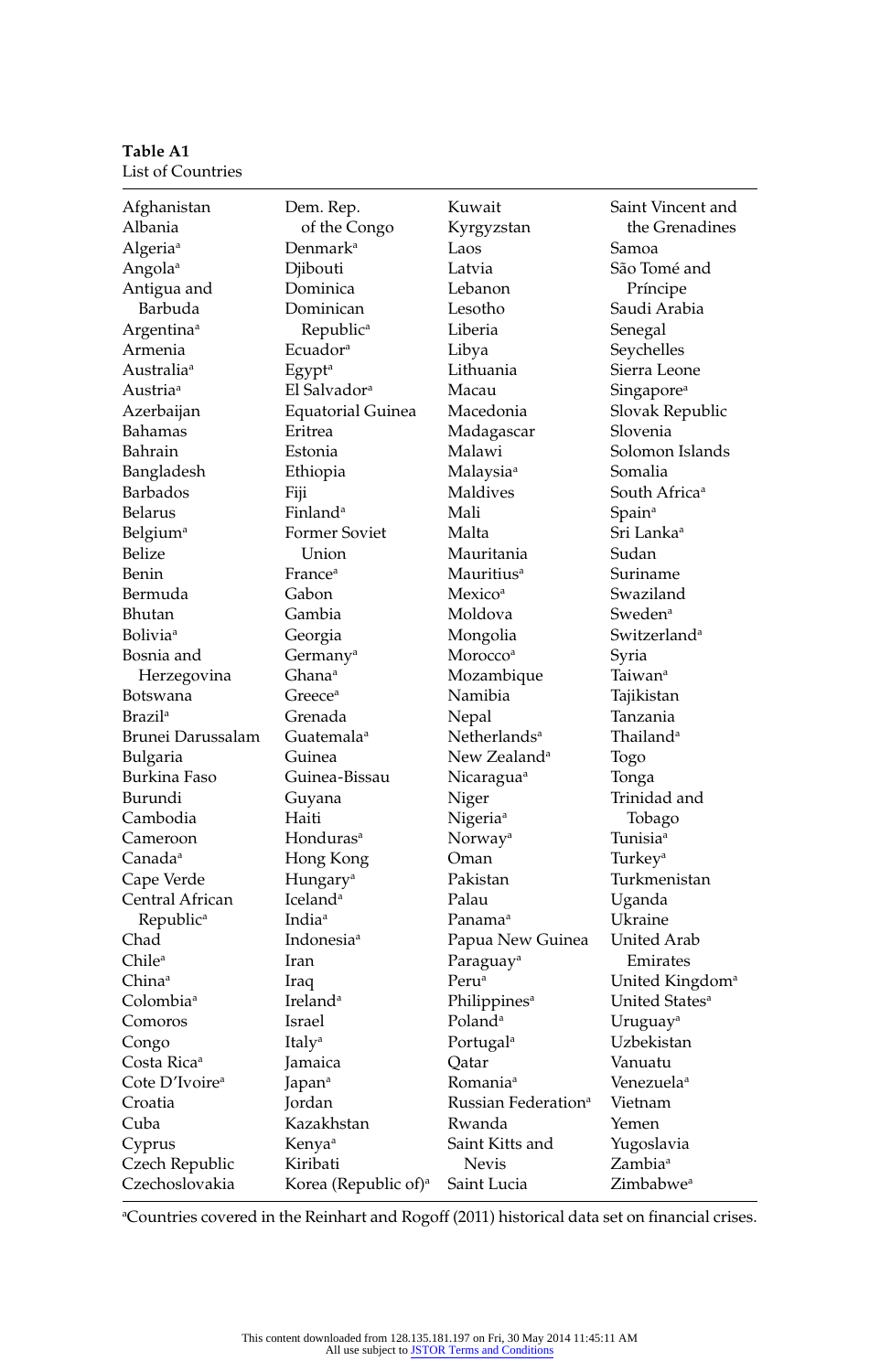| Country            | Crises (start)         | Country                   | Crises (start)                  |
|--------------------|------------------------|---------------------------|---------------------------------|
| Algeria            | 1990                   | France                    | 1994,2008                       |
| Angola             | 1992                   | Korea (Republic of)       | 1983,1986,1997                  |
| Argentina          | 1980, 1989, 1995, 2001 | Malaysia                  | 1985,1997                       |
| Australia          | 1989                   | Mauritius <sup>a</sup>    |                                 |
| Austria            | 2008                   | Mexico                    | 1981,1994                       |
| Belgium            | 2008                   | Morocco                   | 1983                            |
| Bolivia            | 1987,1994              | Netherlands               | 2008                            |
| <b>Brazil</b>      | 1963, 1985, 1990, 1994 | New Zealand               | 1987                            |
| Canada             | 1983                   | Nicaragua                 | 1987,2000                       |
| Central African    | 1976,1988              | Nigeria                   | 1992,1997                       |
| Republic           |                        | Norway                    | 1987,1991                       |
| Chile              | 1976,1980              | Panama                    | 1988                            |
| China              | 1992                   | Paraguay                  | 1995,2002                       |
| Colombia           | 1982,1998              | Peru                      | 1983, 1987, 1999                |
| Costa Rica         | 1987,1994              | Philippines               | 1981,1997                       |
| Cote d'Ivoire      | 1988                   | Poland                    | 1991                            |
| Denmark            | 1987,2008              | Portugal                  | 2008                            |
| Dominican Republic | 1996,2003              | Romania                   | 1990                            |
| Ecuador            | 1981,1998              | <b>Russian Federation</b> | 1995,1998,2008                  |
| Egypt              | 1981,1990              | Singapore                 | 1982                            |
| El Salvador        | 1989                   | South Africa              | 1977,1989                       |
| Finland            | 1991                   | Spain                     | 1977,2008                       |
| Germany            | 1977,2008              | Sri Lanka                 | 1989                            |
| Ghana              | 1982,1997              | Sweden                    | 1991                            |
| Greece             | 1991,2008              | Switzerland               | 2008                            |
| Guatemala          | 1991,2001,2006         | Taiwan                    | 1983,1995                       |
| Honduras           | 1999,2001              | Thailand                  | 1979,1983,1996                  |
| Hungary            | 1991,2008              | Tunisia                   | 1991                            |
| Iceland            | 1985,1993,2007         | Turkey                    | 1982,1991,1994,2000             |
| India              | 1993                   | United Kingdom            | 1974, 1984, 1991, 1995,<br>2007 |
| Indonesia          | 1992,1997              | <b>United States</b>      | 1984,2007                       |
| Ireland            | 2007                   | Uruguay                   | 1971, 1981, 2002                |
| Italy              | 1990                   | Venezuela                 | 1978,1993                       |
| Japan              | 1992                   | Zambia                    | 1995                            |
| Kenya              | 1985,1992              | Zimbabwe                  | 1995                            |

**Table A2**  Banking Crises, Starting Dates

Source: Reinhart and Rogoff (2011).

a Mauritius faced various currency crisis with the following starting dates: 1979, 1981, 1983, 1997.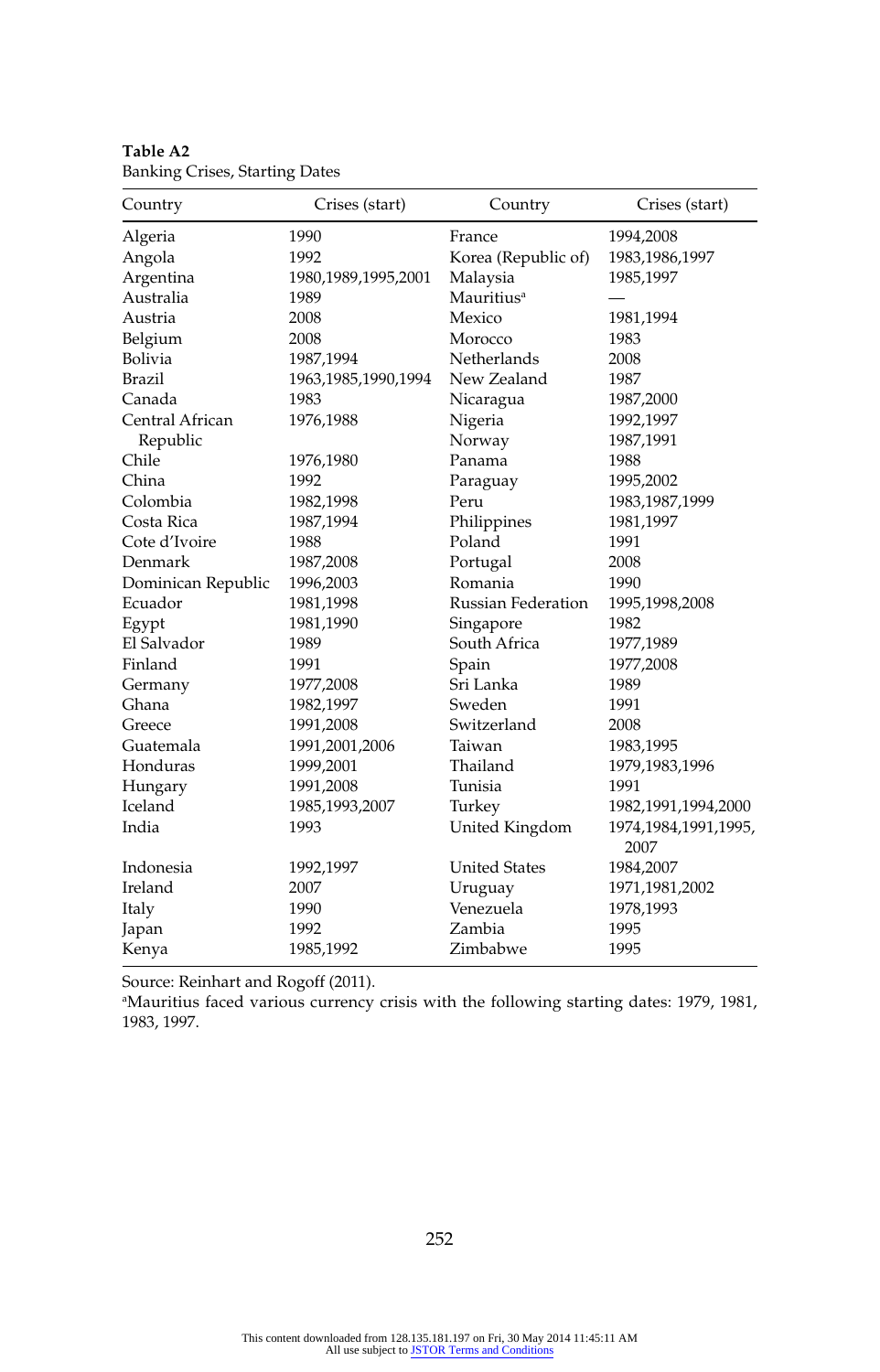|                           | Number  |                           | Number  |
|---------------------------|---------|---------------------------|---------|
| Country                   | of Days | Country                   | of Days |
| Algeria                   | 7.2     | Korea (Republic of)       | 45.1    |
| Angola                    | 20.3    | Malaysia                  | 33.8    |
| Argentina                 | 26.2    | Mauritius                 | 29.3    |
| Australia                 | 48.4    | Mexico                    | 21.0    |
| Austria                   | 12.1    | Morocco                   | 5.4     |
| Belgium                   | 0.2     | Netherlands               | 1.0     |
| Bolivia                   | 31.1    | New Zealand               | 47.0    |
| <b>Brazil</b>             | 21.7    | Nicaragua                 | 22.7    |
| Canada                    | 13.6    | Nigeria                   | 17.2    |
| Central African Republic  | 19.1    | Norway                    | 2.9     |
| Chile                     | 30.9    | Panama                    | 19.8    |
| China                     | 43.5    | Paraguay                  | 26.8    |
| Colombia                  | 18.4    | Peru                      | 25.5    |
| Costa Rica                | 21.7    | Philippines               | 39.8    |
| Cote D'Ivoire             | 15.2    | Poland                    | 4.4     |
| Denmark                   | 3.2     | Portugal                  | 4.0     |
| Dominican Republic        | 16.3    | Romania                   | 13.5    |
| Ecuador                   | 23.0    | <b>Russian Federation</b> | 6.3     |
| Egypt                     | 12.8    | Singapore                 | 34.5    |
| El Salvador               | 23.3    | South Africa              | 25.3    |
| Finland                   | 5.7     | Spain                     | 0.7     |
| Germany                   | 0.3     | Sri Lanka                 | 28.1    |
| Ghana                     | 16.2    | Sweden                    | 2.8     |
| Greece                    | 11.3    | Switzerland               | 0.3     |
| Guatemala                 | 23.5    | Taiwan                    | 40.3    |
| Honduras                  | 23.0    | Thailand                  | 37.8    |
| Hungary                   | 12.2    | Tunisia                   | 8.6     |
| Iceland                   | 5.6     | Turkey                    | 12.1    |
| India                     | 26.3    | United Kingdom            | 0.5     |
| Indonesia                 | 35.6    | <b>United States</b>      | 13.6    |
| Ireland                   | 2.1     | Uruguay                   | 25.8    |
| Italy                     | 0.8     | Venezuela                 | 17.4    |
| Japan                     | 46.5    | Zambia                    | 31.1    |
| Kenya                     | 26.2    | Zimbabwe                  | 30.9    |
| Average (number of days): | 19.4    |                           |         |

**Table A3**  Time- to- Ship between France and the 68 Destination Countries

Notes: The primary source for time- to- ship data is Feyrer (2011). Details about our extension are given in the text.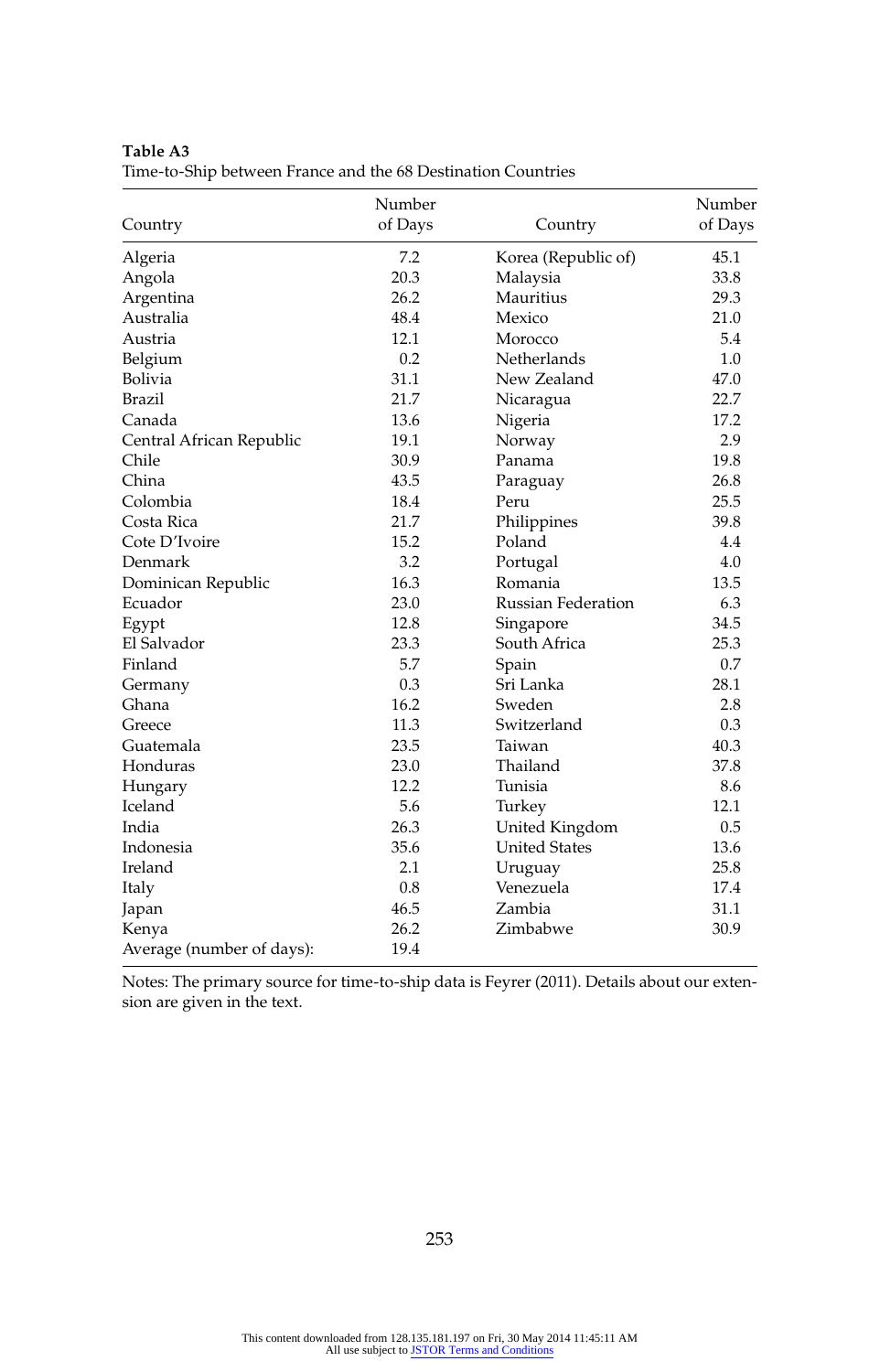| Banking<br>$Crisis_{it}$ | $ln$ Exports <sub><i>iit</i></sub> | $ln$ Distance <sub><i>ii</i></sub> | Contiguity   | Common<br>Language |          |
|--------------------------|------------------------------------|------------------------------------|--------------|--------------------|----------|
| $\mathbf{0}$             | 15.75                              | 8.63                               | 0.03         | 0.16               |          |
|                          | 16.00                              | 8.69                               | 0.03         | 0.14               |          |
| Total                    | 15.78                              | 8.64                               | 0.03         | 0.16               |          |
|                          | Common                             |                                    | Common       |                    | Common   |
|                          | Colonizer                          | Colony                             | Legal Origin | <b>FTA</b>         | Currency |
| $\mathbf{0}$             | 0.04                               | 0.03                               | 0.36         | 0.06               | 0.01     |
| 1                        | 0.04                               | 0.03                               | 0.36         | 0.07               | 0.01     |
| Total                    | 0.04                               | 0.03                               | 0.36         | 0.06               | 0.01     |
|                          |                                    |                                    |              |                    |          |

#### **Aggregate Robustness**

#### **Table A4**

Mean by Categories of the Banking Crises Dummy



Fig. A2. Time-to-ship and the duration of financial crises

### **Sectoral Evidence**

This appendix presents further evidence of the banking crises and the amplification effect of time-to-ship on sectoral trade. To run our analysis, we use a constructed data set of 26 International Standard Industrial Classification (ISIC, Revision 2) three-digit industries, 181 exporting countries, and 69 importing countries. The list of sectors and ISIC codes are tabulated in table A6. The country coverage is the same as in the aggregate- level analysis. Table A1 lists countries in our sample and indicates countries covered in the Reinhart and Rogoff (2011) data set. Again, the lower number of importing countries is due to the availability of the banking crises data. However, the time period coverage is shorter from 1980 to 2009 instead of 1950 to 2009.19

Table A6 presents the results of the estimates of the interaction term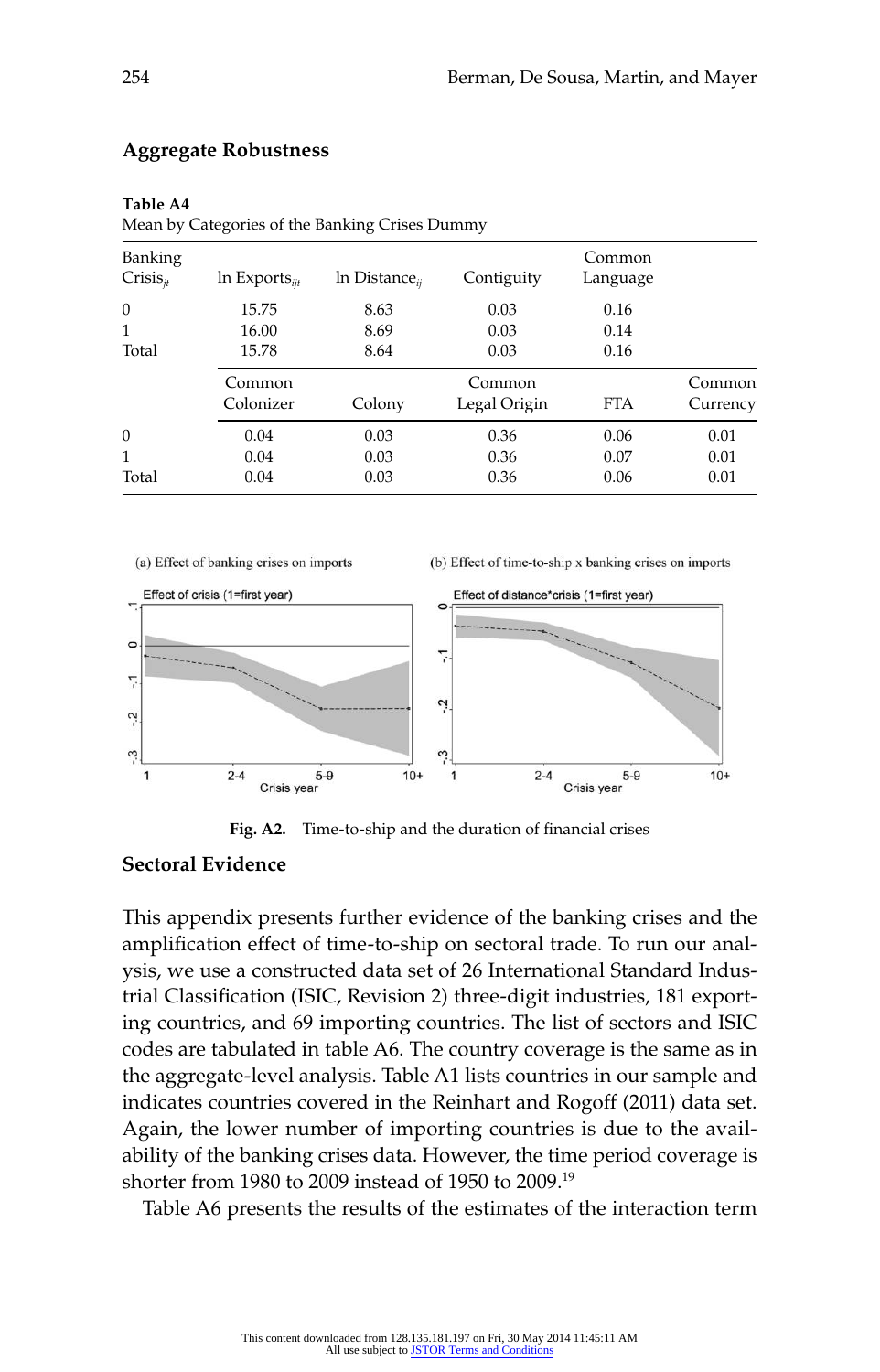|                                                                        |                                                                                                                                                                                                                                                                                                                                     |                                                                                                                                                                                                                                                                                                                                  |                                                                                                                                                                                                                                                                                                                       | In Bilateral Exports |                                                                                                                                                              |                                                                                                                                                                                                                                                                                                       |
|------------------------------------------------------------------------|-------------------------------------------------------------------------------------------------------------------------------------------------------------------------------------------------------------------------------------------------------------------------------------------------------------------------------------|----------------------------------------------------------------------------------------------------------------------------------------------------------------------------------------------------------------------------------------------------------------------------------------------------------------------------------|-----------------------------------------------------------------------------------------------------------------------------------------------------------------------------------------------------------------------------------------------------------------------------------------------------------------------|----------------------|--------------------------------------------------------------------------------------------------------------------------------------------------------------|-------------------------------------------------------------------------------------------------------------------------------------------------------------------------------------------------------------------------------------------------------------------------------------------------------|
| Dependent Variable Model                                               | $\widehat{\Xi}$                                                                                                                                                                                                                                                                                                                     | $\widehat{\Omega}$                                                                                                                                                                                                                                                                                                               | $\odot$                                                                                                                                                                                                                                                                                                               | $\bigoplus$          | ⑤                                                                                                                                                            | $\circledcirc$                                                                                                                                                                                                                                                                                        |
| In GDP origin $_{it}$                                                  | $0.88***$                                                                                                                                                                                                                                                                                                                           | $0.88***$                                                                                                                                                                                                                                                                                                                        | $0.95***$                                                                                                                                                                                                                                                                                                             |                      | $0.88***$                                                                                                                                                    |                                                                                                                                                                                                                                                                                                       |
|                                                                        |                                                                                                                                                                                                                                                                                                                                     |                                                                                                                                                                                                                                                                                                                                  |                                                                                                                                                                                                                                                                                                                       |                      |                                                                                                                                                              | $\begin{array}{c} 0.88***\\ (0.01)\\ (0.02)\\ (0.02)\\ (0.01)\\ (0.01)\\ (0.01)\\ (0.01)\\ (0.03)\\ (0.00)\\ (0.00)\\ (0.00)\\ (0.00)\\ (0.00)\\ (0.00)\\ (0.00)\\ (0.00)\\ (0.00)\\ (0.00)\\ (0.00)\\ (0.00)\\ (0.00)\\ (0.00)\\ (0.00)\\ (0.00)\\ (0.00)\\ (0.00)\\ (0.00)\\ (0.00)\\ (0.00)\\ (0.$ |
| In GDP destination $_{it}$                                             |                                                                                                                                                                                                                                                                                                                                     |                                                                                                                                                                                                                                                                                                                                  |                                                                                                                                                                                                                                                                                                                       |                      |                                                                                                                                                              |                                                                                                                                                                                                                                                                                                       |
|                                                                        |                                                                                                                                                                                                                                                                                                                                     | $\begin{smallmatrix} (0.01)\\ 0.81^{***}\\ 0.92^{***}\\ 0.44^{***}\\ (0.01)\\ 0.28^{***}\\ (0.03)\\ 0.02^{***}\\ (0.03)\\ 0.001\\ (0.01)\\ 0.02^{***}\\ (0.04^{**}\\ 0.04^{***}\\ (0.01)\\ 0.06^{***}\\ (0.01)\\ (0.01)\\ (0.01)\\ (0.01)\\ (0.01)\\ (0.01)\\ (0.01)\\ (0.01)\\ (0.01)\\ (0.01)\\ (0.01)\\ (0.01)\\ (0.01)\\ (0$ | $\begin{smallmatrix} (0.01)\\ 0.81^{***}\\ 0.36^{***}\\ 0.02)\\ (0.01)\\ 0.15^{***}\\ (0.01)\\ 0.02^{***}\\ (0.01)\\ (0.02)\\ (0.00)\\ (0.01)\\ (0.02)\\ (0.03^{***}\\ (0.01)\\ (0.01)\\ (0.01)\\ (0.01)\\ (0.01)\\ (0.01)\\ (0.01)\\ (0.01)\\ (0.01)\\ (0.01)\\ (0.01)\\ (0.01)\\ (0.01)\\ (0.01)\\ (0.01)\\ (0.01)$ |                      | $(0.01)$ $(0.80**$ $(0.02)$ $(0.04**$ $(0.03)$ $(0.04**)$ $(0.03)$ $(0.000)$ $(0.000)$ $(0.000)$ $(0.000)$ $(0.000)$ $(0.000)$ $(0.000)$ $(0.000)$ $(0.000)$ |                                                                                                                                                                                                                                                                                                       |
| $\mathrm{FTA}_{\mathit{iii}}$                                          |                                                                                                                                                                                                                                                                                                                                     |                                                                                                                                                                                                                                                                                                                                  |                                                                                                                                                                                                                                                                                                                       |                      |                                                                                                                                                              |                                                                                                                                                                                                                                                                                                       |
|                                                                        |                                                                                                                                                                                                                                                                                                                                     |                                                                                                                                                                                                                                                                                                                                  |                                                                                                                                                                                                                                                                                                                       |                      |                                                                                                                                                              |                                                                                                                                                                                                                                                                                                       |
| Common currency $_{\text{eff}}$                                        |                                                                                                                                                                                                                                                                                                                                     |                                                                                                                                                                                                                                                                                                                                  |                                                                                                                                                                                                                                                                                                                       |                      |                                                                                                                                                              |                                                                                                                                                                                                                                                                                                       |
|                                                                        |                                                                                                                                                                                                                                                                                                                                     |                                                                                                                                                                                                                                                                                                                                  |                                                                                                                                                                                                                                                                                                                       |                      |                                                                                                                                                              |                                                                                                                                                                                                                                                                                                       |
| In Real exchange rate $_{ii}$                                          |                                                                                                                                                                                                                                                                                                                                     |                                                                                                                                                                                                                                                                                                                                  |                                                                                                                                                                                                                                                                                                                       |                      |                                                                                                                                                              |                                                                                                                                                                                                                                                                                                       |
|                                                                        |                                                                                                                                                                                                                                                                                                                                     |                                                                                                                                                                                                                                                                                                                                  |                                                                                                                                                                                                                                                                                                                       |                      |                                                                                                                                                              |                                                                                                                                                                                                                                                                                                       |
| Banking crisis in destination,                                         |                                                                                                                                                                                                                                                                                                                                     |                                                                                                                                                                                                                                                                                                                                  |                                                                                                                                                                                                                                                                                                                       |                      |                                                                                                                                                              |                                                                                                                                                                                                                                                                                                       |
|                                                                        |                                                                                                                                                                                                                                                                                                                                     |                                                                                                                                                                                                                                                                                                                                  |                                                                                                                                                                                                                                                                                                                       |                      |                                                                                                                                                              |                                                                                                                                                                                                                                                                                                       |
| Banking crisis $_{ji}$ x ln time-to-ship $_{ij}$                       |                                                                                                                                                                                                                                                                                                                                     |                                                                                                                                                                                                                                                                                                                                  |                                                                                                                                                                                                                                                                                                                       |                      |                                                                                                                                                              |                                                                                                                                                                                                                                                                                                       |
|                                                                        |                                                                                                                                                                                                                                                                                                                                     |                                                                                                                                                                                                                                                                                                                                  |                                                                                                                                                                                                                                                                                                                       |                      |                                                                                                                                                              | $-0.08***$<br>(0.01)                                                                                                                                                                                                                                                                                  |
| Banking crisis $_{ii}$ x ln GDP origin $_{it}$                         | $\begin{smallmatrix} (0,01) \\ (0,80^{**}) \\ (0,02) \\ (0,04^{**}) \\ (0,03) \\ (0,06) \\ (0,07) \\ (0,08) \\ (0,09) \\ (0,000) \\ (0,000) \\ (0,000) \\ (0,000) \\ (0,000) \\ (0,000) \\ (0,000) \\ (0,000) \\ (0,000) \\ (0,000) \\ (0,000) \\ (0,000) \\ (0,000) \\ (0,000) \\ (0,000) \\ (0,000) \\ (0,000) \\ (0,000) \\ (0,$ |                                                                                                                                                                                                                                                                                                                                  |                                                                                                                                                                                                                                                                                                                       |                      |                                                                                                                                                              |                                                                                                                                                                                                                                                                                                       |
| Banking crisis <sub>it</sub> $\times$ ln GDP destination <sub>it</sub> |                                                                                                                                                                                                                                                                                                                                     | $0.03***$                                                                                                                                                                                                                                                                                                                        |                                                                                                                                                                                                                                                                                                                       |                      |                                                                                                                                                              |                                                                                                                                                                                                                                                                                                       |
|                                                                        |                                                                                                                                                                                                                                                                                                                                     | (0.01)                                                                                                                                                                                                                                                                                                                           |                                                                                                                                                                                                                                                                                                                       |                      |                                                                                                                                                              |                                                                                                                                                                                                                                                                                                       |
| Financial development origin $_{it}$                                   |                                                                                                                                                                                                                                                                                                                                     |                                                                                                                                                                                                                                                                                                                                  | $0.10***$                                                                                                                                                                                                                                                                                                             |                      |                                                                                                                                                              |                                                                                                                                                                                                                                                                                                       |
| Banking crisis, $\times$ Financial development origin,                 |                                                                                                                                                                                                                                                                                                                                     |                                                                                                                                                                                                                                                                                                                                  | $\begin{array}{c} (0.01) \\ -0.01 \\ (0.02) \end{array}$                                                                                                                                                                                                                                                              |                      |                                                                                                                                                              |                                                                                                                                                                                                                                                                                                       |
| Financial development destination,                                     |                                                                                                                                                                                                                                                                                                                                     |                                                                                                                                                                                                                                                                                                                                  |                                                                                                                                                                                                                                                                                                                       | $-0.11**$<br>(0.03)  |                                                                                                                                                              |                                                                                                                                                                                                                                                                                                       |
|                                                                        |                                                                                                                                                                                                                                                                                                                                     |                                                                                                                                                                                                                                                                                                                                  |                                                                                                                                                                                                                                                                                                                       |                      |                                                                                                                                                              | (continued)                                                                                                                                                                                                                                                                                           |

Table A5<br>Crises, Time-to-Ship, and Imports: Additional Robustness Crises, Time- to- Ship, and Imports: Additional Robustness **Table A5**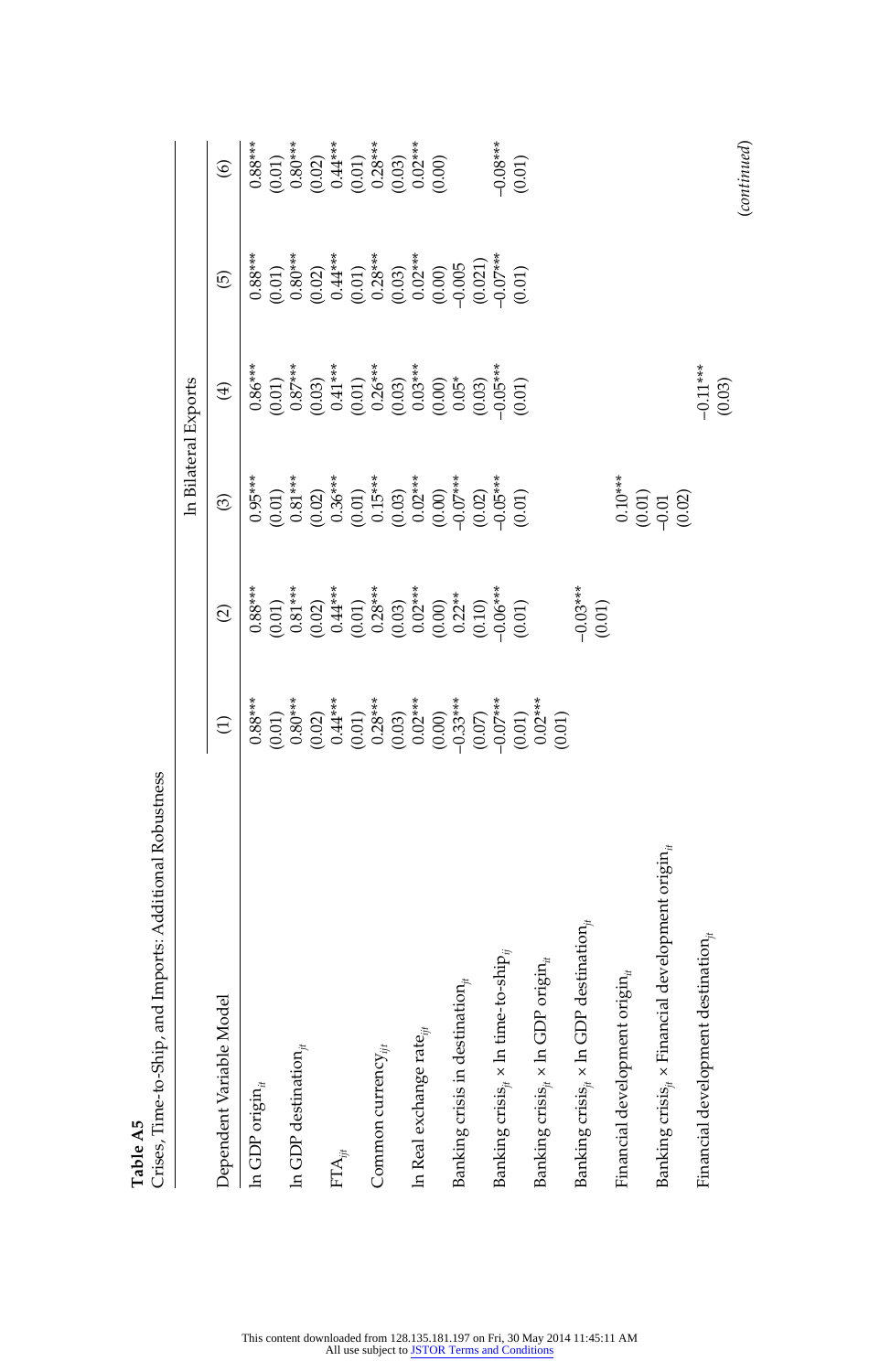|                                                                                                                                                                                                                                                                                                                                                                       |                 |                                 |                   | In Bilateral Exports |                      |                                                                                                                                                                                                                                                                                                                                                                                     |
|-----------------------------------------------------------------------------------------------------------------------------------------------------------------------------------------------------------------------------------------------------------------------------------------------------------------------------------------------------------------------|-----------------|---------------------------------|-------------------|----------------------|----------------------|-------------------------------------------------------------------------------------------------------------------------------------------------------------------------------------------------------------------------------------------------------------------------------------------------------------------------------------------------------------------------------------|
| Dependent Variable Model                                                                                                                                                                                                                                                                                                                                              | $\widehat{\Xi}$ | $\widehat{c}$                   | $\widehat{\odot}$ | $\bigoplus$          | 0                    | $\widehat{\circ}$                                                                                                                                                                                                                                                                                                                                                                   |
| Banking crisis <sub>it</sub> x Financial development destination,                                                                                                                                                                                                                                                                                                     |                 |                                 |                   | $-0.13***$<br>(0.03) |                      |                                                                                                                                                                                                                                                                                                                                                                                     |
| Banking crisis $_n \times$ Developing country $_n$                                                                                                                                                                                                                                                                                                                    |                 |                                 |                   |                      | $-0.09***$<br>(0.02) |                                                                                                                                                                                                                                                                                                                                                                                     |
| Banking crisis <sub>i</sub> x North America,                                                                                                                                                                                                                                                                                                                          |                 |                                 |                   |                      |                      | $0.05**$                                                                                                                                                                                                                                                                                                                                                                            |
| Banking crisis $\mu$ x South Americal                                                                                                                                                                                                                                                                                                                                 |                 |                                 |                   |                      |                      | $(0.03)$<br>$-0.09***$                                                                                                                                                                                                                                                                                                                                                              |
| Banking crisis <sub>it</sub> $\times$ Europe,                                                                                                                                                                                                                                                                                                                         |                 |                                 |                   |                      |                      |                                                                                                                                                                                                                                                                                                                                                                                     |
| Banking crisis, x Central_East_Europe,                                                                                                                                                                                                                                                                                                                                |                 |                                 |                   |                      |                      |                                                                                                                                                                                                                                                                                                                                                                                     |
| Banking crisis <sub>it</sub> x NAfrica MEast,                                                                                                                                                                                                                                                                                                                         |                 |                                 |                   |                      |                      | $\begin{array}{l} (0.03) \\[-4pt] (-0.01) \\[-4pt] (-0.22) \\[-4pt] (-0.12^{***} \\[-4pt] (-0.03) \\[-4pt] (-0.13^{***} \\[-4pt] (-0.13^{***} \\[-4pt] (-0.13^{***} \\[-4pt] (-0.13^{***} \\[-4pt] (-0.13^{***} \\[-4pt] (-0.13^{***} \\[-4pt] (-0.13^{***} \\[-4pt] (-0.13^{***} \\[-4pt] (-0.13^{***} \\[-4pt] (-0.13^{***} \\[-4pt] (-0.13^{***} \\[-4pt] (-0.13^{***} \\[-4pt]$ |
| Banking crisis <sub>it</sub> $\times$ SSAfrica <sub>i</sub>                                                                                                                                                                                                                                                                                                           |                 |                                 |                   |                      |                      |                                                                                                                                                                                                                                                                                                                                                                                     |
| Banking $\mathrm{crisis}_{ji}\times \mathrm{SE\_Asia}_{i}$                                                                                                                                                                                                                                                                                                            |                 |                                 |                   |                      |                      | (0.04)                                                                                                                                                                                                                                                                                                                                                                              |
| Banking crisis, $\times$ E_Asia,                                                                                                                                                                                                                                                                                                                                      |                 |                                 |                   |                      |                      | $(0.037)$<br>$0.09***$<br>(0.03)                                                                                                                                                                                                                                                                                                                                                    |
| Observations                                                                                                                                                                                                                                                                                                                                                          | 307,462         | 307,462                         | 264,102           | 282,053              | 307,462              | 307,462                                                                                                                                                                                                                                                                                                                                                                             |
| Notes: Robust standard errors in parentheses, clustered by destination-year. Bilateral fixed effects and year dummies are included in all estimations.<br>Time-to-ship is demeaned. Columns (3) and (4): due to data availability on financial development, the sample period is 1960 to 2009.<br>** Significant at the 5% level.<br>*** Significant at the 1% level. |                 | * Significant at the 10% level. |                   |                      |                      |                                                                                                                                                                                                                                                                                                                                                                                     |

Table A5<br>Continued Continued **Table A5**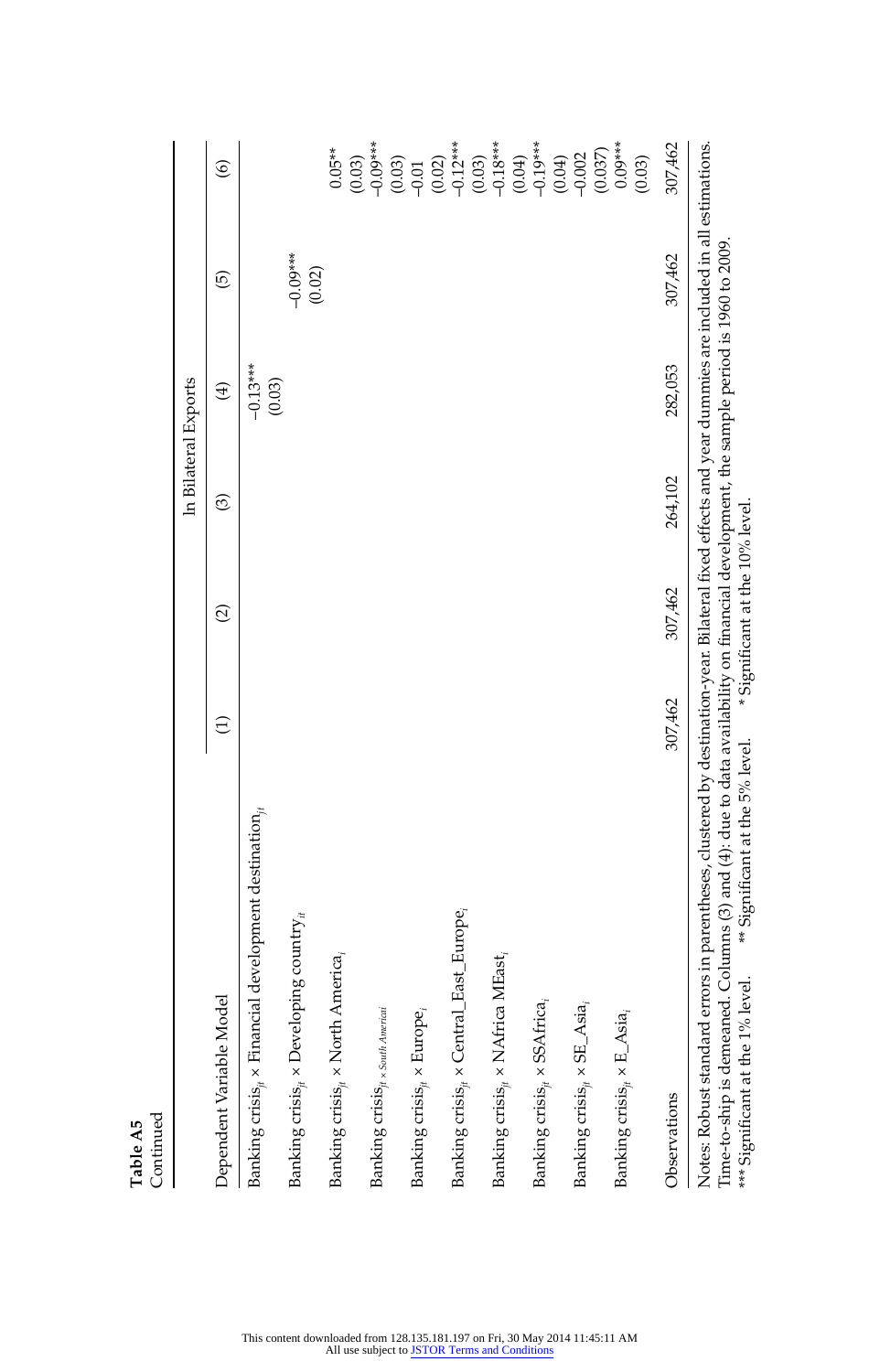| Industry         | <b>ISIC</b><br>Code | Estimate of<br>Banking crisis <sub>it</sub><br>$\times$ ln time-to-ship $_{ii}$ | Clustered<br>Standard<br>Errors | Observations |
|------------------|---------------------|---------------------------------------------------------------------------------|---------------------------------|--------------|
| <b>Beverages</b> | 313                 | $-0.093***$                                                                     | 0.025                           | 88,838       |
| Mach. elec.      | 383                 | $-0.091***$                                                                     | 0.026                           | 143,642      |
| Prof/Sci         | 385                 | $-0.087***$                                                                     | 0.023                           | 121,974      |
| Machines         | 382                 | $-0.087***$                                                                     | 0.024                           | 151,935      |
| Food             | 311                 | $-0.085***$                                                                     | 0.020                           | 143,115      |
| Oth. Chem.       | 352                 | $-0.084***$                                                                     | 0.025                           | 125,391      |
| Tobacco          | 314                 | $-0.083***$                                                                     | 0.028                           | 41,561       |
| Transport        | 384                 | $-0.074***$                                                                     | 0.022                           | 126,479      |
| Ind. Chem.       | 351                 | $-0.072***$                                                                     | 0.021                           | 130,492      |
| Printing         | 342                 | $-0.062***$                                                                     | 0.022                           | 111,875      |
| Glass            | 362                 | $-0.057***$                                                                     | 0.021                           | 92,892       |
| Rubber           | 355                 | $-0.055**$                                                                      | 0.023                           | 100,947      |
| Nf metals        | 372                 | $-0.052**$                                                                      | 0.021                           | 100,550      |
| Nonmetal         | 369                 | $-0.042*$                                                                       | 0.022                           | 91,468       |
| Paper            | 341                 | $-0.040*$                                                                       | 0.024                           | 100,526      |
| Metal prod.      | 381                 | $-0.036*$                                                                       | 0.022                           | 134,867      |
| Plastic          | 356                 | $-0.033$                                                                        | 0.026                           | 109,972      |
| Wood             | 331                 | $-0.027$                                                                        | 0.018                           | 104,221      |
| <b>Textiles</b>  | 321                 | $-0.017$                                                                        | 0.023                           | 142,457      |
| Pottery          | 361                 | $-0.012$                                                                        | 0.021                           | 82,052       |
| Iron/steel       | 371                 | $-0.011$                                                                        | 0.023                           | 99,436       |
| Petroleum        | 353                 | 0.006                                                                           | 0.024                           | 72,338       |
| Apparel          | 322                 | 0.019                                                                           | 0.024                           | 125,436      |
| Footwear         | 324                 | 0.021                                                                           | 0.025                           | 79,901       |
| Leather          | 323                 | 0.025                                                                           | 0.022                           | 100,221      |
| Furniture        | 332                 | 0.026                                                                           | 0.023                           | 92,536       |

| <b>Table A6</b>                                      |  |  |
|------------------------------------------------------|--|--|
| Crises, Time-to-Ship, and Exports: Sectoral Evidence |  |  |

Notes: Robust standard errors in parentheses, clustered by destination-year. Each row reports the sectoral estimate of the interaction Banking crisis<sub>it</sub>  $\times$  ln time-to-ship<sub>ij</sub>. The specification is the same as the one used in column (2) of table 1, including ln GDP<sub>it</sub>, ln GDP*jt*, FTA*ijt*, Common currency*ijt*, ln Real Exchange Rate*ijt*, ln Time- to- ship*ij*, Banking crisis in destination*jt*, Contiguity*ij*, Common language*ij*, Common colonizer*ij*, Colony*ij*, Common legal origin<sub>ij</sub>, as well as importer, exporter, and year dummies. Time-to-ship is demeaned. The sample period is 1980 to 2009. See http://unstats.un.org/unsd/cr/registry /regcst.asp?Cl=8& Lg=1 for a description of the ISIC Revision 2 industries.

\*\*\* Significant at the 1% level.

\*\* Significant at the 5% level.

\* Significant at the 10% level.

between the banking crisis dummy and time-to-ship, sector by sector, for the period 1980 to 2009. The specification is the same as the one used in column (2) of table 1 with country and time fixed effects, as well as controls for the bilateral and unilateral factors affecting trade. Overall estimates are available upon request.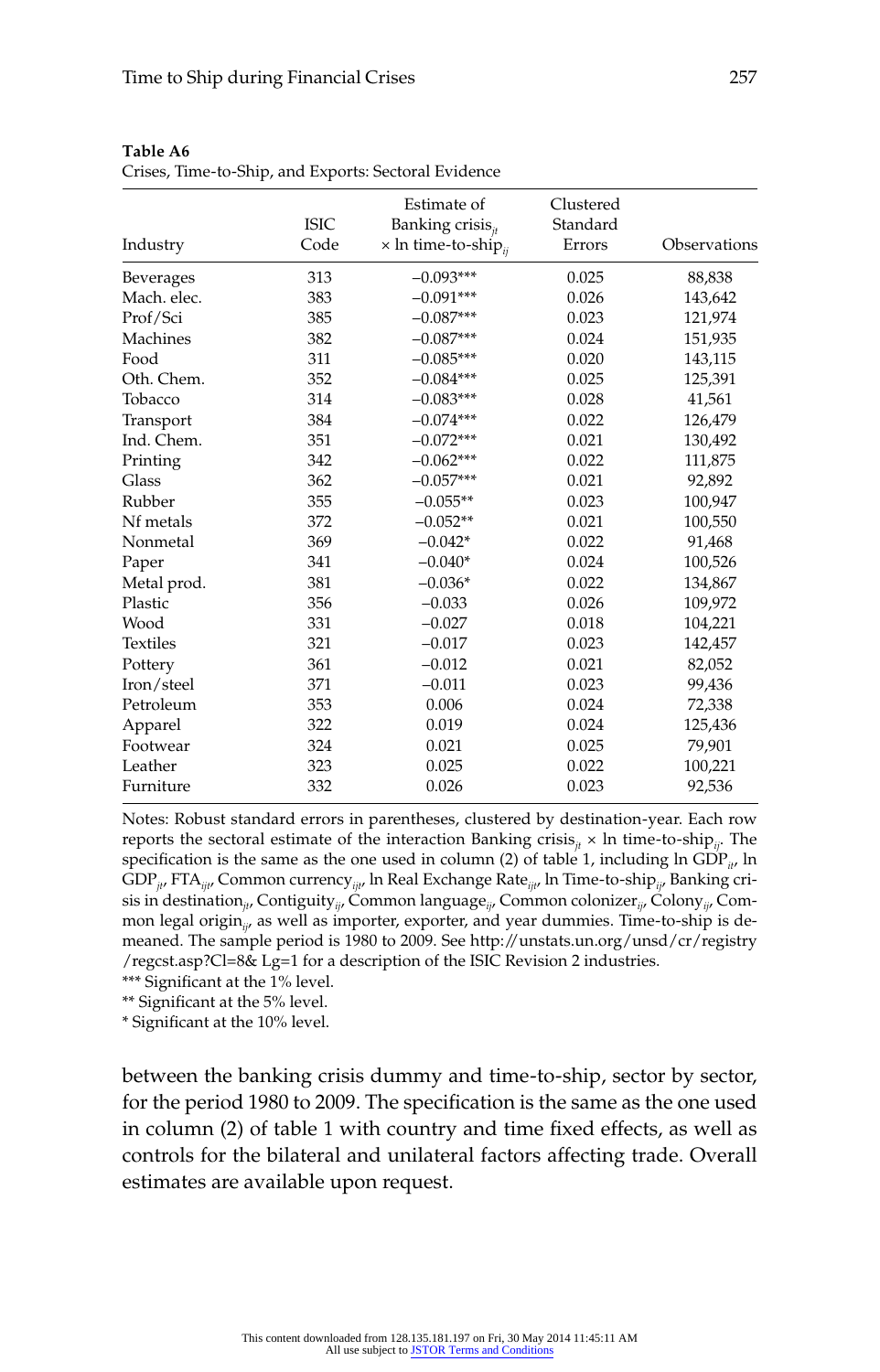The estimates of the interaction term between the banking crisis dummy and time-to-ship are sorted according to their magnitude. More than half of the estimates are significant and in line with the aggregate point estimates of table 1. The largest amplification effects are found in the divisions 31 (manufacture of food, beverages, and tobacco) and 38 (manufacture of fabricated metal products, machinery, and equipment). In contrast, no amplification effect is found in the division 32 (textile, wearing apparel, and leather industries).

#### **Endnotes**

We thank the International Growth Centre (LSE and Oxford University) for financial help. We thank Francesco Giavazzi, Nicolas Schmitt, Helene Rey, and Cedric Tille, as well as participants at the 2012 NBER ISOM conference in Oslo, CREI, UAB, ITAM, and at Colegio de Mexico for helpful comments. We are grateful to Jules Hugot and Jules-Daniel Wurlod for excellent research assistance. We are most thankful to James Feyrer, who generously shared with us his data set on time- to- ship. Philippe Martin thanks CREI at Pompeu Fabra for its hospitality. For acknowledgments, sources of research support, and disclosure of the authors' material financial relationships, if any, please see http:// www.nber.org/chapters/c12777.ack.

1. We are not the first to analyze the implications of this characteristic of international trade (see, e.g., Amiti and Weinstein [2011] and Feyrer [2011] for the most recent contributions).

2. Interestingly, in another paper, Levchenko, Lewis, and Tesar (2011) find results that are very much related to ours on the role of shipping time on US trade data during the 2008 to 2009 financial crisis. They find that the fall of US imports (but not exports) during the financial crisis period (Q2:2008 to Q2:2009) was larger for countries with longer time-to-ship. They also find that sectors with higher shares of imports shipped by ocean (relative to air shipping) experienced larger drops.

3. For a general equilibrium model of time- to- ship that analyzes how the variation in the rate at which agents are willing to substitute across time affects how trade volumes respond to changes in income and prices, see Leibovici and Waugh (2011).

4. In reality, the penalty may not be as harsh, except of course in the case of perishable goods. If the goods can be shipped back from the destination the cost of the financial incident will be lower, but our main conclusions will remain qualitatively similar.

5. Some heterogeneity on the dimension of the importers, in particular on their financial health, could be added, but this would not change the results fundamentally.

6. Antras and Foley (2011) use a detailed transaction level data from a US-based exporter of frozen and refrigerated food products, primarily poultry, to describe broad patterns about the use of alternative financing terms. The most commonly used financing terms do not involve direct financial intermediation by banks. They are cash in advance terms and open account terms; these are used for 44.0% and 39.2% of the value of transactions, respectively. Cash in advance terms require the importer to pay before goods are shipped. Open account terms allow a customer to pay a certain amount of time following receipt of the goods.

7. For simplicity, we investigate the effect a marginal increase in  $q_s$ , which may increase more sharply during a financial crisis.

8. Note that our results are robust to clustering at the country- pair level.

9. See Head, Mayer, and Ries (2010, appendix  $\overline{A}$ ) for details on the compilation of trade flows from DOTS and other gravity variables. We mostly rely on the same procedures here, with updated data.

10. See http://www.ggdc.net/maddison.

11. See http://www.wto.org/english/tratop\_e/region\_e/region\_e.htm.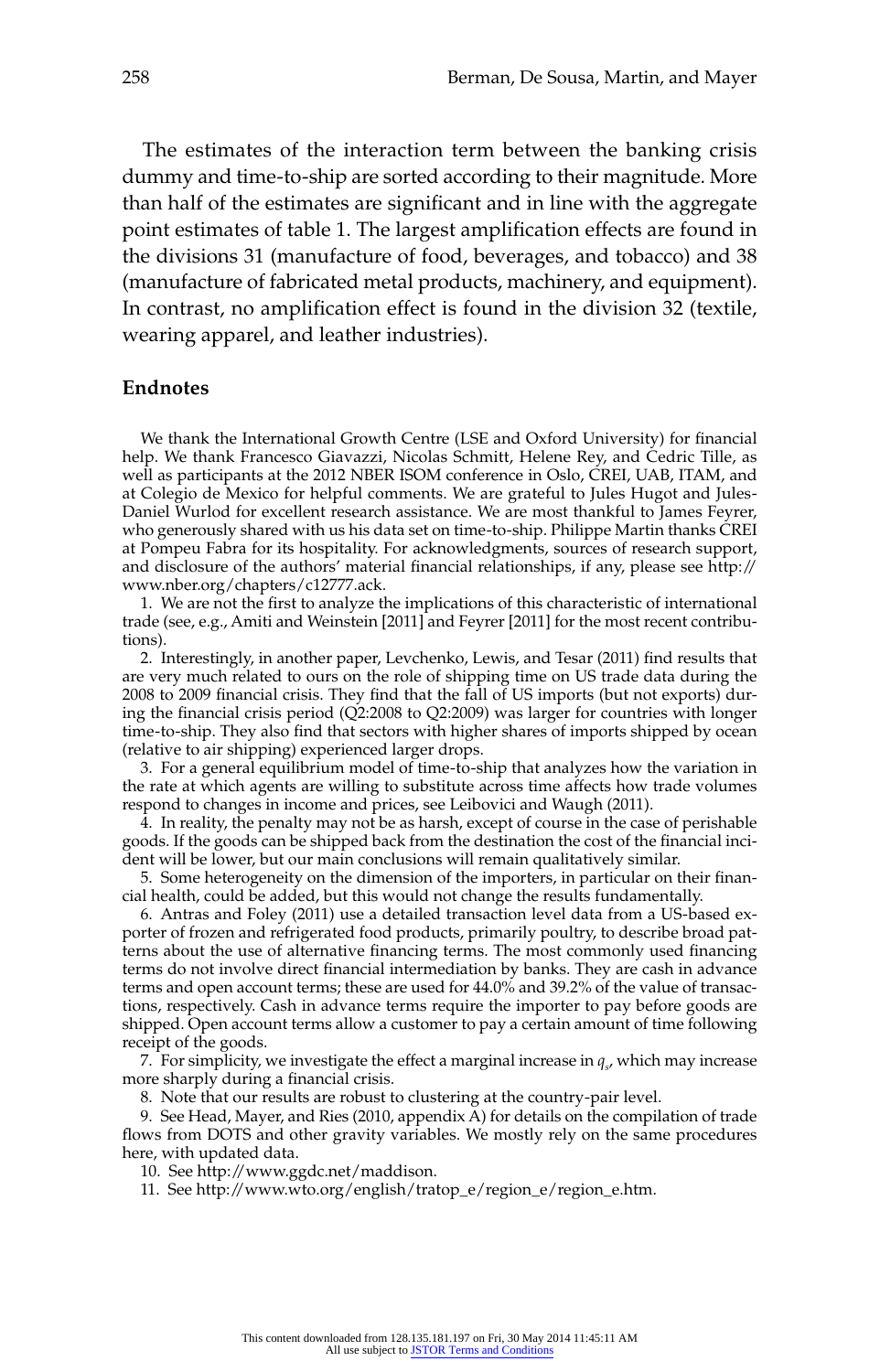12. Programs for constructing data on FTA and CU are available at http://jdesousa .univ.free.fr/data.htm.

13. See http://www.cepii.fr/anglaisgraph/bdd/distances.htm.

14. This speed represents a reasonable average between a slower truck speed and a faster train speed.

15. The data comes from http://www.e- ships.net/ports.php.

16. For regressions (6) and (7), we make use of Guimaraes and Portugal's (2010) algorithm to estimate models with high-dimensional fixed effects.

17. Time-to-ship is highly correlated with distance, and the impact of distance on trade has been shown to increase over time (Disdier and Head 2008).

18. As shown theoretically by Martin and Rey (2006), an increase in trade frictions during financial crises may increase the likelihood of a financial crisis. This points to a mechanism where financial crises and trade frictions are jointly and endogenously determined.

19. See de Sousa, Mayer, and Zignago (2013) for more details on the construction of the sectoral data set from 1980 to 2006. We expanded this data set until 2009 to cover the most recent financial crisis.

#### **References**

- Abiad, Abdul, Petia Topalova, and Prachi Mishra. 2011. "How Does Trade Evolve in the Aftermath of Financial Crises?" IMF Working Paper 11/3.
- Ahn, JaeBin. 2011. "A Theory of Domestic and International Trade Finance." Unpublished Manuscript, Columbia University.
- $\rightarrow$  Ahn, JaeBin, Mary Amiti, and David E. Weinstein. 2011. "Trade Finance and the Great Trade Collapse." *American Economic Review P&P* 101 (3): 298–302.
	- Alessandria, George, Joseph P. Kaboski, and Virgiliu Midrigan. 2010. "The Great Trade Collapse of 2008–09: An Inventory Adjustment?" NBER Working Paper no. 16059. Cambridge, MA: National Bureau of Economic Research.
- Amiti, Mary, and David E. Weinstein. 2011. "Exports and Financial Shocks." *Quarterly Journal of Economics* 126 (4): 1841–77.
- $\rightarrow$  Anderson, James E., and Eric van Wincoop. 2003. "Gravity with Gravitas: A Solution to the Border Puzzle." *American Economic Review* 93 (1): 170–92.
	- Antras, Pol, and Fritz Foley. 2011. "Poultry in Motion: A Study of International Trade Finance Practices." NBER Working Paper no. 17091. Cambridge, MA: National Bureau of Economic Research.
	- Auboin, Marc. 2009. "Restoring Trade Finance: What the G20 Can Do." In *The Collapse of Global Trade, Murky Protectionism, and the Crisis: Recommendations for the G20*, edited by Richard Baldwin and Simon Evenett. London: Center for Economic Policy Research.
- Baier, Scott, and Jeffrey Bergstrand. 2007. "Do Free Trade Agreements Actually Increase Members' International Trade?" *Journal of International Economics* 71:72–95.
- → Berman, Nicolas, and Philippe Martin. 2012. "The Vulnerability of Sub Saharan Africa to the Financial Crisis: The Case of Trade." Forthcoming, *IMF Economic Review* 60 (3): 329–64.
- $\rightarrow$  Bricongne, Jean-Charles, Lionel Fontagné, Guillaume Gaulier, Daria Taglioni, and Vincent Vicard. 2012. "Firms and the Global Crisis: French Exports in the Turmoil." *Journal of International Economics* 87 (1): 134–46.
- Chor, Davin, and Kalina Manova. 2012. "Off the Cliff and Back? Credit Conditions and International Trade during the Global Financial Crisis." *Journal of International Economics* 87 (1): 117–33.

De Sousa, José, Thierry Mayer, and Soledad Zignago. 2013. "Market Access in